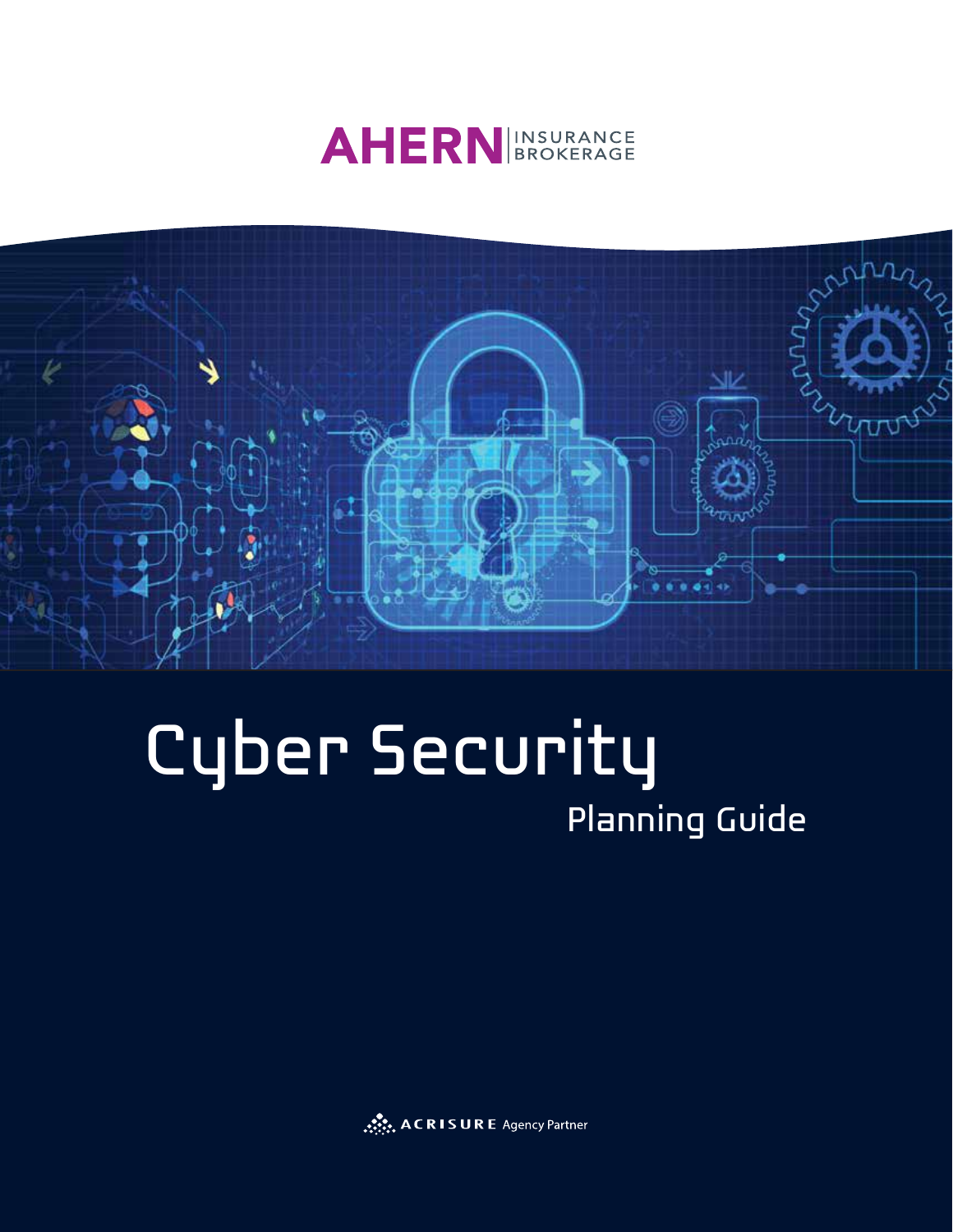# **Table of Contents**

Businesses both large and small need to be proactive in order to protect against growing cyber threats. As larger companies take steps to secure their systems, smaller, less secure businesses are becoming increasingly attractive targets for cyber criminals.

This planning guide is designed to help employers protect their business, information and customers from cyber threats. This guide is not intended to be exhaustive nor should any discussion or opinions be construed as legal dvice. It is generally recommended that businesses using sophisticated networks with dozens of computers consult cyber security expert in addition to using this cyber security planning guide.

| Email 22<br>Policy Development and Management ________________ 40 |  |  |  |
|-------------------------------------------------------------------|--|--|--|
|                                                                   |  |  |  |
|                                                                   |  |  |  |
|                                                                   |  |  |  |
|                                                                   |  |  |  |
|                                                                   |  |  |  |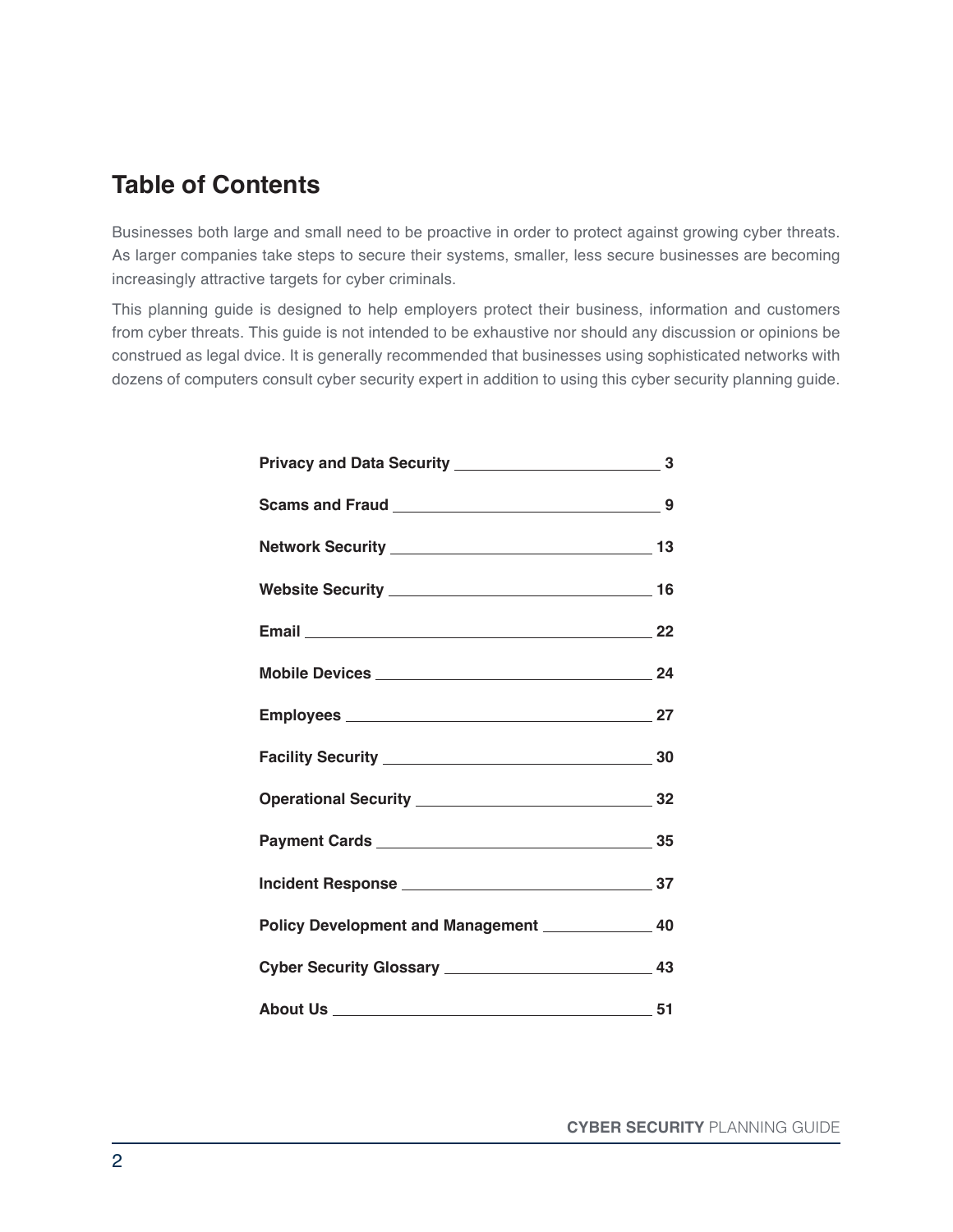# **Privacy and Data Security**

Data security is crucial for all businesses. Customer and client information, payment information, personal files, bank account details—this information is often impossible to replace if lost and is extremely dangerous in the hands of criminals. Data lost due to disasters such as a flood or fire is devastating, but losing it to hackers or a malware infection can have far greater consequences. How you handle and protect your data is central to the security of your business and the privacy expectations of customers, employees and partners.

#### **Action Items**

### **1. Conduct an inventory to help you answer the following questions:**

#### ● *What kind of data do you have in your business?*

A typical business will have all kinds of data, some of it more valuable and sensitive than others but all data has value to someone. Your business data may include customer data such as account records, transaction accountability and financial information, contact and address information, purchasing history, and buying habits and preferences, as well as employee information such as payroll files, direct payroll account bank information, Social Security numbers, home addresses and phone numbers, and work and personal email addresses. It can also include proprietary and sensitive business information such as financial records, marketing plans, product designs and state, local and federal tax information.

#### ● *How is that data handled and protected?*

Security experts are fond of saying that data is most at risk when it's on the move. If all your business-related data resided on a single computer or server that is not connected to the Internet, and never left that computer, it would probably be very easy to protect.

But most businesses need data to be moved and used throughout the company. To be meaningful, data must be accessed and used by employees, analyzed and researched for marketing purposes, used to contact customers and even shared with key partners. Every time data moves, it can be exposed to different dangers.

As a business owner, you should have a straightforward plan and policy—a set of guidelines, if you will—about how each type of data should be handled, validated and protected based on where it is traveling and who will be using it.

#### ● *Who has access to that data and under what circumstances?*

Not every employee needs access to all of your information. Your marketing staff shouldn't need or be allowed to view employee payroll data, and your administrative staff may not need access to all your customer information.

Once you've done an inventory of your data and you know exactly what data you have and where it's kept, it is important to assign access rights to that data. Doing so simply means creating a list of the specific employees, partners or contractors who have access to specific data, under what circumstances, and how those access privileges will be managed and tracked.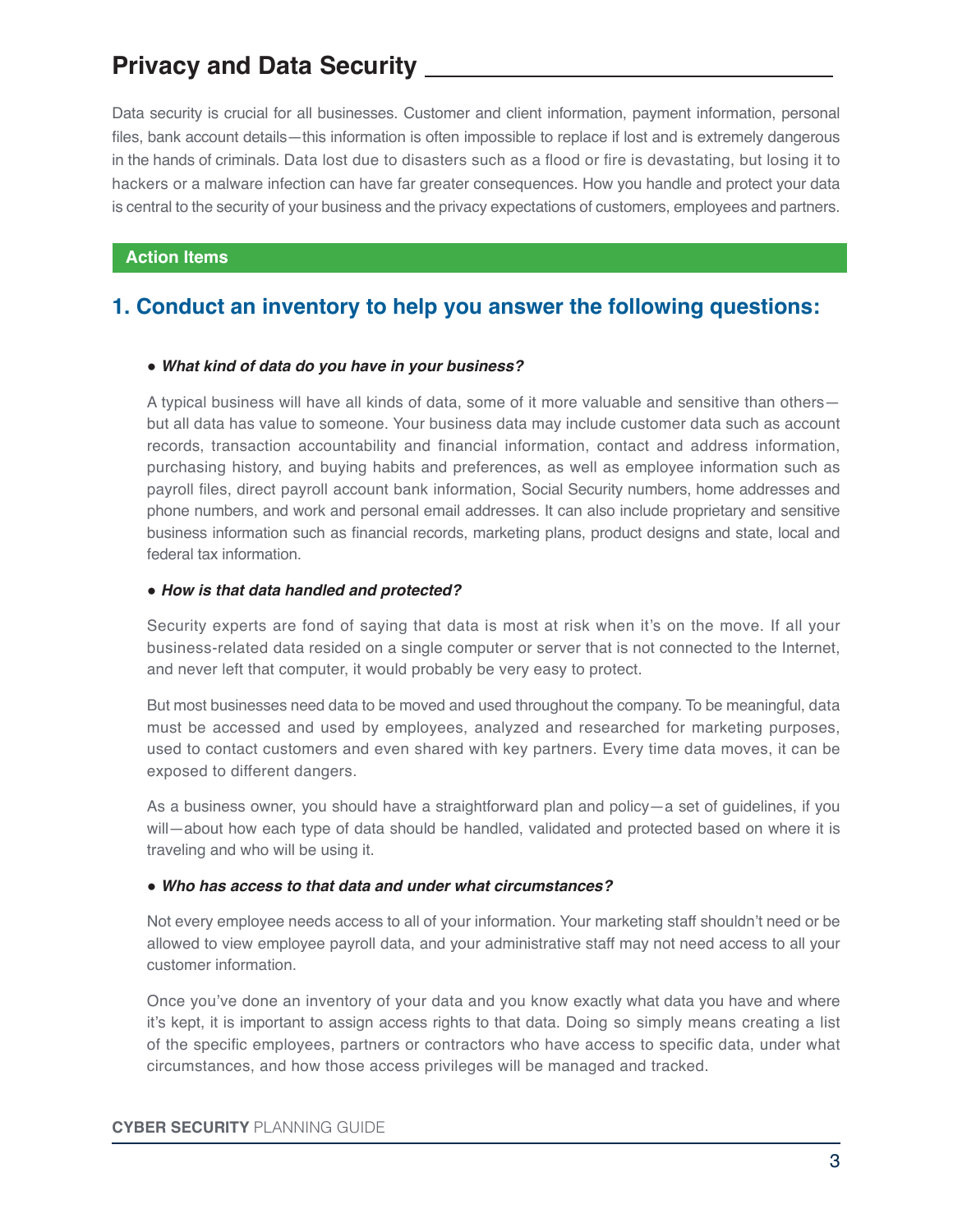#### **Your business could have a large assortment of data of varying value, including:**

- Customer sales records
- Customer credit card transactions
- Customer mailing and email lists
- Customer support information
- Customer warranty information
- Patient health or medical records
- Employee payroll records
- Employee email lists
- Employee health and medical records
- Business and personal financial records
- Marketing plans
- Business leads and inquiries
- Product design and development plans
- Legal, tax and financial correspondence

## **2. Once you've identified your data, keep a record of its location and move it to more appropriate locations as needed.**

### **3. Develop a privacy policy.**

Privacy is important for your business and your customers. Continued trust in your business practices, products and secure handling of your clients' unique information impacts your profitability. Your privacy policy is a pledge to your customers that you will use and protect their information in ways that they expect and that adhere to your legal obligations.

Your policy starts with a simple, clear statement describing the information you collect about your customers (physical addresses, email addresses, browsing history, etc.), and what you do with it. There are a growing number of regulations protecting customer and employee privacy, which often carry costly penalties for privacy breaches. You will be held accountable for what you claim and offer in your policy.

That's why it's important to create your privacy policy with care and post it clearly on your website. It's also important to share your privacy policies, rules and expectations with all employees and partners who may come into contact with that information. Your employees need to be familiar with your privacy policy and what it means for their daily work routines.

#### **Your privacy policy should address the following types of data:**

● **Personally identifiable information—**Often referred to as PII, this information includes such things as first and last names, home or business addresses, email addresses, credit card and bank account numbers, taxpayer identification numbers, patient numbers and Social Security numbers. It can also include gender, age and date of birth, city of birth or residence, driver's license number and home and cellphone numbers.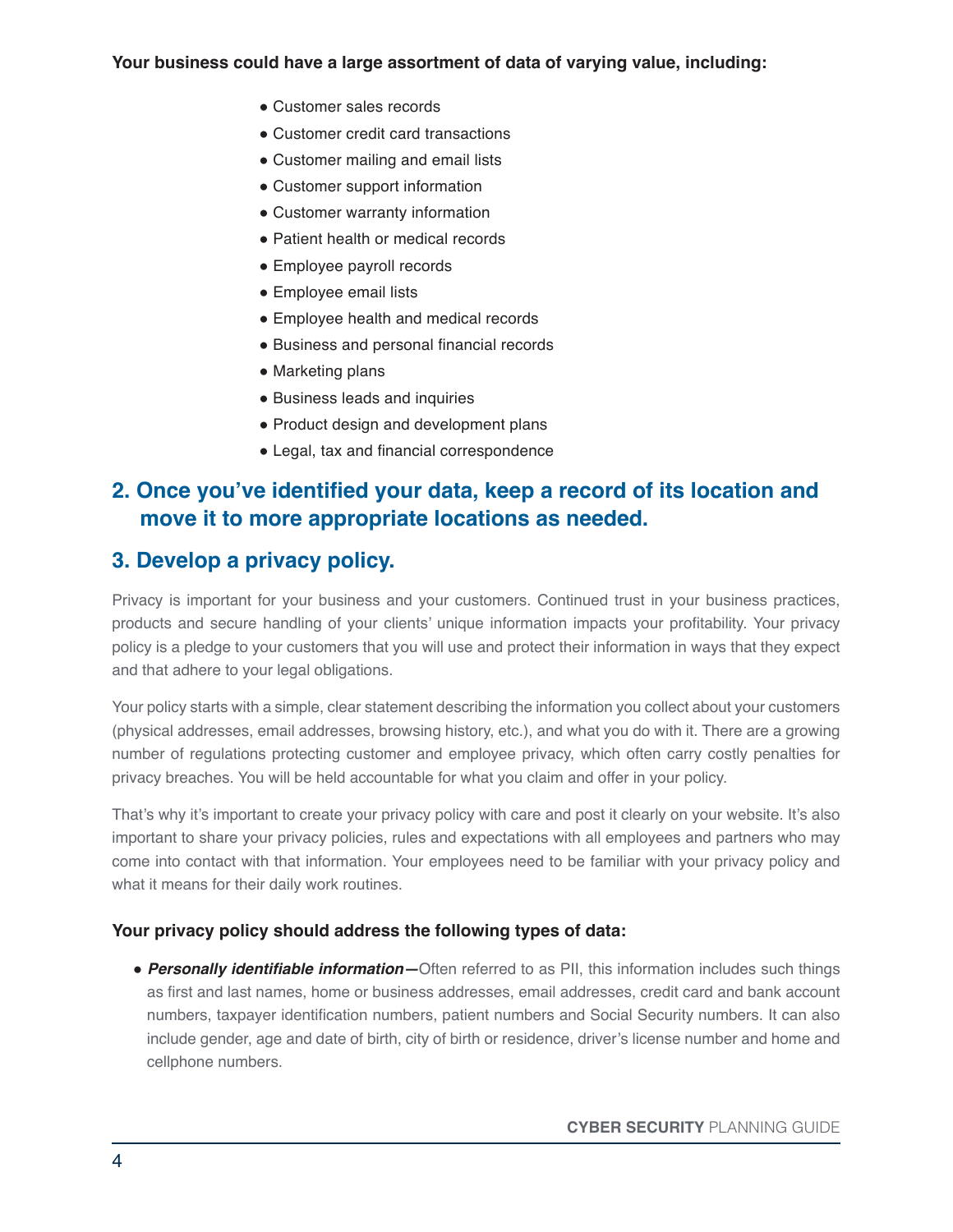- **Personal health information**—Whether you're a health care provider with lots of sensitive patient information or you simply manage health or medical information for a small number of employees, it's vital that you protect that information. A number of studies have found that most consumers are very concerned about the privacy and protection of their medical records. They do not want their health information falling into the hands of hackers or identity thieves who might abuse it for financial gain. But they also may not want employees or co-workers prying into their personal health details. And they often don't want future employers or insurers finding out about any medical conditions or history.
- **Customer information—**This includes payment information such as credit or debit card numbers and verification codes, billing and shipping addresses, email addresses, phone numbers, purchasing history, buying preferences and shopping behavior.

# **4. Protect data collected on the Internet.**

Your website can be a great place to collect information, from transactions and payments to purchasing and browsing history, and even newsletter signups, online inquiries and customer requests.

This data must be protected, whether you host your own website and manage your own servers or whether your website and databases are hosted by a third party such as a Web hosting company.

If you collect data through a website hosted by a third party, be sure that the third party fully protects that data. Apart from applying all the other precautions that have been described, such as classifying data and controlling access, you need to make sure any data collected through your website and stored by the third party is sufficiently secure. That means protection from hackers and outsiders as well as employees of the hosting company.

# **5. Create layers of security.**

Protecting data, like any other security challenge, is about creating layers of protection. The idea of layering security is simple: You cannot and should not rely on just one security mechanism—such as a password—to protect something sensitive. If that security mechanism fails, you have nothing left to protect you.

### **When it comes to data security, there are a number of key procedural and technical layers you should consider.**

#### ● *Inventory your data.*

You need to conduct a data inventory so you have a complete picture of all the data your business possesses or controls. It's essential to get a complete inventory, so you don't overlook some sensitive data that could be exposed.

#### ● *Identify and protect your sensitive and valuable data.*

Data classification is one of the most important steps in data security. Not all data is created equal, and few businesses have the time or resources to provide maximum protection to all their data. That's why it's important to classify your data based on how sensitive or valuable it is, so that you know what your most sensitive data is, where it is located and how well it's protected.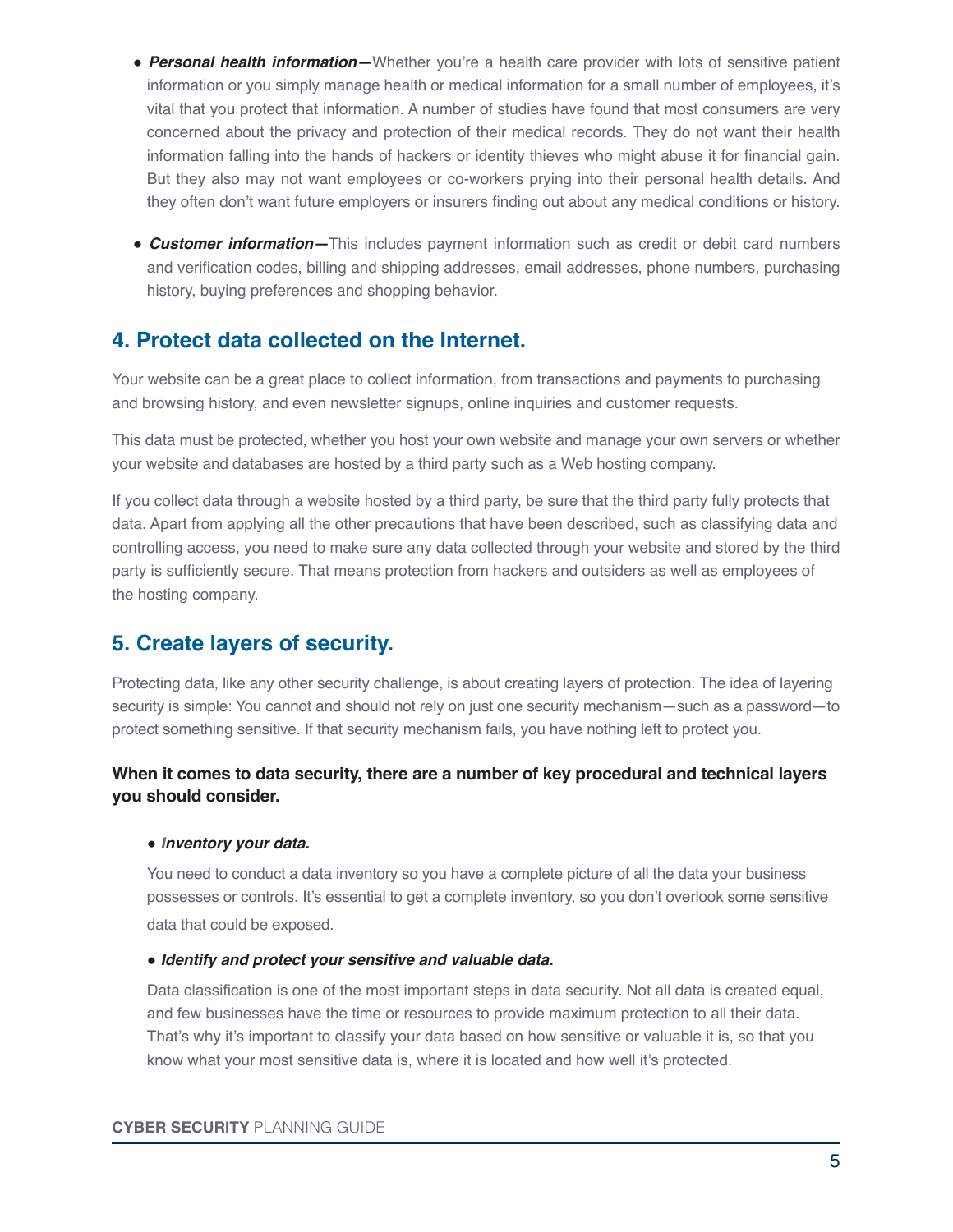#### **Common data classifications include the following:**

**1. HIGHLY CONFIDENTIAL:** This classification applies to the most sensitive business information that is intended strictly for use within your company. Its unauthorized disclosure could seriously and adversely impact your company, business partners, vendors and/or customers in the short and long term. It could include credit card transaction data, customer names and addresses, card magnetic stripe contents, passwords and PINs, employee payroll files, Social Security numbers and patient information (if you're a health care business).

**2. SENSITIVE:** This classification applies to sensitive business information that is intended for use within your company; information that you would consider to be private should be included in this classification. Examples include employee performance evaluations, internal audit reports, various financial reports, product designs, partnership agreements, marketing plans and email marketing lists.

**3. INTERNAL USE ONLY:** This classification applies to sensitive information that is generally accessible by a wide audience and is intended for use only within your company. While its unauthorized disclosure to outsiders should be against policy and may be harmful, the unlawful disclosure of the information is not expected to negatively impact your company, employees, business partners, vendors and the like.

#### ● *Control access to your data.*

No matter what kind of data you have, you must control access to it. The more sensitive the data, the more restrictive the access. As a general rule, access to data should be on a need-to-know basis. Only individuals who have a specific need to access certain data should be allowed to do so.

Once you've classified your data, begin the process of assigning access privileges and rights—that means creating a list of who can access what data, under what circumstances, what they are and are not allowed to do with it and how they are required to protect it. As part of this process, a business should consider developing a straightforward plan and policy—a set of guidelines—about how each type of data should be handled and protected based on who needs access to it and the level of classification.

#### ● *Secure your data.*

In addition to administrative safeguards that determine who has access to what data, technical safeguards are essential. The two primary safeguards for data are passwords and encryption.

- Passwords implemented to protect your most sensitive data should be the strongest they can reasonably be. That means passwords that are random, complex and long (at least 10 characters), that are changed regularly and that are closely guarded by those who know them. Employee training on the basics of secure passwords and their importance is a must.
- Passwords alone may not be sufficient to protect sensitive data. Businesses may want to consider two-factor authentication, which often combines a password with another verification method, such as a personal identification number, or PIN.
- Some popular methods of two-factor identification include:
- Something the requestor individually knows as a secret, such as a password or a PIN.
- Something the requestor uniquely possesses, such as a passport, physical token or ID card.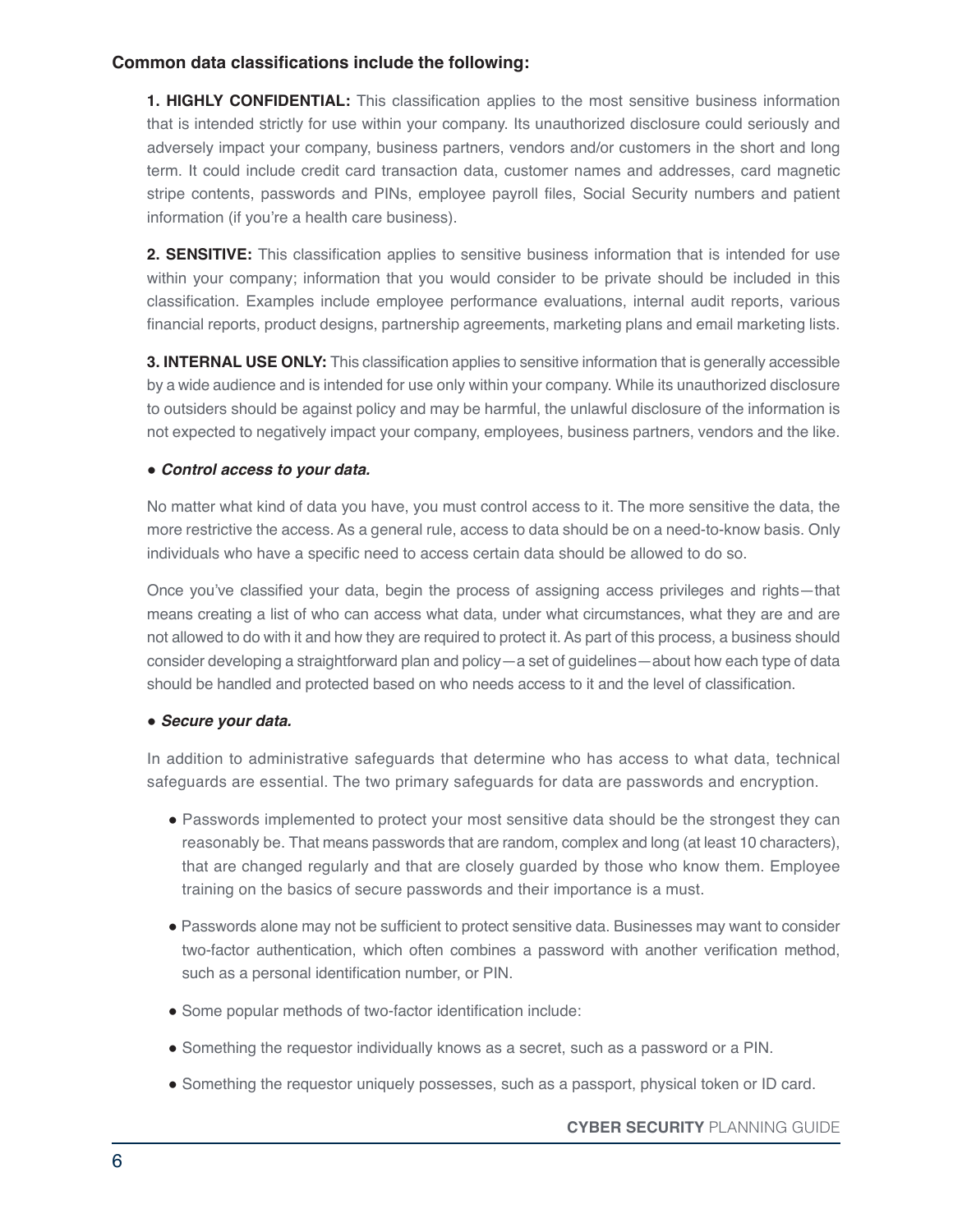● Something the requestor can uniquely provide as biometric data, such as a fingerprint or face geometry.

### **Encryption has been used to protect sensitive data and communications for decades, and today's encryption is very affordable, easy to use and highly effective in protecting data from prying eyes.**

- Encryption encodes or scrambles information to such a degree that it is unreadable and unusable by anyone who does not have the key to unlock the data. The key is like a password, so it's very important that the key is properly protected at all times.
- Encryption is affordable for even the smallest business, and some encryption software is free. You can encrypt an entire hard drive, a specific folder on a drive or just a single document. You can also use encryption to protect data on a USB or thumb drive and on any other removable media.
- Because not all levels of encryption are created equal, businesses should consider using a data encryption method that is certified by the Federal Information Processing Standard (FIPS), which means it has been certified for compliance with federal government security protocols.

#### ● *Back up your data.*

Just as critical as protecting your data is backing it up. In the event that your data is stolen by thieves or hackers, or even erased accidentally by an employee, you will at least have a copy to fall back on.

Put a policy in place that specifies what data is backed up and how it is backed up; how often it's backed up; who is responsible for creating backups; where and how the backups are stored; and who has access to those backups.

Businesses have many affordable backup options, whether it's backing up to an external drive in the office, or backing up online so that all data is stored at a remote and secure data center.

Remember, physical media such as a disc or drive used to store a data backup is vulnerable no matter where it is located, so make sure you guard any backups stored in your office or off-site, and make sure that your backup data storage systems are encrypted.

### **6. Plan for data loss or theft.**

Every business has to plan for the unexpected, and that includes the loss or theft of data from your business. Not only can the loss or theft of data hurt your business, brand and customer confidence, it can also expose you to the often costly state and federal regulations that cover data protection and privacy.

Data loss can also expose you to significant litigation risk.

That's why it's critical to understand exactly which data or security breach regulations affect your business and how prepared you are to respond to them. That should be the foundation of a data breach response plan that will make it easier to launch a rapid and coordinated response to any loss or theft of data.

At the very least, all employees and contractors should understand that they must immediately report any loss or theft of information to the appropriate company officer. And because data privacy and breach laws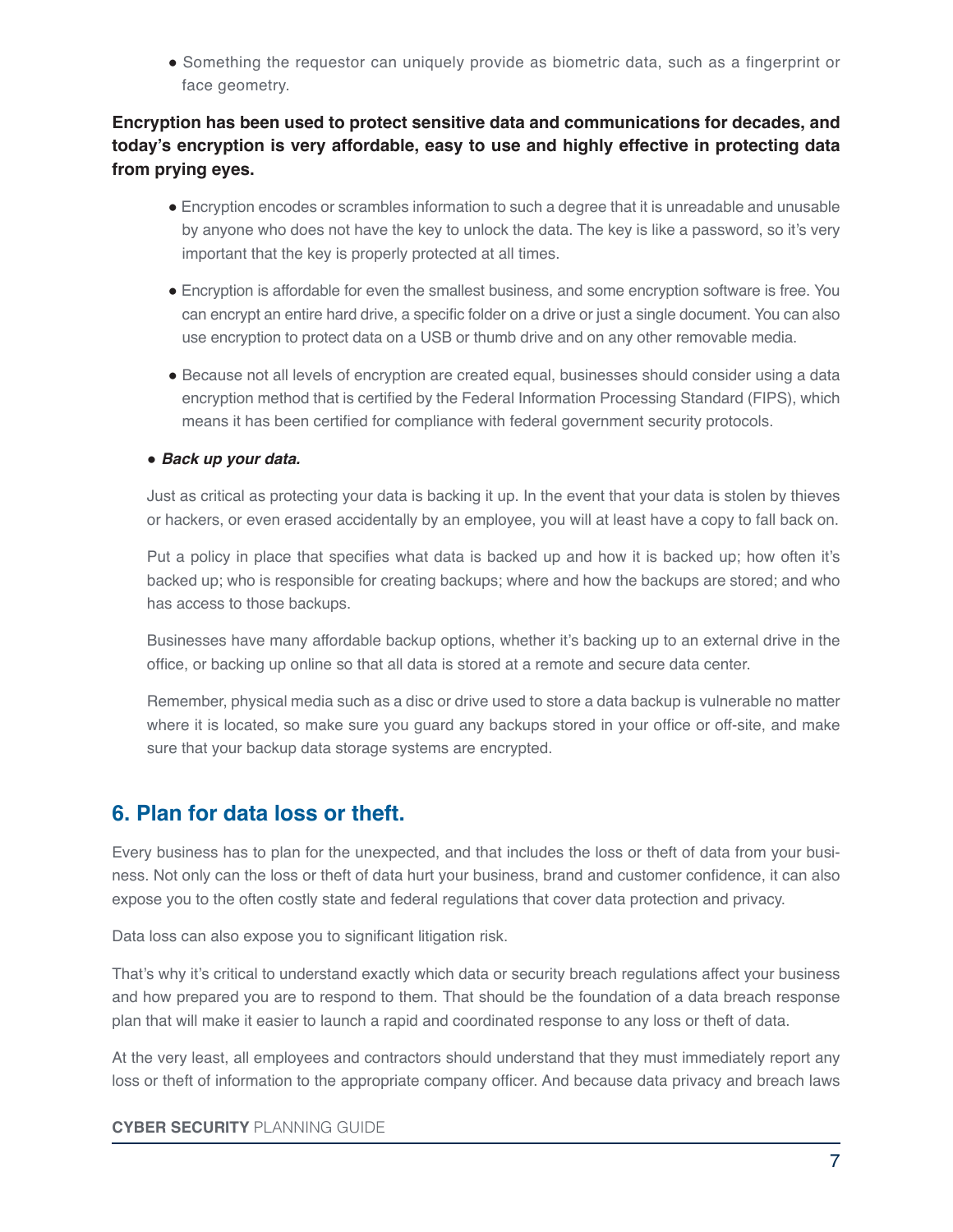can be very broad and strict, no loss should be ignored. So even if you have sensitive data that just can't be accounted for, such as an employee who doesn't remember where he left a backup tape, it may still constitute a data breach and you should act accordingly. Keep in mind that you may need to report a breach to your customers, as well. Currently, 46 states and the District of Columbia have data breach notification laws dictating how businesses must alert their customers that a breach has occurred.

And just in case you don't think a data breach could happen at your business, consider this: The Ponemon Institute conducted a survey in 2013 of businesses with less than \$10 million in revenue and discovered that 55 percent of them experienced a data breach and 53 percent experienced multiple data breaches.

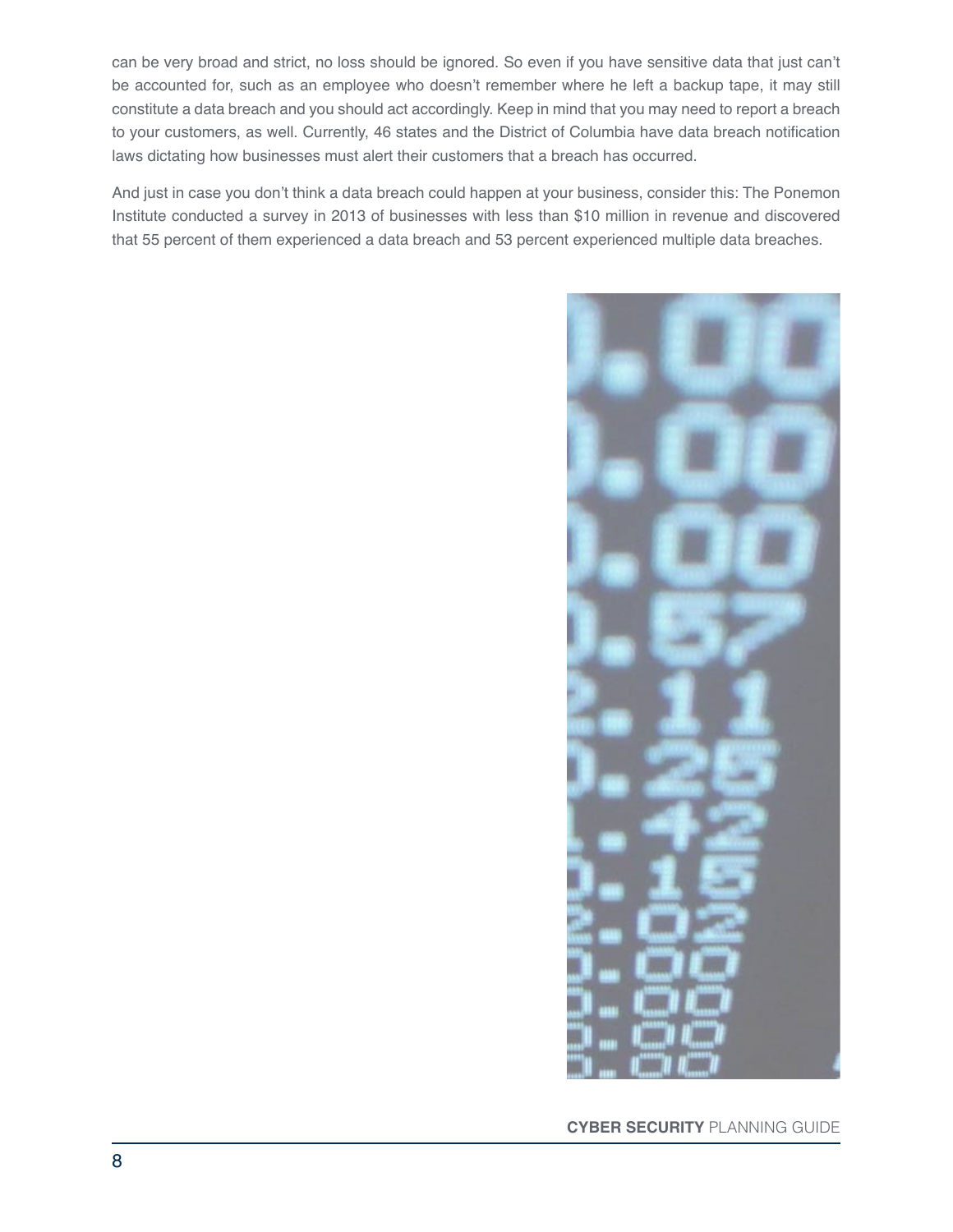# **Scams and Fraud**

New telecommunication technologies may offer countless opportunities for businesses, but they also offer cyber criminals many new ways to victimize your business, scam your customers and hurt your reputation. Businesses of all sizes should be aware of the most common scams perpetrated online.

To protect your business against online scams, be cautious when visiting Web links or opening attachments from unknown senders, make sure to keep all software updated and monitor credit cards for unauthorized activity.

#### **Action Items**

### **1. Train employees to recognize social engineering.**

Social engineering, also known as "pretexting," is used by many criminals, both online and off, to trick unsuspecting people into giving away their personal information and/or installing malicious software onto their computers, devices or networks. Social engineering is successful because the bad guys are doing their best to make their work look and sound legitimate, sometimes even helpful, which makes it easier to deceive users.

Most offline social engineering occurs over the telephone, but it frequently occurs online, as well. Information gathered from social networks or posted on websites can be enough to create a convincing ruse to trick your employees. For example, LinkedIn profiles, Facebook posts and Twitter messages can allow a criminal to assemble detailed dossiers on employees. Teaching people the risks involved in sharing personal or business details on the Internet can help you partner with your staff to prevent both personal and organizational losses.

Many criminals use social engineering tactics to get individuals to voluntarily install malicious computer software, such as fake anti-virus software, thinking they are doing something that will help make them more secure. Fake anti-virus software is designed to steal information by mimicking legitimate security software. Users who are tricked into loading malicious programs on their computers may be providing remote control capabilities to an attacker, unwittingly installing software that can steal financial information or simply try to sell them fake security software. The malware can also make system modifications which make it difficult to terminate the program. The presence of pop-ups displaying unusual security warnings and asking for credit card or personal information is the most obvious method of identifying a fake anti-virus infection.

### **2. Protect against online fraud.**

Online fraud takes on many guises that can impact everyone, including businesses and their employees. It is helpful to maintain consistent and predictable online messaging when communicating with your customers to prevent others from impersonating your company.

Be sure to never request personal information or account details through email, social networking or other online messages. Let your customers know you will never request this kind of information through such channels and instruct them to contact you directly should they have any concerns.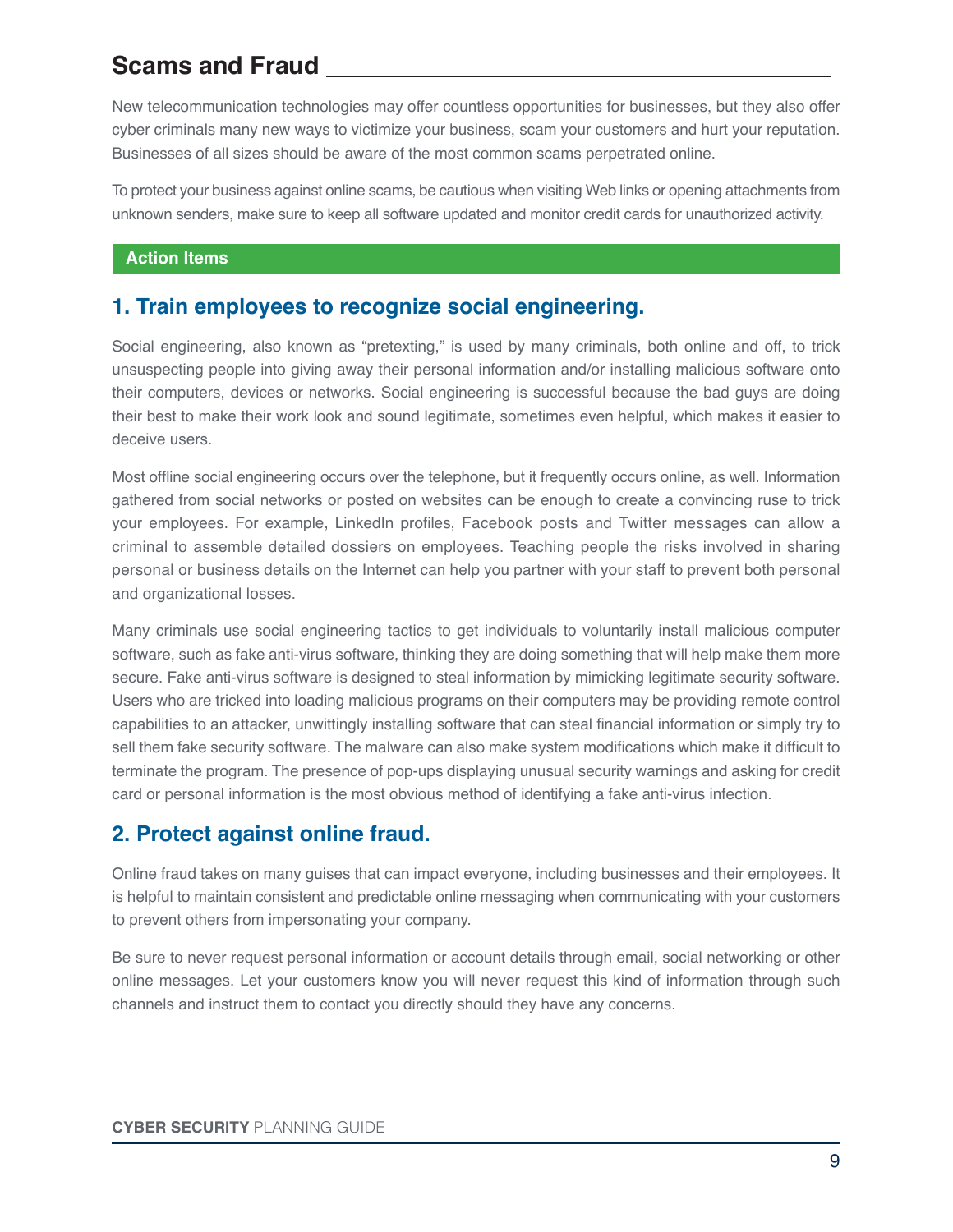# **3. Protect against phishing.**

Phishing is the technique used by online criminals to trick people into thinking they are dealing with a trusted website or other entity. Businesses face this threat from two directions—phishers may be impersonating them to take advantage of unsuspecting customers, and phishers may be trying to steal their employees' online credentials. Attackers often take advantage of current events and certain times of the year, such as:

- Natural disasters (Hurricane Katrina, Indonesian tsunami)
- Epidemics and health scares (H1N1)
- Economic concerns
- Major political elections
- Holidays

Businesses should ensure that their online communications never ask their customers to submit sensitive information via email, personal visits or phone. Make a clear statement in your communications reinforcing that you will never ask for personal information via email so that if someone targets your customers, they may realize the request is a scam.

Employee awareness is your best defense against your users being tricked into handing over their usernames and passwords to cyber criminals. Explain to everyone that they should never respond to incoming messages requesting private information. If a stranger claims to be from a legitimate organization, verify his or her identity with his or her stated company before sharing any personal or classified information. Also, to avoid being led to a fake site, employees should know to never click on a link sent by email from an untrustworthy source. Employees needing to access a website link sent from a questionable source should open an Internet browser window and manually type in the site's Web address to make sure the emailed link is not maliciously redirecting to a dangerous site.

This advice is especially critical for protecting online banking accounts belonging to your organization. Criminals are targeting business banking accounts more than any other sector. If you believe you have revealed sensitive information about your organization, make sure to:

- Report it to appropriate people within your organization.
- Contact your financial institution and close any accounts that may have been compromised (if you believe financial data is at risk).
- Change any passwords you may have revealed, and if you used the same password for multiple resources, make sure to change it for each account.

# **4. Don't fall for fake anti-virus offers.**

Fake anti-virus, "scareware" and other rogue online security scams have been behind some of the most successful online frauds. Make sure your organization has a policy in place explaining what the procedure is if an employee's computer becomes infected by a virus.

Train your employees to recognize a legitimate warning message (using a test file from eicar.org, for example)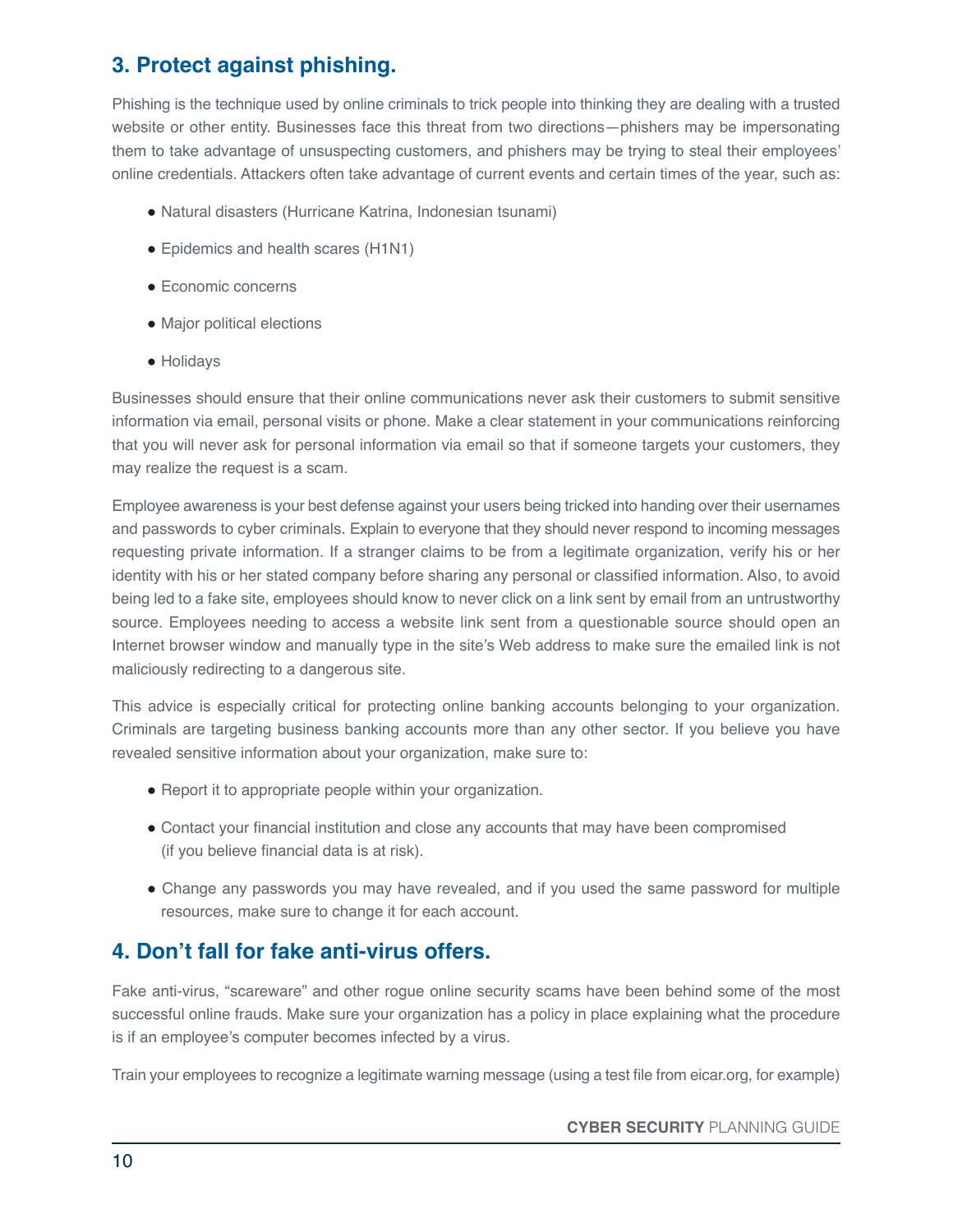and to properly notify your IT team if something bad or questionable has happened.

If possible, configure your computers to not allow regular users to have administrative access. This will minimize the risk of them installing malicious software and help them remember that adding unauthorized software to work computers is against policy.

### **5. Protect against malware.**

Businesses can experience a compromise through the introduction of malicious software, or malware. Malware can make its way onto machines from the Internet, downloads, attachments, email, social media and other platforms. One specific malware to be aware of is key logging, which is malware that tracks a user's keyboard strokes.

Many businesses are falling victim to key-logging malware being installed on their computer systems. Once installed, the malware can record keystrokes made on a computer, allowing hackers or thieves to see passwords, credit card numbers and other confidential data. Keeping security software up to date and patching your computers regularly will make it more difficult for this type of malware to infiltrate your network.

### **6. Develop a layered approach to guard against malicious software.**

Despite progress in creating more awareness of security threats on the Internet, malware authors are not giving up. The malware research firm SophosLabs reports seeing more than 100,000 unique malicious software samples every single day.

Effective protection against viruses, Trojans and other malicious software requires a layered approach to your defenses. Anti-virus software is a must, but should not be your only line of defense. Instead, deploy a combination of techniques to keep your environment safe.

Also, be careful with the use of thumb drives and other removable media. These media could have malicious software pre-installed that can infect your computer, so make sure you trust the source of the removable media devices before you use them.

Combining the use of Web filtering, anti-virus signature protection, proactive malware protection, firewalls, strong security policies and employee training significantly lowers the risk of infection. Keeping protection software up to date along with your operating system and applications increases the safety of your systems.

### **7. Be aware of spyware and adware.**

Spyware and adware, when installed, will send pop-up ads, redirect you to certain websites and monitor websites that you visit. Extreme versions can track what keys are typed. Spyware can cause your computer to become slow and also leaves you susceptible to data theft. If you are subject to endless popup windows or are regularly redirected to websites other than what you type in your browser, your computer is likely infected with spyware.

To remove spyware, run a full scan of your computer with anti-virus software and, if necessary, run a legitimate product specifically designed to remove spyware. To avoid being infected with spyware, limit cookies on your browser preferences, never click on links within pop-up windows and be wary of free downloadable software from disreputable or unrecognized sources.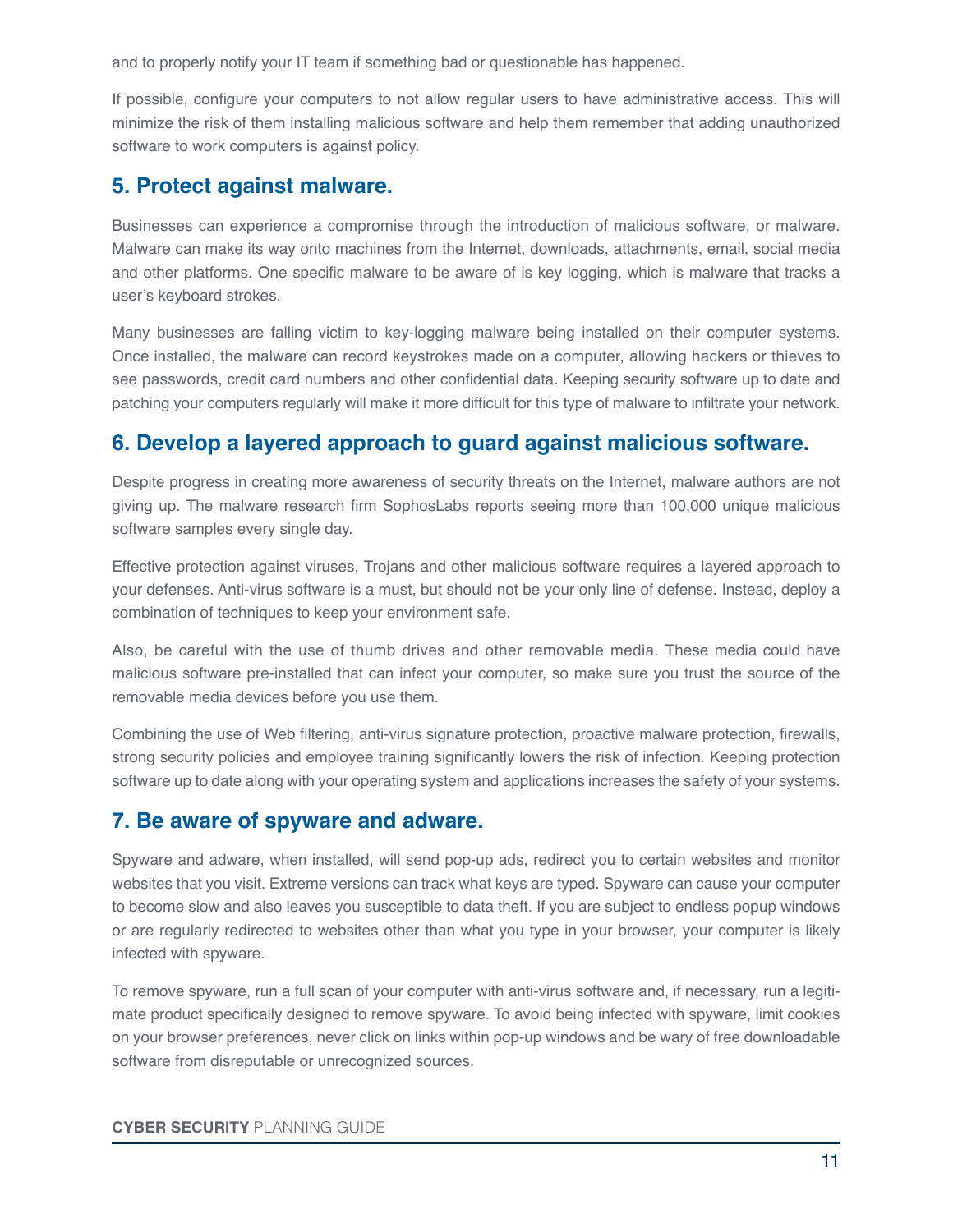# **8. Verify the identity of telephone information seekers.**

Most offline social engineering occurs over the telephone. Information gathered through social networks and information posted on websites can be enough to create a convincing ruse to trick your employees.

Ensure that you train employees to never disclose customer information, usernames, passwords or other sensitive details to incoming callers. When someone requests information, always contact the person back using a known phone number or email account to verify the identity and validity of the individual and his or her request.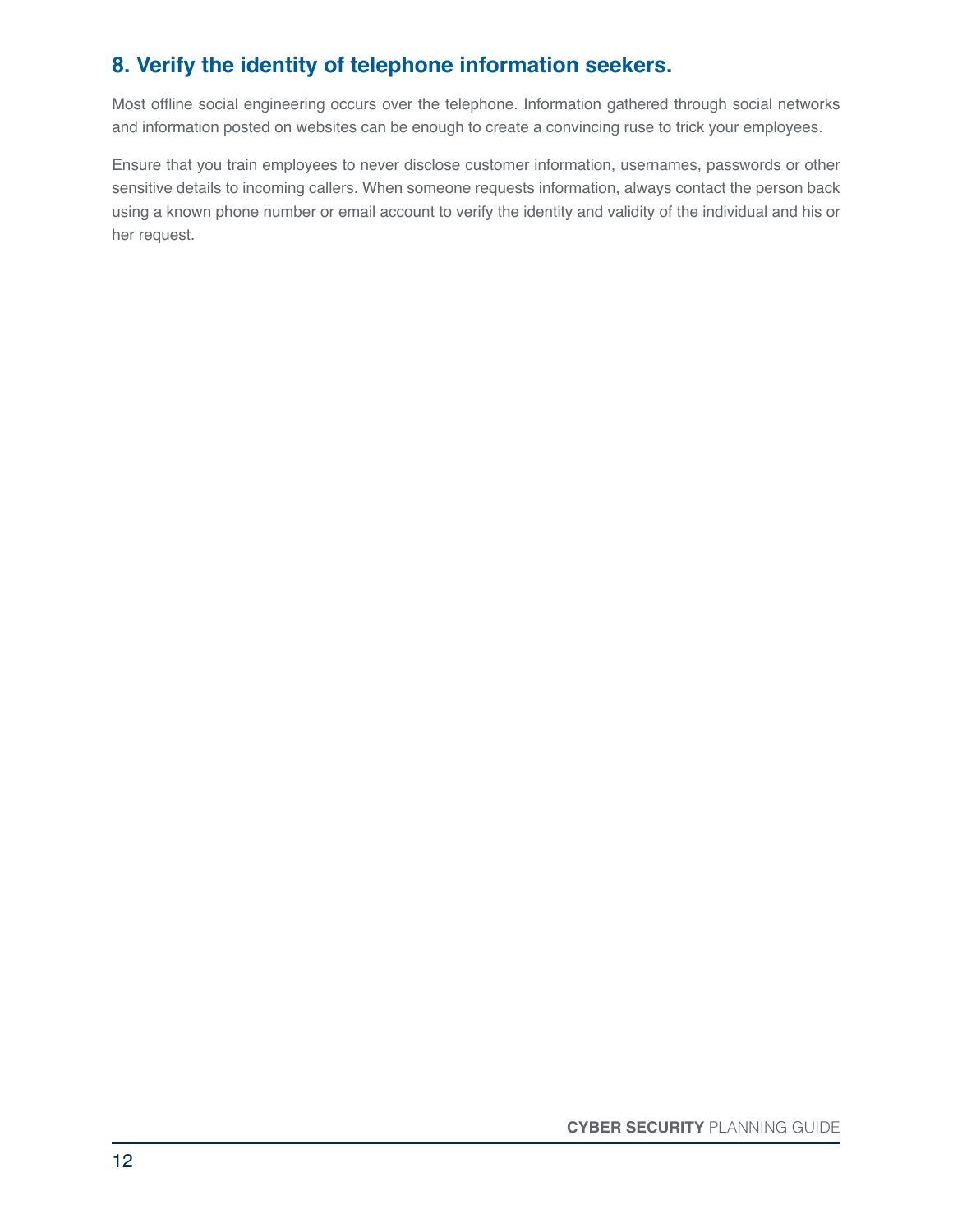#### **Securing your company's network consists of:**

- 1. Identifying all devices and connections on the network
- 2. Setting boundaries between your company's systems and others
- 3. Enforcing controls to ensure that unauthorized access, misuse or denial-of-service events can be thwarted or rapidly contained and recovered from if they do occur

#### **Action Items**

### **1. Secure internal network and cloud services.**

Your company's network should be separated from the public Internet by strong user authentication mechanisms and policy enforcement systems such as firewalls and Web filtering proxies. Additional monitoring and security solutions, such as anti-virus software and intrusion detection systems, should also be employed to identify and stop malicious code or unauthorized access attempts.

#### ● *Internal network*

After identifying the boundary points on your company's network, each boundary should be evaluated to determine what types of security controls are necessary and how they can be best deployed. Border routers should be configured to only route traffic to and from your company's public IP addresses; firewalls should be deployed to restrict traffic only to and from the minimum set of necessary services; and intrusion prevention systems should be configured to monitor for suspicious activity crossing your network perimeter. In order to prevent bottlenecks, all security systems you deploy to your company's network perimeter should be capable of handling the bandwidth that your carrier provides.

#### ● *Cloud-based services*

Carefully consult your terms of service with all cloud service providers to ensure that your company's information and activities are protected with the same degree of security you would intend to provide on your own. Request security and auditing from your cloud service providers as applicable to your company's needs and concerns.

Review and understand service level agreements, or SLAs, for system restoration and reconstitution time.

You should also inquire about additional services a cloud service can provide. These services may include backup-and-restore services and encryption services, which can be very attractive to businesses.

### **2. Develop strong password policies.**

Generally speaking, two-factor authentication methods, which require two types of evidence that you are who you claim to be, are safer than using just static passwords for authentication. One common example is a personal security token that displays changing passcodes to be used in conjunction with an established password. However, two-factor systems may not always be possible or practical for your company.

Password policies should encourage your employees to employ the strongest passwords possible without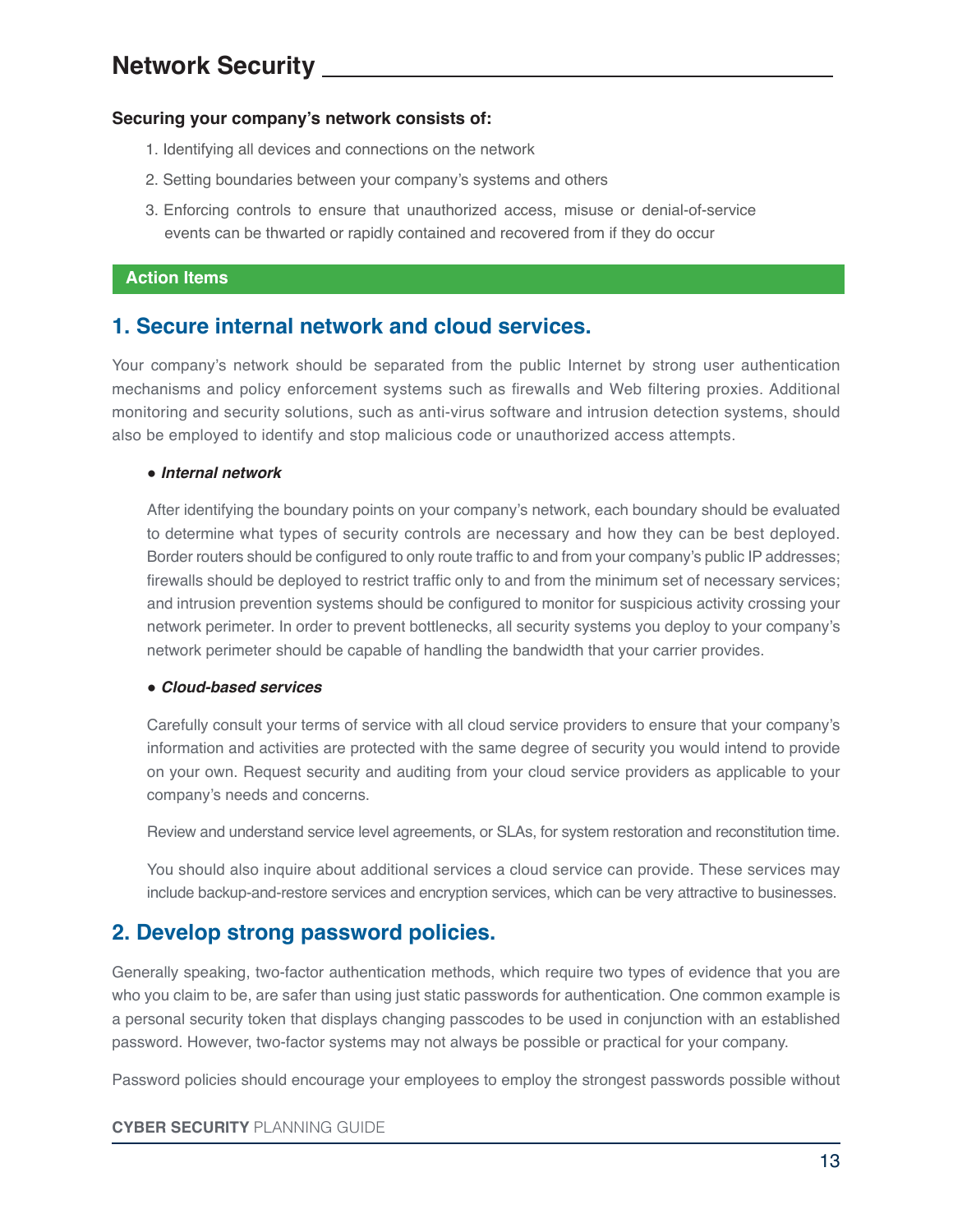creating the need or temptation to reuse passwords or write them down. That means using passwords that are random, complex and long (at least 10 characters), that are changed regularly and that are closely guarded by those who know them.

# **3. Secure and encrypt your company's Wi-Fi.**

#### ● *Wireless access control*

Your company may choose to operate a Wireless Local Area Network (WLAN) for the use of customers, guests and visitors. If so, it is important that such a WLAN be kept separate from the main company network so that traffic from the public network cannot traverse the company's internal systems at any point.

Internal, non-public WLAN access should be restricted to specific devices and specific users to the greatest extent possible while still meeting your company's business needs. Where the internal WLAN has less stringent access controls than your company's wired network, dual connections—where a device is able to connect to both the wireless and wired networks simultaneously—should be prohibited by technical controls on each such capable device (e.g., BIOS-level LAN/WLAN switch settings). All users should be given unique credentials with preset expiration dates to use when accessing the internal WLAN.

#### ● *Wireless encryption*

Due to demonstrable security flaws known to exist in older forms of wireless encryption, your company's internal WLAN should only employ Wi-Fi Protected Access 2 (WPA2) encryption.

### **4. Encrypt sensitive company data.**

Encryption should be employed to protect any data that your company considers sensitive, in addition to meeting applicable regulatory requirements on information safeguarding. Different encryption schemes are appropriate under different circumstances. However, applications that comply with the OpenPGP standard, such as PGP and GnuPG, provide a wide range of options for securing data on disk as well as in transit. If you choose to offer secure transactions on your company's website, consult with your service provider about available options for an SSL certificate for your site.

### **5. Regularly update all applications.**

All systems and software, including networking equipment, should be updated in a timely fashion as patches and firmware upgrades become available. Use automatic updating services whenever possible, especially for security systems such as anti-malware applications, Web filtering tools and intrusion prevention systems.

# **6. Set safe Web browsing rules.**

Your company's internal network should only be able to access those services and resources on the Internet that are essential to the business and the needs of your employees. Use the safe browsing features included with modern Web browsing software and a Web proxy to ensure that malicious or unauthorized sites cannot be accessed from your internal network.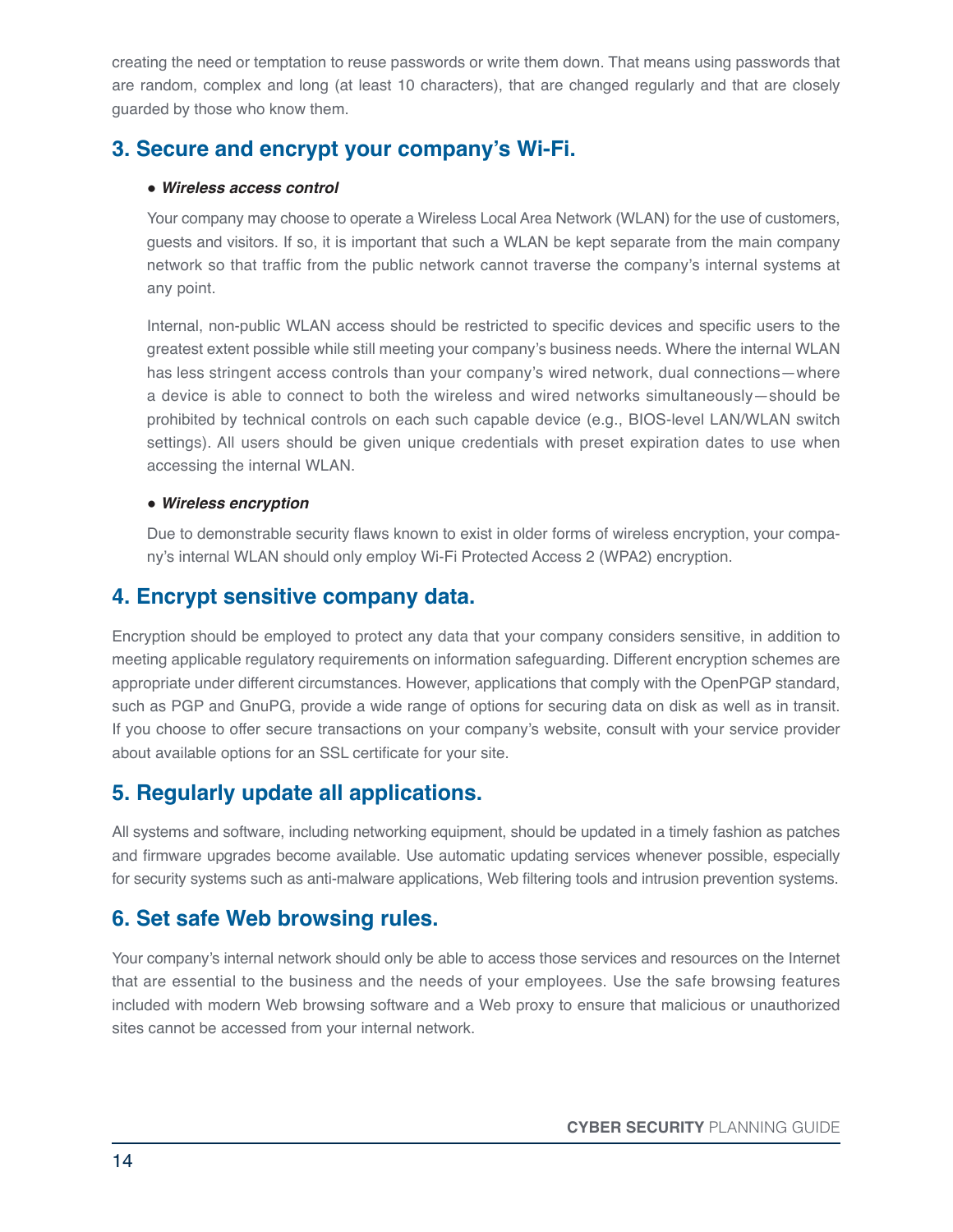### **7. If remote access is enabled, make sure it is secure.**

If your company needs to provide remote access to your internal network over the Internet, one popular and secure option is to employ a secure Virtual Private Network (VPN) system accompanied by strong two-factor authentication, using either hardware or software tokens.

## **8. Create a Safe-use Flash Drive Policy.**

Ensure employees never put any unknown flash drive or USBs into their computers. Businesses should set a clear policy so employees know they should never open a file from a flash drive they are not familiar with, and that they should hold down the Shift key when inserting the flash drive to block malware. By doing so, you can stop the flash drive from automatically running.

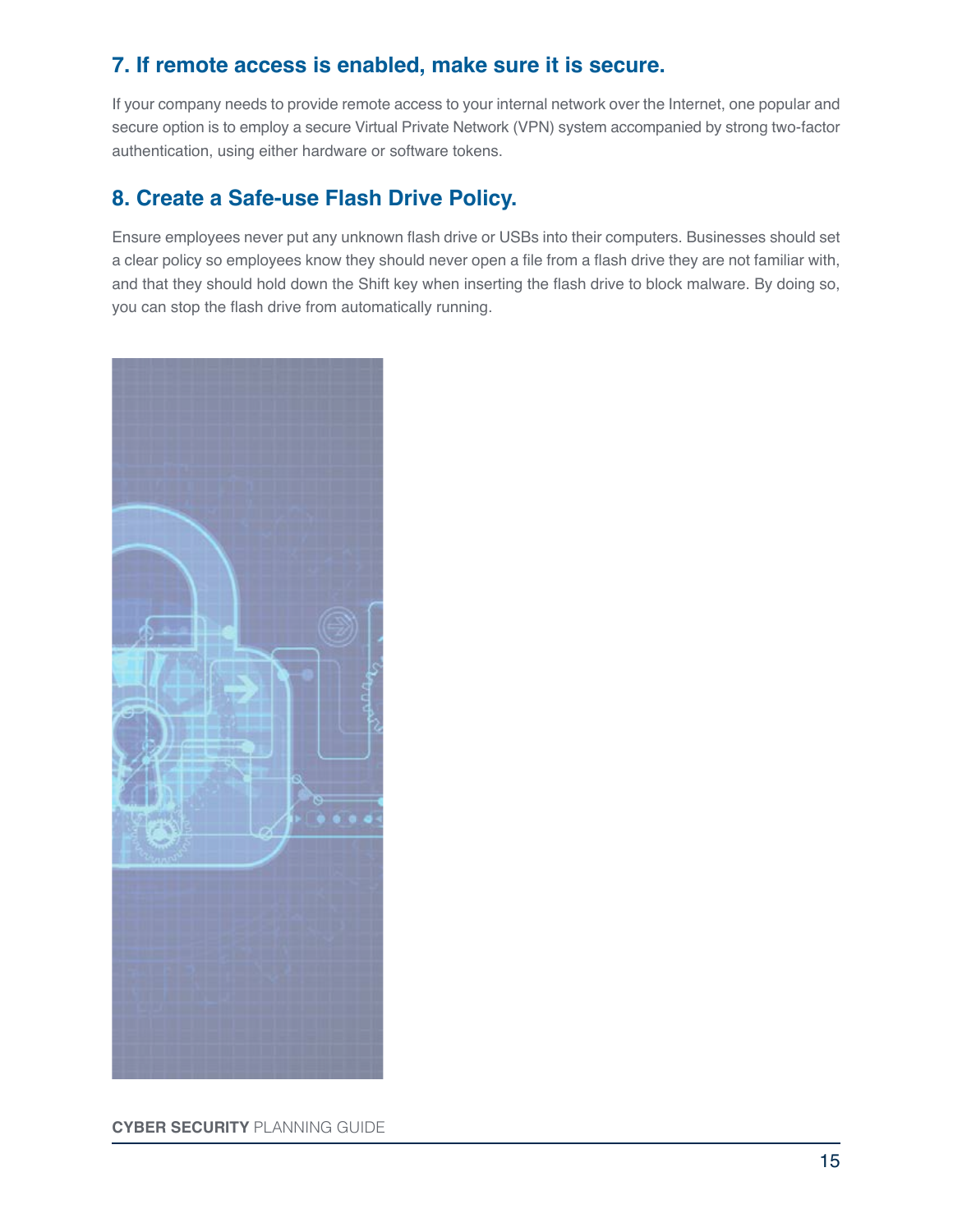Website security is more important than ever. Web servers, which host the data and other content available to your customers on the Internet, are often the most targeted and attacked components of a company's network. Cyber criminals are constantly looking for improperly secured websites to attack, while many customers say website security is a top consideration when they choose to shop online. As a result, it is essential to secure servers and the network infrastructure that supports them. The consequences of a security breach are great: loss of revenue, damage to credibility, legal liability and loss of customer trust.

#### **The following are examples of specific security threats to Web servers:**

- Cyber criminals may exploit software bugs in the Web server, underlying operating system or active content to gain unauthorized access to the Web server. Examples of unauthorized access include gaining access to files or folders that were not meant to be publicly accessible and being able to execute commands and/or install malicious software on the Web server.
- Denial-of-service attacks may be directed at the Web server or its supporting network infrastructure to prevent or hinder your website users from making use of its services. This can include preventing the user from accessing email, websites, online accounts or other services. The most common attack occurs when the attacker floods a network with information, so that it can't process the user's request.
- Sensitive information on the Web server may be read or modified without authorization.
- Sensitive information on backend databases that are used to support interactive elements of a Web application may be compromised through the injection of unauthorized software commands. Examples include Structured Query Language (SQL) injection, Lightweight Directory Access Protocol (LDAP) injection and cross-site scripting (XSS).
- Sensitive unencrypted information transmitted between the Web server and the browser may be intercepted.
- Information on the Web server may be changed for malicious purposes. Website defacement is a commonly reported example of this threat.
- Cyber criminals may gain unauthorized access to resources elsewhere in the organization's network with a successful attack on the Web server.
- Cyber criminals may also attack external entities after compromising a Web server. These attacks can be launched directly (e.g., from the compromised server against an external server) or indirectly (e.g., placing malicious content on the compromised Web server that attempts to exploit vulnerabilities in the Web browsers of users visiting the site).
- The server may be used as a distribution point for attack tools, pornography or illegally copied software.

#### **Action Items**

**1. Carefully plan and address the security aspects of the deployment of a public Web server.**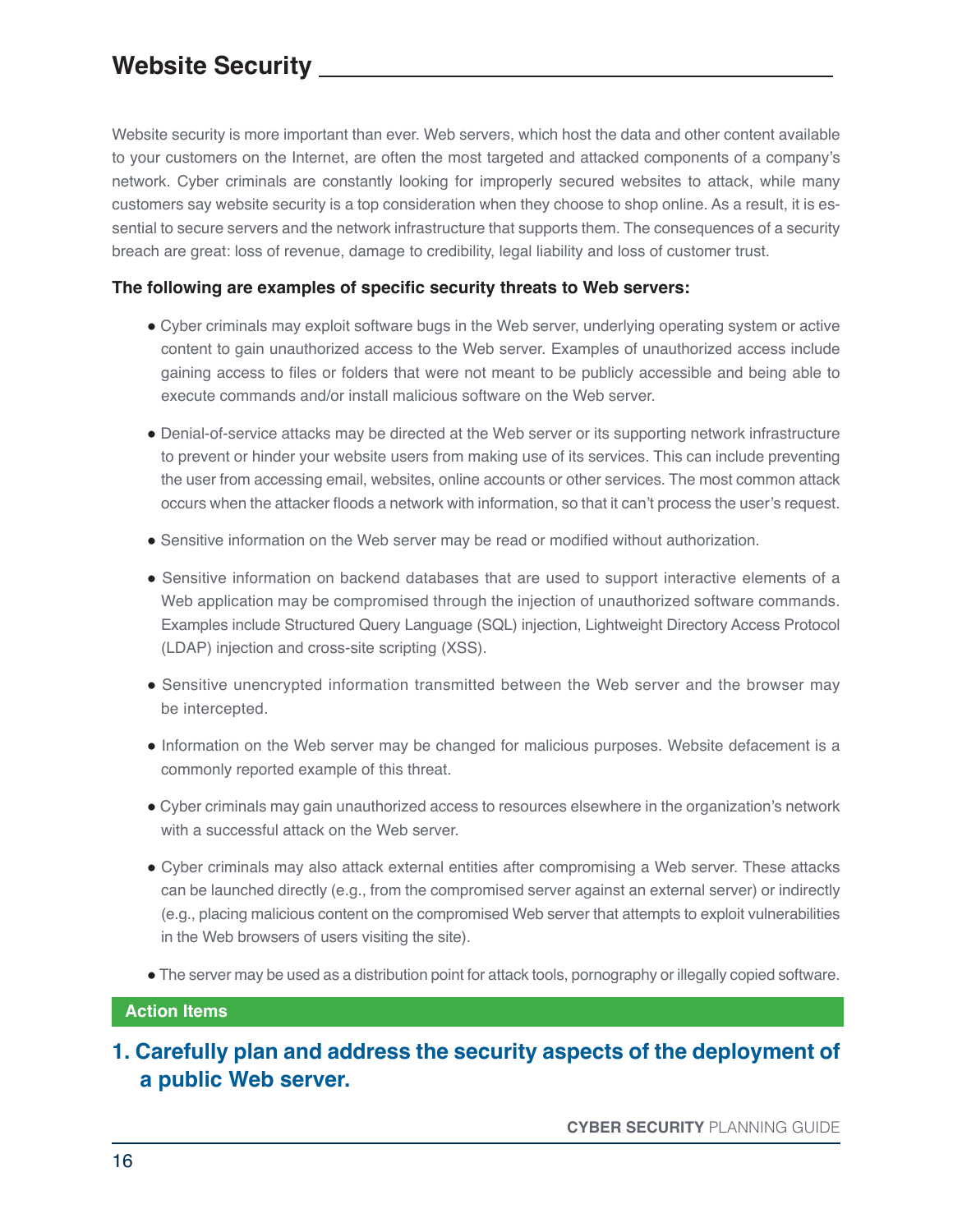Because It is much more difficult to address security once deployment and implementation have occurred, security should be considered from the initial planning stage. Businesses are more likely to make decisions about configuring computers appropriately and consistently when they develop and use a detailed, well-designed deployment plan. Developing such a plan will support Web server administrators in making the inevitable tradeoff decisions between usability, performance and risk.

### **Businesses also need to consider the human resource requirements for the deployment and continued operation of the Web server and supporting infrastructure. The following points should be in a deployment plan:**

- Types of personnel required for example, system and Web server administrators, webmasters, network administrators and information systems security personnel
- Skills and training required by assigned personnel
- Individual (i.e., the level of effort required of specific personnel types) and collective staffing (i.e., overall level of effort) requirements.

# **2. Implement appropriate security management practices and controls when maintaining and operating a secure Web server.**

Appropriate management practices are essential to operating and maintaining a secure Web server. Security practices include the identification of your company's information system assets and the development, documentation and implementation of policies, as well as guidelines to help ensure the confidentiality, integrity and availability of information system resources. The following practices and controls are recommended:

- A business-wide information system security policy
- Server configuration and change control and management
- Risk assessment and management
- Standardized software configurations that satisfy the information system security policy
- Security awareness and training
- Contingency planning, continuity of operations and disaster recovery planning
- Certification and accreditation

### **3. Ensure that Web server operating systems meet your organization's security requirements.**

The first step in securing a Web server is securing the underlying operating system. Most Web servers operate on a general-purpose operating system. Many security issues can be avoided if the operating systems underlying Web servers are configured appropriately. Default hardware and software configurations are typically set by manufacturers to emphasize features, functions and ease of use at the expense of security. Because manufacturers are not aware of each organization's security needs, each Web server administrator must configure new servers to reflect their business' security requirements and reconfigure them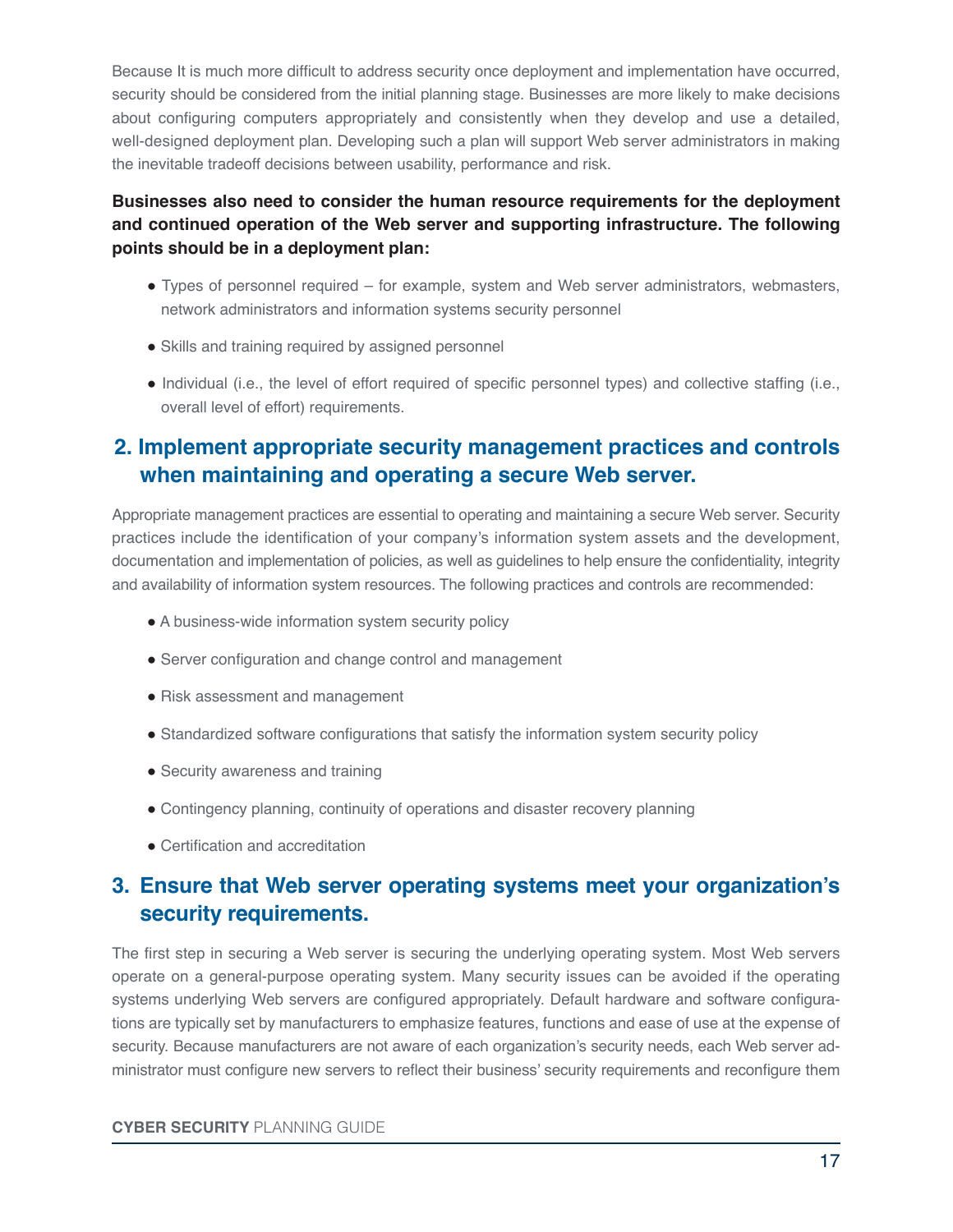as those requirements change. Using security configuration guides or checklists can assist administrators in securing systems consistently and efficiently. Initially securing an operating system initially generally includes the following steps:

- $\sqrt{\phantom{a}}$  Patch and upgrade the operating system.
- $\checkmark$  Change all default passwords.
- $\sqrt{\ }$  Remove or disable unnecessary services and applications.
- Configure operating system user authentication.
- $\checkmark$  Configure resource controls.
- $\sqrt{}$  Install and configure additional security controls.
- $\sqrt{\ }$  Perform security testing of the operating system.

## **4. Ensure the Web server application meets your organization's security requirements.**

In many respects, the secure installation and configuration of the Web server application will mirror the operating system process discussed above. The overarching principle is to install the minimal amount of Web server services required and eliminate any known vulnerabilities through patches or upgrades. If the installation program installs any unnecessary applications, services or scripts, they should be removed immediately after the installation process concludes. Securing the Web server application generally includes the following steps:

- $\sqrt{\phantom{a}}$  Patch and upgrade the Web server application.
- $\sqrt{\ }$  Remove or disable unnecessary services, applications and sample content.
- Configure Web server user authentication and access controls.
- Configure Web server resource controls.
- $\checkmark$  Test the security of the Web server application and Web content.

### **5. Ensure that only appropriate content is published on your website.**

Company websites are often one of the first places cyber criminals search for valuable information. Still, many businesses lack a Web publishing process or policy that determines what type of information to publish openly, what information to publish with restricted access and what information should not be published to any publicly accessible repository. Some generally accepted examples of what should not be published or what should at least be carefully examined and reviewed before being published on a public website include the following:

- Classified or proprietary business information
- Sensitive information relating to your business' security
- Medical records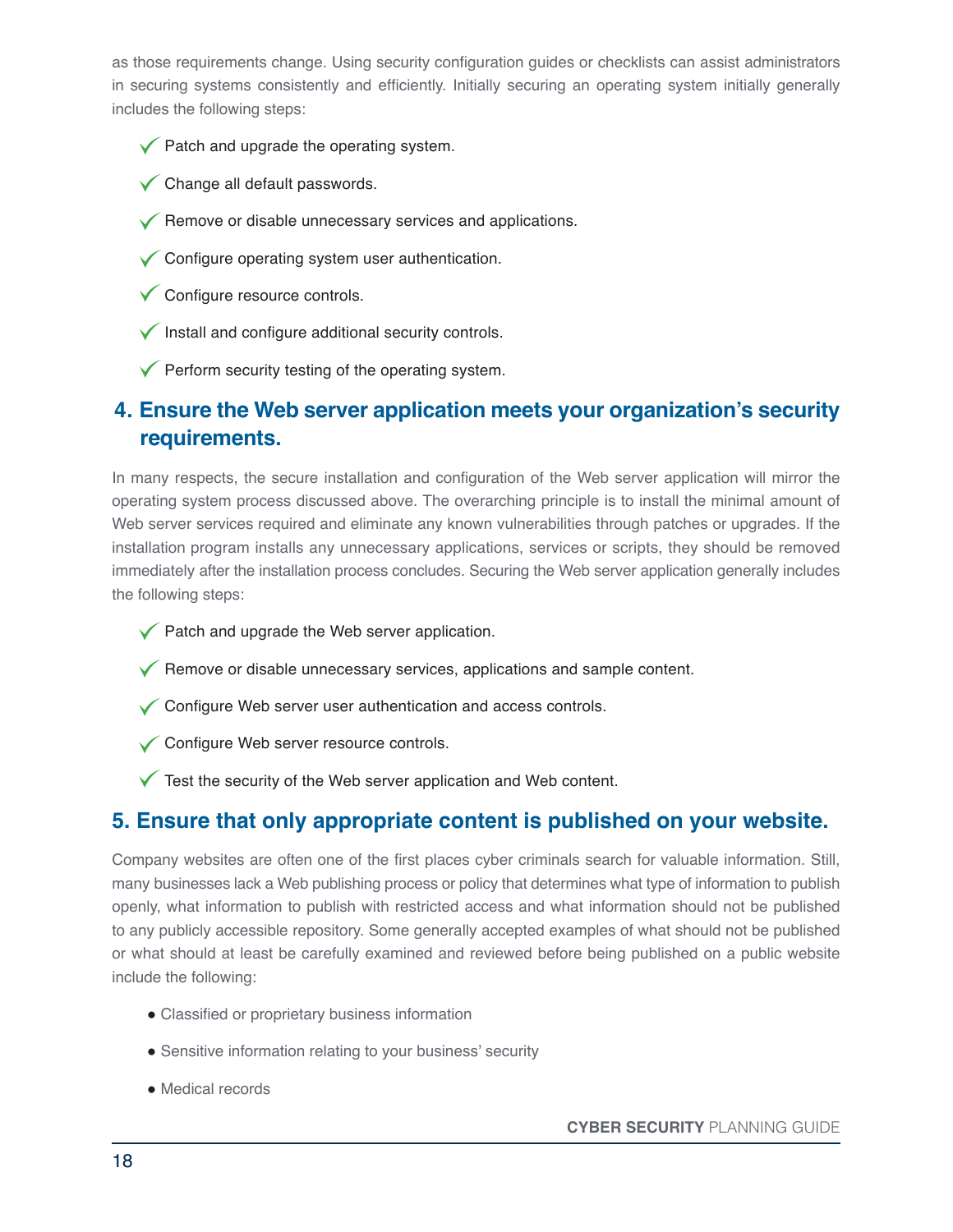- A business' detailed physical and information security safeguards
- Details about a business' network and information system infrastructure—for example, address ranges, naming conventions and access numbers
- Information that specifies or implies physical security vulnerabilities
- Detailed plans, maps, diagrams, aerial photographs and architectural drawings of business buildings, properties or installations
- Any sensitive information about individuals that might be subject to federal, state or, in some instances, international privacy laws

# **6. Ensure appropriate steps are taken to protect Web content from unauthorized access or modification.**

Although information available on public websites is intended to be public (assuming a credible review process and policy is in place), it is still important to ensure that information cannot be modified without authorization. Users of such information rely on its integrity even if the information is not confidential. Content on publicly accessible Web servers is inherently more vulnerable than information that is inaccessible from the Internet, and this vulnerability means businesses need to protect public Web content through the appropriate configuration of Web server resource controls. Examples of resource control practices include the following:

- Install or enable only necessary services.
- Install Web content on a dedicated hard drive or logical partition.
- Limit uploads to directories that are not readable by the Web server.
- Define a single directory for all external scripts or programs executed as part of Web content.
- Disable the use of hard or symbolic links.
- Define a complete Web content access matrix identifying which folders and files in the Web server document directory are restricted and which are accessible, and by whom.
- Disable directory listings.
- Deploy user authentication to identify approved users, digital signatures and other cryptographic mechanisms as appropriate.
- Use intrusion detection systems, intrusion prevention systems and file integrity checkers to spot intrusions and verify Web content.
- Protect each backend server (i.e., database server or directory server) from command injection attacks.

### **7. Use active content judiciously after balancing the benefits and risks.**

Static information resided on the servers of most early websites, typically in the form of text-based documents. Soon thereafter, interactive elements were introduced to offer new opportunities for user interaction.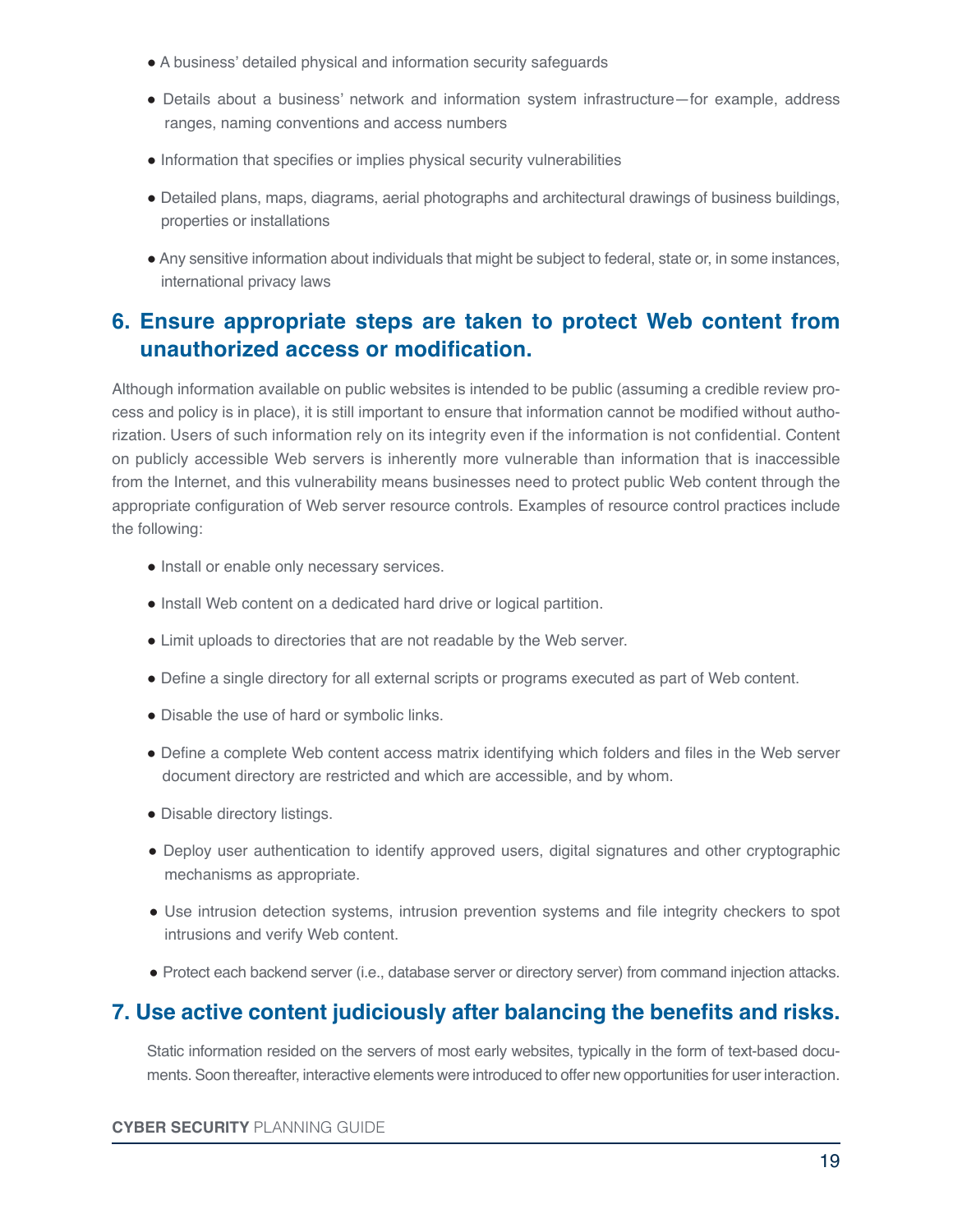Unfortunately, these same interactive elements introduced new Web-related vulnerabilities. They typically involve dynamically executing code using a large number of inputs, from Web page URL parameters to hypertext transfer protocol (HTTP) content and, more recently, extensible markup language (XML) content. Different active content technologies pose different related vulnerabilities, and their risks should be weighed against their benefits. Although most websites use some form of active content generators, many also deliver some or all of their content in a static form.

# **8. Use authentication and cryptographic technologies as appropriate to protect certain types of sensitive data.**

Public Web servers often support technologies for identifying and authenticating users with differing privileges for accessing information. Some of these technologies are based on cryptographic functions that can provide a secure channel between a Web browser client and a Web server that supports encryption. Web servers may be configured to use different cryptographic algorithms, providing varying levels of security and performance.

Without proper user authentication in place, businesses cannot selectively restrict access to specific information. All information that resides on a public Web server is then accessible by anyone with access to the server. In addition, without some process to authenticate the server, users of the public Web server will not be able to determine whether the server is the "authentic" Web server or a counterfeit version operated by a cyber criminal.

Even with an encrypted channel and an authentication mechanism, it is possible that attackers may attempt to access the site by brute force. Improper authentication techniques can allow attackers to gather valid usernames or potentially gain access to the website. Strong authentication mechanisms can also protect against phishing attacks, in which hackers may trick users into providing their personal credentials, and pharming, in which traffic to a legitimate website may be redirected to an illegitimate one. An appropriate level of authentication should be implemented based on the sensitivity of the Web server's users and content.

# **9. Employ network infrastructure to help protect public Web servers.**

The network infrastructure (e.g., firewalls, routers, intrusion detection systems) that supports the Web server plays a critical security role. In most configurations, the network infrastructure will be the first line of defense between a public Web server and the Internet. Network design alone, though, cannot protect a Web server. The frequency, sophistication and variety of Web server attacks perpetrated today support the idea that Web server security must be implemented through layered and diverse protection mechanisms, an approach sometimes referred to as "defense in depth."

# **10. Commit to an ongoing process of maintaining Web server security.**

Maintaining a secure Web server requires constant effort, resources and vigilance. Securely administering a Web server on a daily basis is essential. Maintaining the security of a Web server will usually involve the following steps:

- $\checkmark$  Configuring, protecting and analyzing log files
- $\checkmark$  Backing up critical information frequently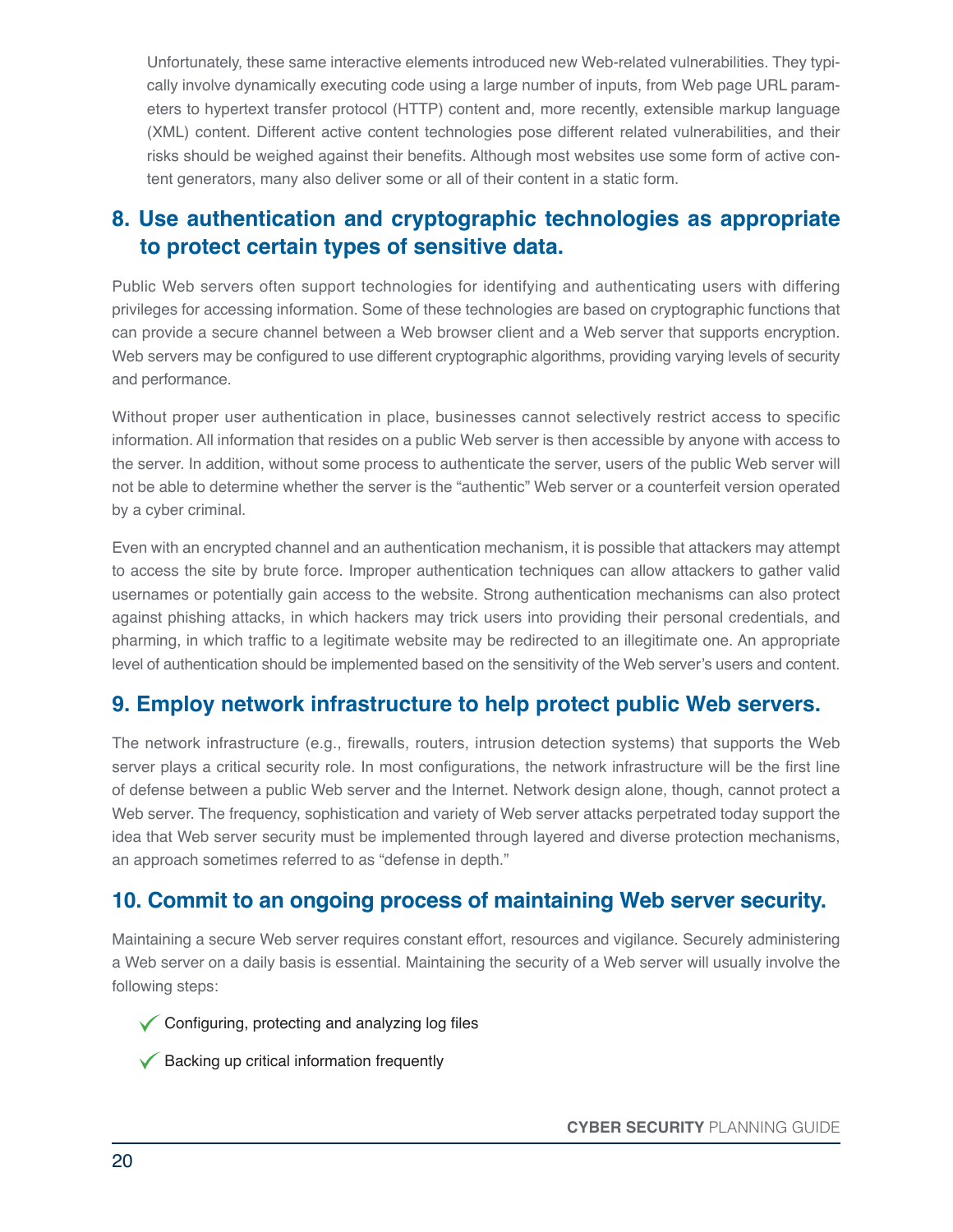- Maintaining a protected authoritative copy of your organization's Web content
- $\checkmark$  Establishing and following procedures for recovering from compromise
- $\checkmark$  Testing and applying patches in a timely manner
- $\checkmark$  Testing security periodically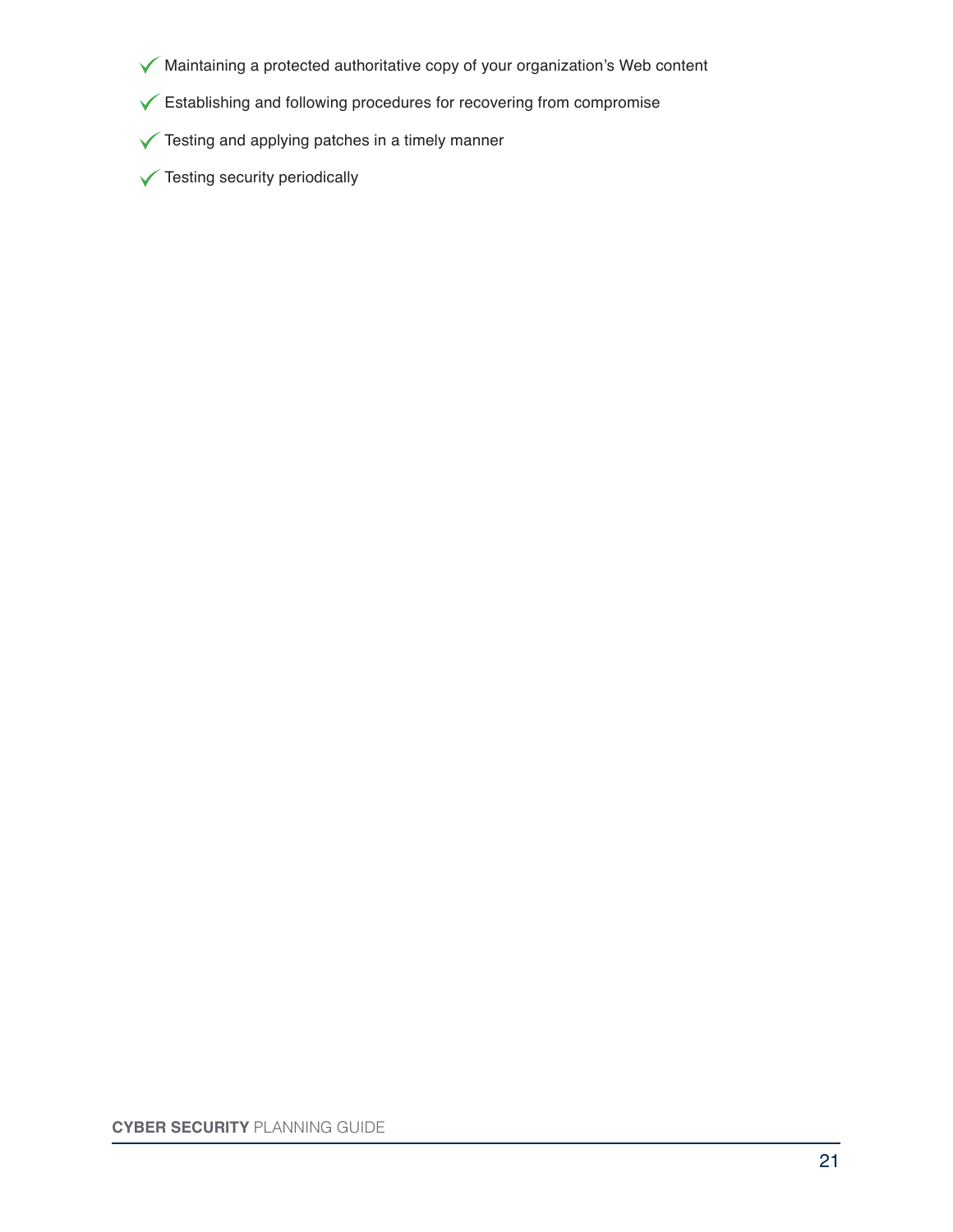Email has become a critical part of our everyday business, from internal management to direct customer support. The benefits associated with email as a primary business tool far outweigh the negatives. However, businesses must be mindful that a successful email platform starts with basic principles of email security to ensure the privacy and protection of customer and business information.

#### **Action Items**

### **1. Set up a spam email filter.**

It has been well documented that spam, phishing attempts and otherwise unsolicited and unwelcome email often accounts for more than 60 percent of all email that an individual or business receives. Email is the primary method for spreading viruses and malware, and it is one of the easiest to defend against. Consider using email-filtering services that your email service, hosting provider or other cloud providers offer. A local email filter application is also an important component of a solid anti-virus strategy. Ensure that automatic updates are enabled on your email application, email filter and anti-virus programs. Ensure that filters are reviewed regularly so that important email and/or domains are not blocked in error.

### **2. Train your employees in responsible email usage.**

The last line of defense for all of your cyber risk efforts lies with the employees who use tools such as email and their responsible and appropriate use and management of the information under their control. Technology alone cannot make a business secure. Employees must be trained to identify risks associated with email use, how and when to use email appropriate to their work and when to seek professional assistance. Employee awareness training is available in many forms, including printed media, videos and online training.

Consider requiring security awareness training for all new employees and refresher courses every year. Simple efforts create a work environment that is educated in protecting your business, and can include monthly newsletters, urgent bulletins when new viruses are detected and even posters in common areas to remind your employees of key security and privacy to-do's.

### **3. Protect sensitive information sent via email.**

With its proliferation as a primary tool to communicate internally and externally, business email often includes sensitive information. Whether it is company information that could harm your business or regulated data such as personal health information (PHI) or personally identifiable information (PII), it is important to ensure that such information is only sent and accessed by those who are entitled to see it.

Since email in its native form is not designed to be secure, incidents of misaddressing or other common accidental forwarding can lead to data leakage. Businesses that handle this type of information should consider whether such information should be sent via email, or at least consider using email encryption. Encryption is the process of converting data into unreadable format to prevent disclosure to unauthorized personnel. Only individuals or organizations with access to the encryption key can read the information. Other cloud services offer secure Web-enabled drop boxes that allow for secure data transfer for sensitive information, which is often a better approach to transmitting between companies or customers.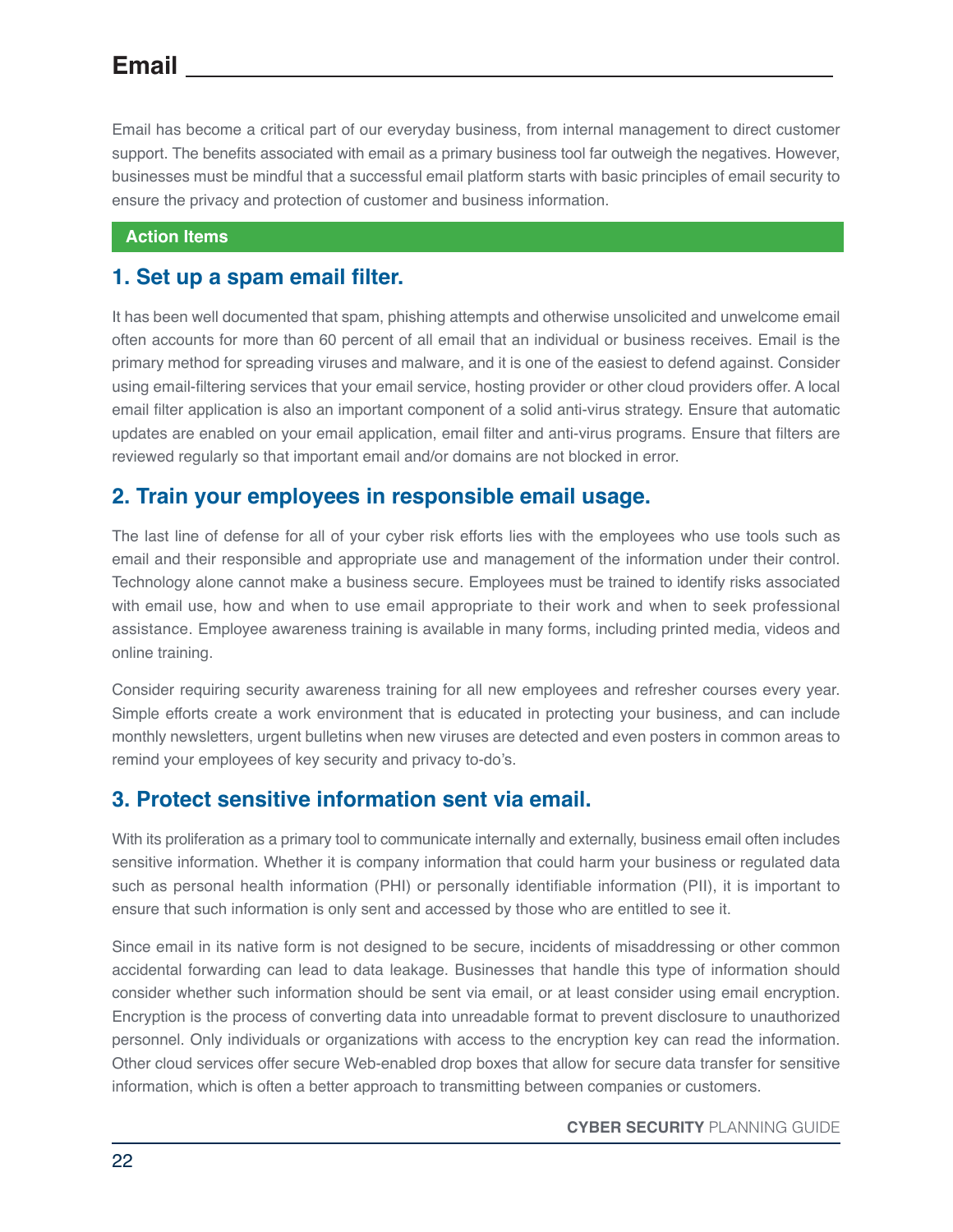### **4. Set a sensible email retention policy.**

Another important consideration is the management of email that resides on company messaging systems and your users' computers. From the cost of storage and backup to legal and regulatory requirements, companies should document how they will handle email retention and implement basic controls to help them attain those standards. Many industries have specific rules that dictate how long emails can or should be retained, but the basic rule of thumb is only as long as it supports your business efforts. Many companies implement a 60-90 day retention standard if not compelled by law to use another retention period.

To ensure compliance, companies should consider mandatory archiving at a chosen retention cycle end date and automatic permanent email removal after another set point, such as 180-360 days in archives. In addition, organizations should discourage the use of personal folders on employee computers (most often configurable from the email system level), as this will make it more difficult to manage company standards.

### **5. Develop an email usage policy.**

Policies are important for setting expectations with your employees or users, and for developing standards to ensure adherence to your published polices.

Your policies should be easy to read, understand, define and enforce. Key areas to address include what the company email system should and should not be used for, and what data is allowed to be transmitted. Other policy areas should address retention, privacy and acceptable use.

Depending on your business and jurisdiction, you may have a need for email monitoring. The rights of the business and the user should be documented in the policy as well. The policy should be part of your general end user awareness training and reviewed for updates on a yearly basis.

Contact us if you would like us to send you a sample email usage policy.

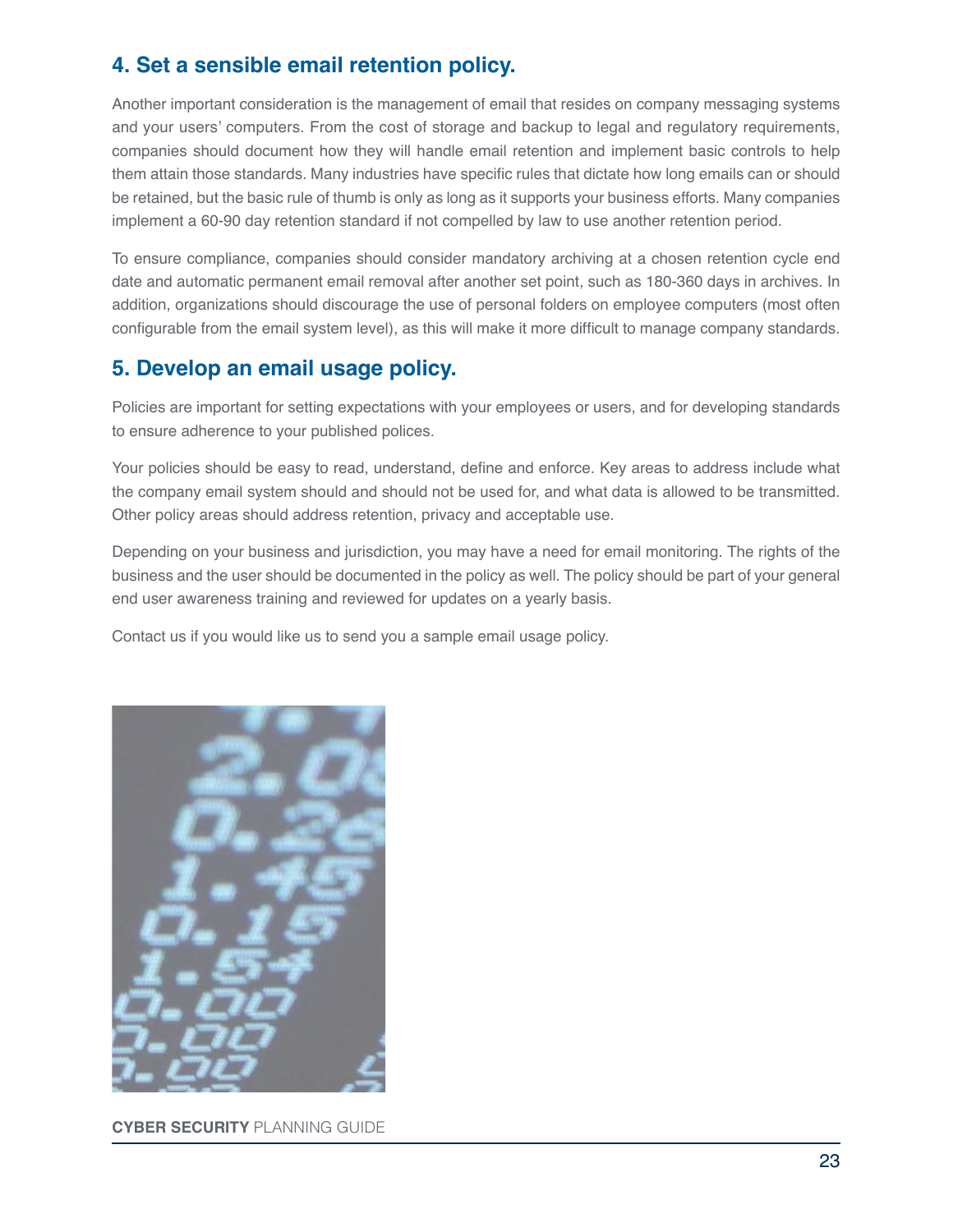If your company uses mobile devices to conduct company business, such as accessing company email or sensitive data, pay close attention to mobile security and the potential threats that can expose and compromise your business networks. This section describes the mobile threat environment and the practices that businesses can use to help secure devices such as smartphones, tablets and Wi-Fi enabled laptops.

Many organizations are finding that employees are most productive when using mobile devices, and the benefits are too great to ignore. But while mobility can increase workplace productivity, allowing employees to bring their own mobile devices into the enterprise can create significant security and management challenges.

Data loss and data breaches caused by lost or stolen phones create big challenges, as mobile devices are now used to store confidential business information and access the corporate network. According to a recent survey by Internet security firm Webroot, 73 percent of respondents were "extremely concerned" or "very concerned" about loss of company or customer data on company-owned mobile devices. Sixty-nine percent were "extremely concerned" or "very concerned" about malware infections and 61 percent about lost or stolen devices. It is important to remember that while the individual employee may be liable for a device, the company is still liable for the data.

#### **Top threats targeting mobile devices**

- **Data loss—**An employee or hacker accesses sensitive information from device or network. This can be unintentional or malicious, and is considered the biggest threat to mobile devices.
- **Social engineering attacks**—A cyber criminal attempts to trick users into disclosing sensitive information or installing malware. Methods include phishing and targeted attacks.
- **Malware**—Malicious software that includes traditional computer viruses, computer worms and Trojan horse programs. Specific examples include the Ikee worm, targeting iOS-based devices, and Pjapps malware that can enroll infected Android devices in a collection of hacker-controlled "zombie" devices known as a "botnet."
- **Data integrity threats—**Attempts to corrupt or modify data in order to disrupt operations of a business for financial gain. These can also occur unintentionally.
- **Resource abuse—**Attempts to misuse network, device or identity resources. Examples include sending spam from compromised devices or denial-of-service attacks using computing resources of compromised devices.
- *Web-* and network-based attacks—Launched by malicious websites or compromised legitimate sites, these target a device's browser and attempt to install malware or steal confidential data that flows through it.

#### **Action Items**

A few simple steps can help ensure company information is protected. These include requiring all mobile devices that connect to the business network be equipped with security software and password protection,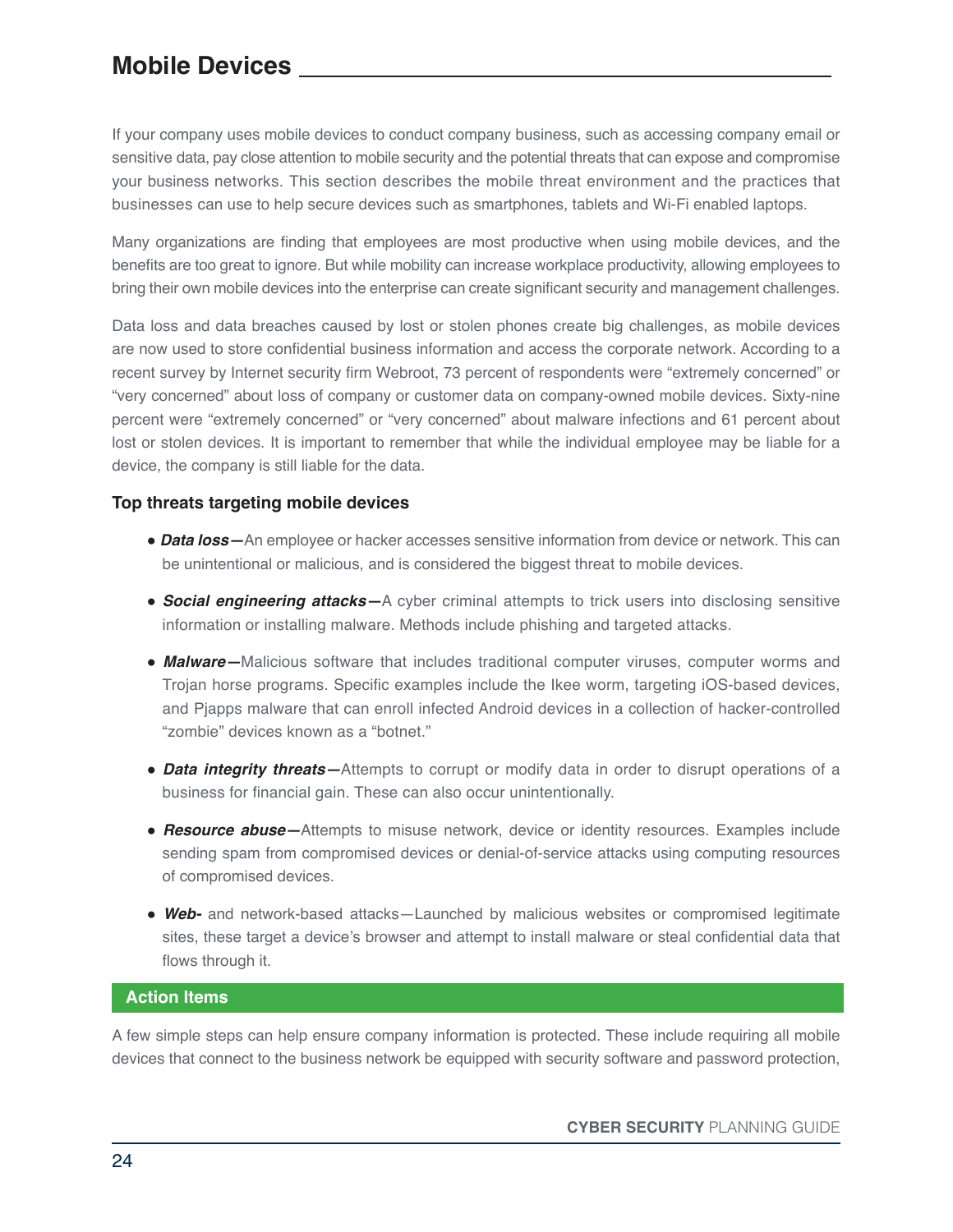and providing general security training to make employees aware of the importance of security practices for mobile devices. More specific practices are detailed below.

### **1. Use security software on all smartphones.**

Security software specifically designed for smartphones can stop hackers and prevent cyber criminals from stealing your information or spying on you when you use public networks. It can detect and remove viruses and other mobile threats before they cause you problems. It can also eliminate annoying text and multimedia spam messages.

### **2. Make sure all software is up to date.**

Mobile devices must be treated like personal computers in that all software on the devices should be kept up to date, especially the security software. This will protect devices from new variants of malware and viruses that threaten your company's critical information.

### **3. Encrypt the data on mobile devices.**

Business and personal information stored on mobile devices is often sensitive. Encrypting this data is another must. If a device is lost and the SIM card stolen, the thief will not be able to access the data if the proper encryption technology is loaded on the device.

### **4. Have users password-protect access to mobile devices.**

In addition to encryption and security updates, it is important to use strong passwords to protect data stored on mobile devices. This will go a long way toward keeping a thief from accessing sensitive data if the device is lost or hacked.

### **5. Urge users to be aware of their surroundings.**

Whether entering passwords or viewing sensitive or confidential data, users should be cautious of who might be looking over their shoulders.

### **6. Employ these strategies for email, texting and social networking.**

- Avoid opening unexpected text messages from unknown senders. As with email, attackers can use text messages to spread malware, phishing scams and other threats among mobile device users. The same caution should be applied to opening unsolicited text messages that users have become accustomed to with email.
- Don't be lured in by spammers and phishers. To shield business networks from cyber criminals, businesses should deploy appropriate email security solutions, including spam prevention, which protects a company's reputation and manages risks.
- Click with caution. Just like on stationary computers, social networking on mobile devices and laptops should be conducted with care and caution. Users should not open unidentified links, chat with unknown people or visit unfamiliar sites. It doesn't take much for a user to be tricked into compromising a device and the information on it.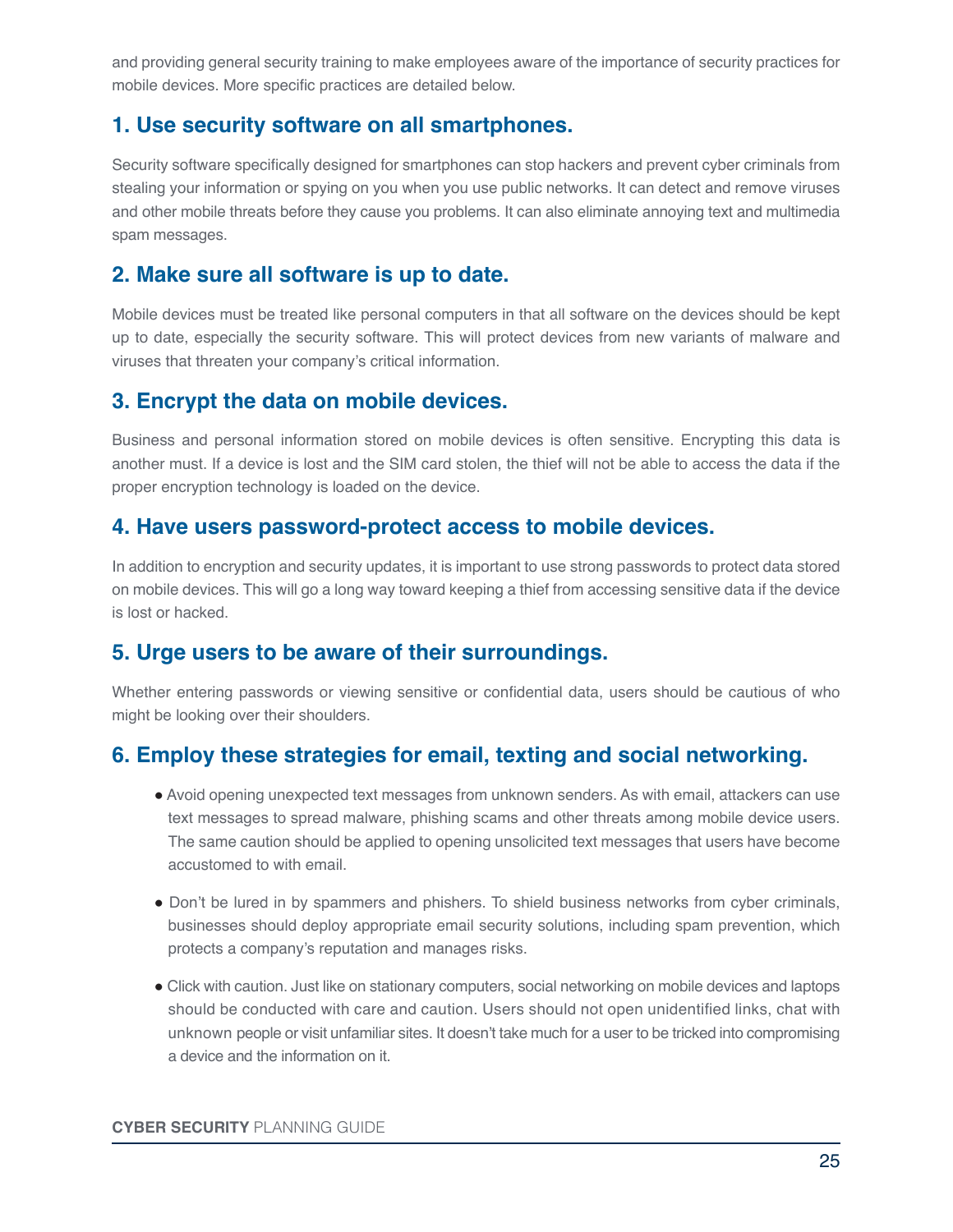# **7. Set reporting procedures for lost or stolen equipment.**

In the case of a loss or theft, employees and management should all know what to do next. Processes to deactivate the device and protect its information from intrusion should be in place. Products are also available for the automation of such processes, allowing businesses to breathe easier after such incidents.

### **8. Ensure all devices are wiped clean prior to disposal.**

Most mobile devices have a reset function that allows all data to be wiped. SIM cards should also be removed and destroyed.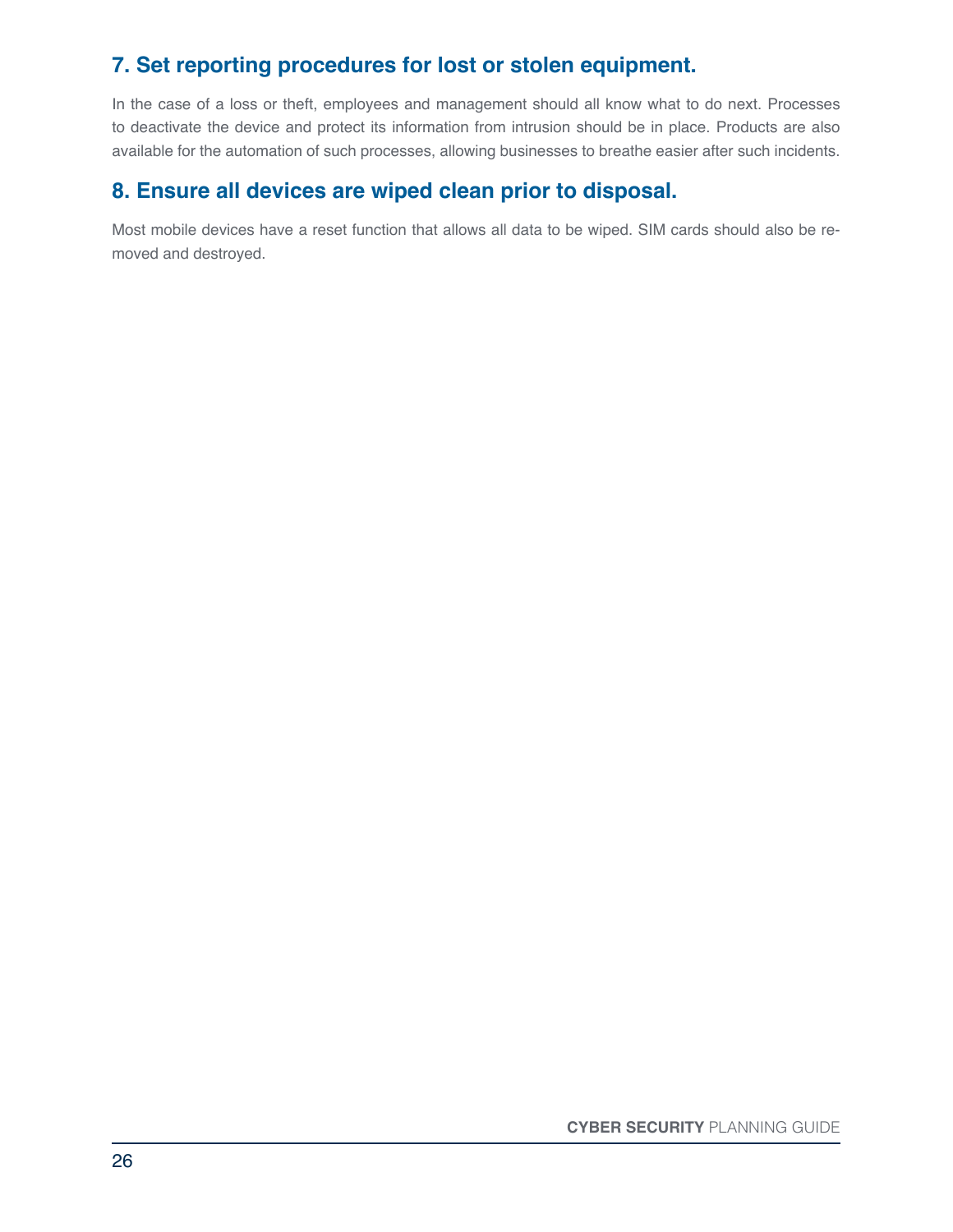# **Employees**

Businesses must establish formal recruitment and employment processes to ensure their employees are of high quality. Many employers have learned the hard way that hiring someone with a criminal record, falsified credentials or an undesirable background can create a legal and financial nightmare.

Without exercising due diligence in hiring, employers run the risk of making unwise hiring choices that can lead to workplace violence, theft, embezzlement, lawsuits for negligent hiring and numerous other workplace problems.

#### **Action Items**

### **1. Develop a hiring process that properly vets candidates.**

The hiring process should be a collaborative effort among different groups of your organization, including recruitment, human resources, security, legal and management teams. It is important to have a solid process of application, resume, interview and reference-checking to identify potential gaps and issues that may appear in a background check.

### **2. Perform background checks and credentialing.**

Background checks are essential and must be consistent. Using a background screening company is highly recommended. The standard background screening should include the following checks:

- Employment verification
- Education verification
- Criminal records
- Drug testing
- The U.S. Treasury Office of Foreign Affairs and Control
- Sex offender registries
- Social Security traces and validation

Depending on the type of your business, other screening criteria may consist of credit checks, civil checks and federal criminal checks. Conducting post-hire checks for all employees every two to three years, depending on your industry, is also recommended.

If you do conduct background checks, you as an employer have obligations under the Fair Credit Reporting Act (FCRA). For more information about employer obligations under the FCRA, visit http://business.ftc.gov/ documents/bus08-using-consumer-reports-what-employers-need-know.

### **3. Take care in dealing with third parties.**

Employers should properly vet partner companies through which your organization hires third-party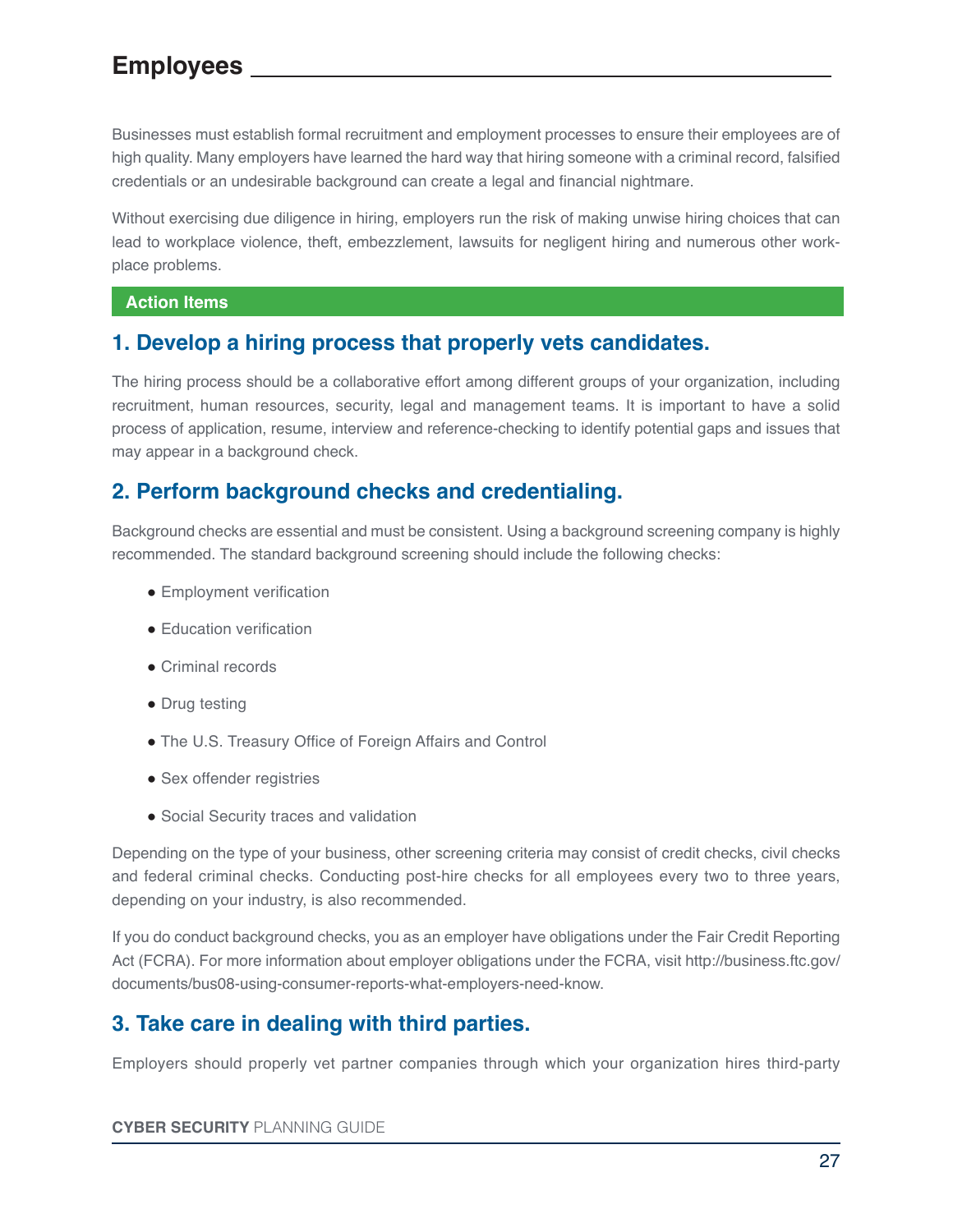consultants. To ensure consistent screening criteria are enforced for third-party consultants, you need to explicitly set the credentialing requirements in your service agreement. State in the agreement that the company's credentialing requirements must be followed.

### **4. Set appropriate access controls for employees.**

Both client data and internal company data are considered confidential and need particular care when viewed, stored, used, transmitted or disposed. It is important to analyze the role of each employee and set data access control based upon those roles. If a role does not require the employee to ever use sensitive data, the employee's access to the data should be strictly prohibited. However, if the role requires the employee to work with sensitive data, the level of access must be analyzed thoroughly and be assigned in a controlled and tiered manner following "least-privilege" principles, which allow the employee to access only data that is necessary to perform his or her job.

If your organization does not have a system in place to control data access, the following precautions are strongly recommended. Every employee should:

- Never access or view client data without a valid business reason. Access should be on a need-toknow basis.
- Never provide confidential data to anyone—client representatives, business partners or even other employees—unless the employee is sure of the identity and authority of that person.
- Never use client data for development, testing, training presentations or any purpose other than providing production service, client-specific testing or production diagnostics. Only properly sanitized data that cannot be traced to a client, client employee, customer or your organization's employee should be used for such purposes.
- Always use secure transmission methods such as secure email, secure file transfer (from application to application) and encrypted electronic media (e.g., CDs, USB drives or tapes).
- Always keep confidential data (hard copy and electronic) only as long as it is needed.
- Follow a "clean desk" policy, keeping workspaces uncluttered and securing sensitive documents so that confidential information does not get into the wrong hands.
- Always use only approved document disposal services or shred all hard copy documents containing confidential information when finished using them. Similarly, use only approved methods that fully remove all data when disposing of, sending out for repair or preparing to reuse electronic media.

# **5. Provide security training for employees.**

Security awareness training teaches employees to understand system vulnerabilities and threats to business operations that are present when using a computer on a business network.

A strong IT security program must include training IT users on security policies, procedures and techniques, as well as the various management, operational and technical controls necessary and available to keep IT resources secure. In addition, IT infrastructure managers must have the skills necessary to carry out their assigned duties effectively. Failure to give attention to the area of security training puts an enterprise at great risk because security of business resources is as much a human issue as it is a technology issue.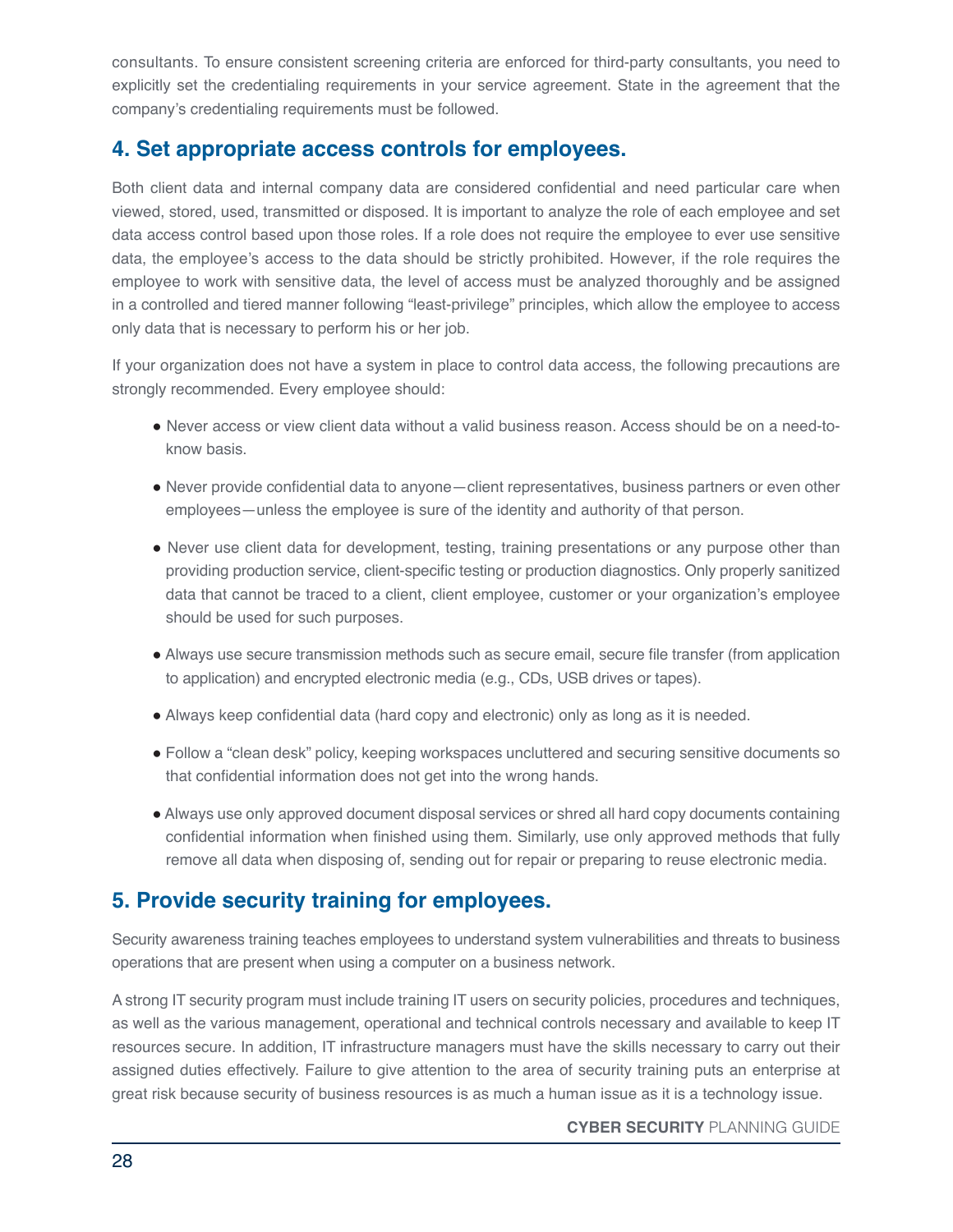Technology users are the largest audience in any organization and are the single most important group of people who can help to reduce unintentional errors and IT vulnerabilities. Users may include employees, contractors, foreign or domestic guest researchers, other personnel, visitors, guests and other collaborators or associates requiring access. Users must:

- Understand and comply with security policies and procedures.
- Be appropriately trained in the rules of behavior for the systems and applications to which they have access.
- Work with management to meet training needs.
- Keep software and applications updated with security patches.
- Be aware of actions they can take to better protect company information. These actions include: proper password usage, data backup, proper anti-virus protection, reporting any suspected incidents or violations of security policy and following rules established to avoid social engineering attacks and deter the spread of spam or viruses and worms.

A clear categorization of what is considered sensitive data versus non-sensitive data is also needed. Typically, the following data is considered sensitive information that should be handled with care:

- Government-issued identification numbers (e.g., Social Security numbers, driver's license numbers)
- Financial account information (bank account numbers, credit card numbers)
- Medical records
- Health insurance information
- Salary information
- Passwords

The training should cover security policies for all means of access and transmission methods, including secure databases, email, file transfer, encrypted electronic media and hard copies.

Employers should constantly emphasize the critical nature of data security. Regularly scheduled refresher training courses should be established in order to instill the data security culture of your organization. Additionally, distribute data privacy- and security-related news articles in your training, and send organizationwide communication on notable data privacy-related news as reminders to your employees.

# **6. Implement Employee Departure Checklist.**

Create a security checkout checklist for employees who are leaving your company, regardless of their reason for leaving (voluntary or involuntary). Terminated employee accounts should be erased on all network devices and drives immediately. This is especially true for any devices that may have been taken off-site, such as laptops and smartphones.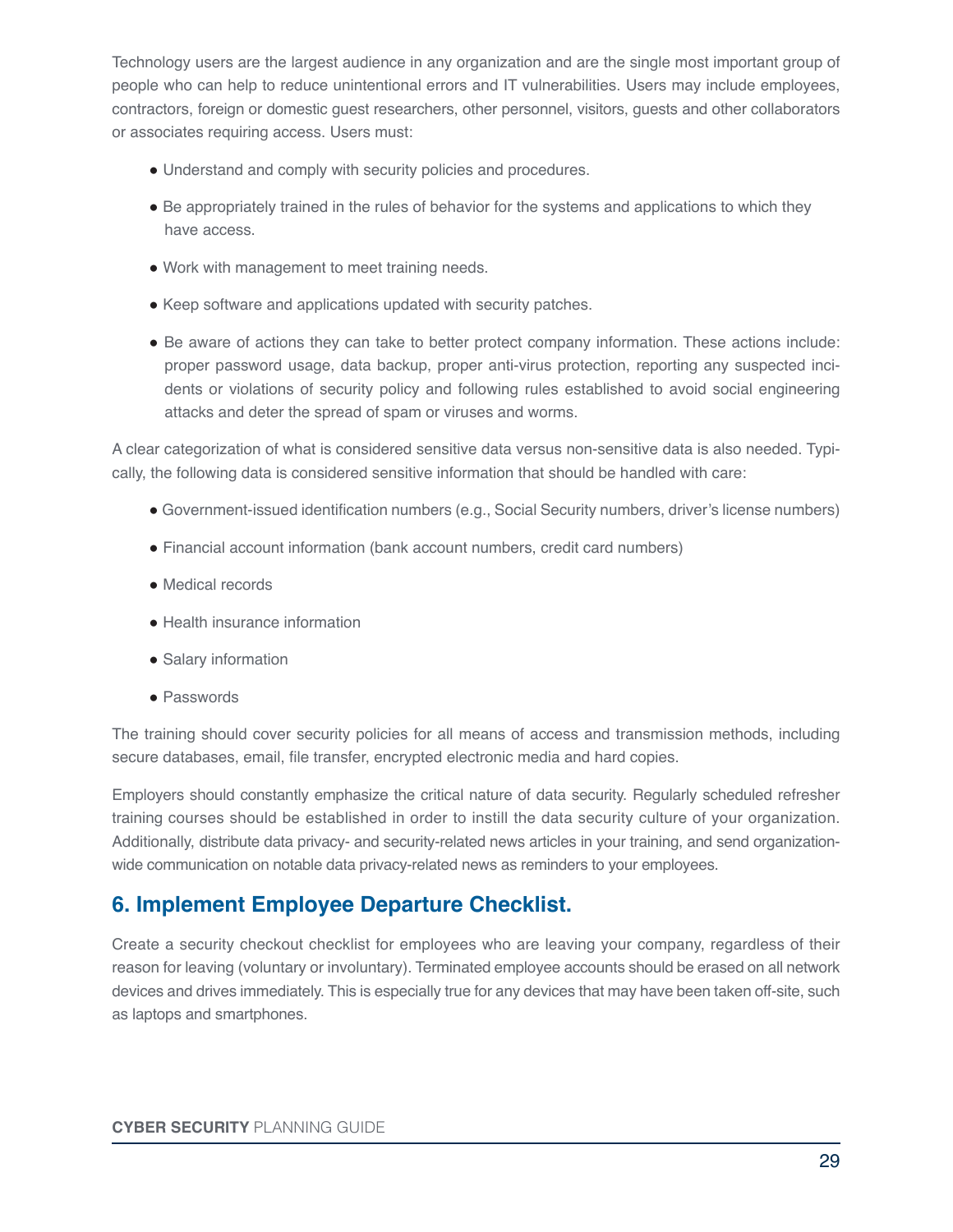Protecting employees and members of the public who visit your facility is a complex and challenging responsibility. It's also one of your company's top priorities.

### **Action Items**

### **1. Recognize the importance of securing your company facilities.**

The physical security of a facility depends on a number of security decisions that can be identified through a comprehensive risk-management process. The objective of risk management is to identify an achievable level of protection for your company that corresponds as closely as possible to the level of risk without exceeding the risk.

It is easy to think about physical security of your company's facility as merely an exercise in maintaining control of access points and ensuring there is complete visibility in areas that are determined to be highrisk— either because of the threat of easy public access or because of the value of information located nearby. However, maintaining facility security also includes the physical environment of public spaces. For instance:

- Employees whose computers have access to sensitive information should not have their computer monitors oriented toward publicly accessible spaces such as reception areas, check-in desks and waiting rooms. Employees should be trained to not write out logon information on small pieces of paper affixed to computer equipment viewable in public spaces.
- Easy-to-grab equipment that could contain sensitive or personally identifiable information, such as laptops, electronic tablets and cellphones, should be located away from public areas. If you have an environment where employees are working in a waiting room or reception area, train them to not leave these types of devices out on their desks unsecured.
- Consider using cable locks as an easy way to increase security for laptop computers. Most laptops feature a lock port for a cable which can be connected to the user's desk. Be sure to store the key to the cable lock in a secure location away from the desk the computer is locked to.
- In cases that extremely sensitive information is stored on a laptop, consider installing tracking software. Most tracking software programs run unnoticed, and allow stolen computers to be located more easily. Many also allow administrators to wipe the hard drive remotely if necessary.
- Consider implementing a badge identification system for all employees, and train employees to stop and question anyone in the operational business area without a badge or who appears to be an unescorted visitor.

# **2. Minimize and safeguard printed materials with sensitive information.**

Probably the most effective way to minimize the risk of losing control of sensitive information from printed materials is to minimize the amount of printed materials that contain sensitive information. Management procedures should limit the number of copies of printed reports, memoranda and other material containing PII.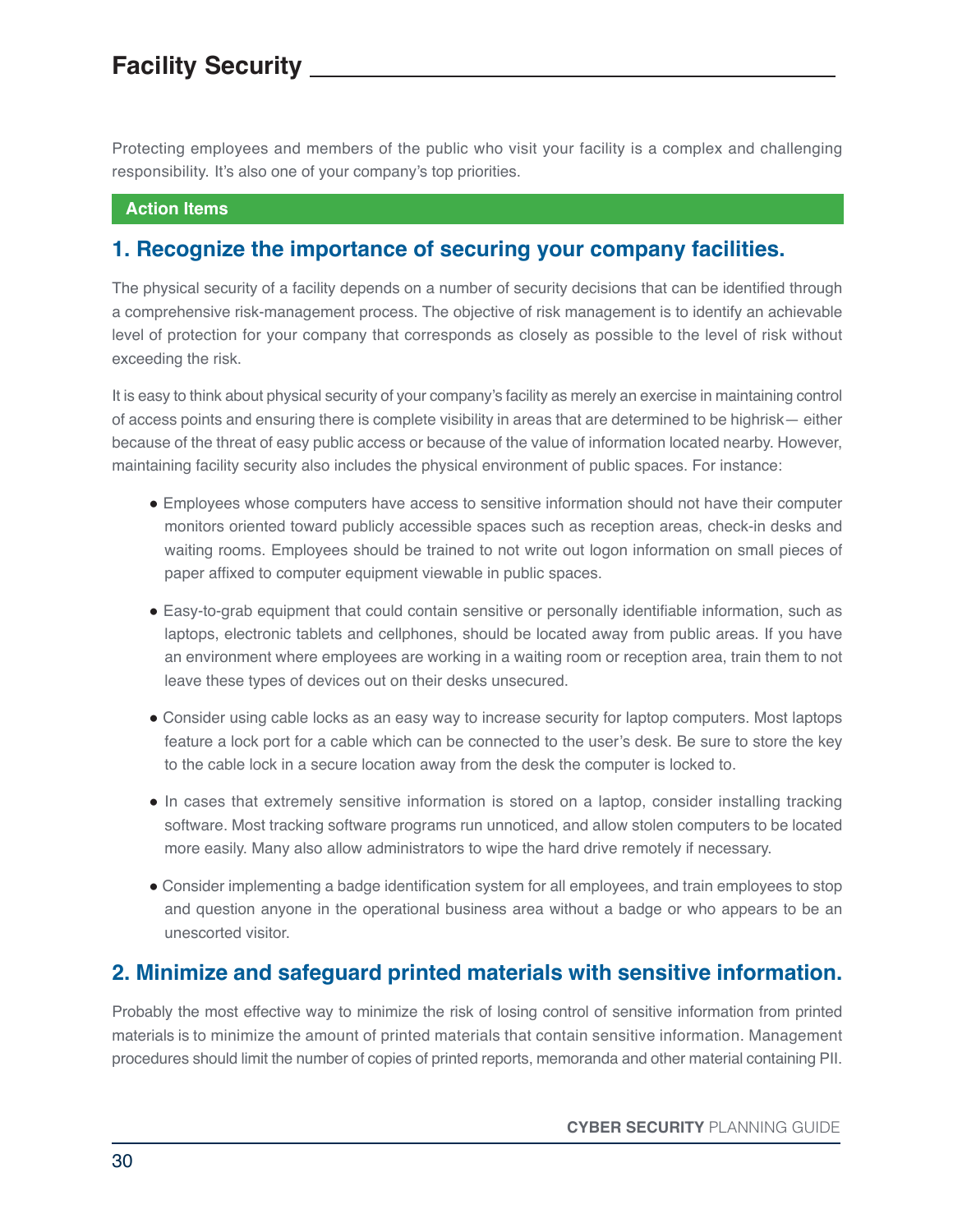Safeguard copies of material containing sensitive information by providing employees with locking file cabinets or safes. Make it a standard operating procedure to lock up important information. Train employees to understand that simply leaving the wrong printed material on a desk, in view of the general public, can result in consequences that impact the entire company and your customers.

## **3. Ensure mail security.**

Your mail center can introduce a wide range of potential threats to your business. Your center's screening and handling processes must be able to identify threats and hoaxes and eliminate or mitigate the risk they pose to facilities, employees and daily operations. Your company should ensure that mail managers understand the range of screening procedures and evaluate them in terms of your specific operational requirements.

### **4. Dispose of trash securely.**

Too often, sensitive information, including customers' PII, company financial data and company system access information, is available for anyone to find in the trash. Invest in business-grade shredders and buy enough of them to make it convenient for employees. Alternatively, subscribe to a trusted shredding company that will provide locked containers for storage until documents are shredded. Develop standard procedures and employee training programs to ensure that everyone in your company is aware of what types of information need to be shredded.

### **5. Dispose of electronic equipment securely.**

Be aware that emptying the recycle bin on your desktop or deleting documents from folders on your computer or other electronic device may not delete information forever. Those with advanced computer skills can still access your information even after you think you've destroyed it.

Disposing of electronic equipment requires skilled specialists in order to ensure the security of sensitive information contained within that equipment. If outside help, such as an experienced electronic equipment recycler and data security vendor, is not available or too expensive, you should, at a minimum, remove computer hard drives and have them shredded. Also, be mindful of risks with other types of equipment associated with computer equipment, including CDs and thumb drives.

# **6. Train your employees in facility security procedures.**

A security breach of customer information or a breach of internal company information can result in a public loss of confidence in your company and can be as devastating for your business as a natural disaster. In order to address such risks, you must devote your time, attention and resources (including employee training time) to the potential vulnerabilities in your business environment and the procedures and practices that must be a standard part of each employee's workday.

And while formal training is important for maintaining security, the daily procedures you establish both in how you normally conduct business and in the way you model good security behaviors and practices are equally important. In short, security training should be stressed as critical and reinforced through daily procedures and leadership modeling.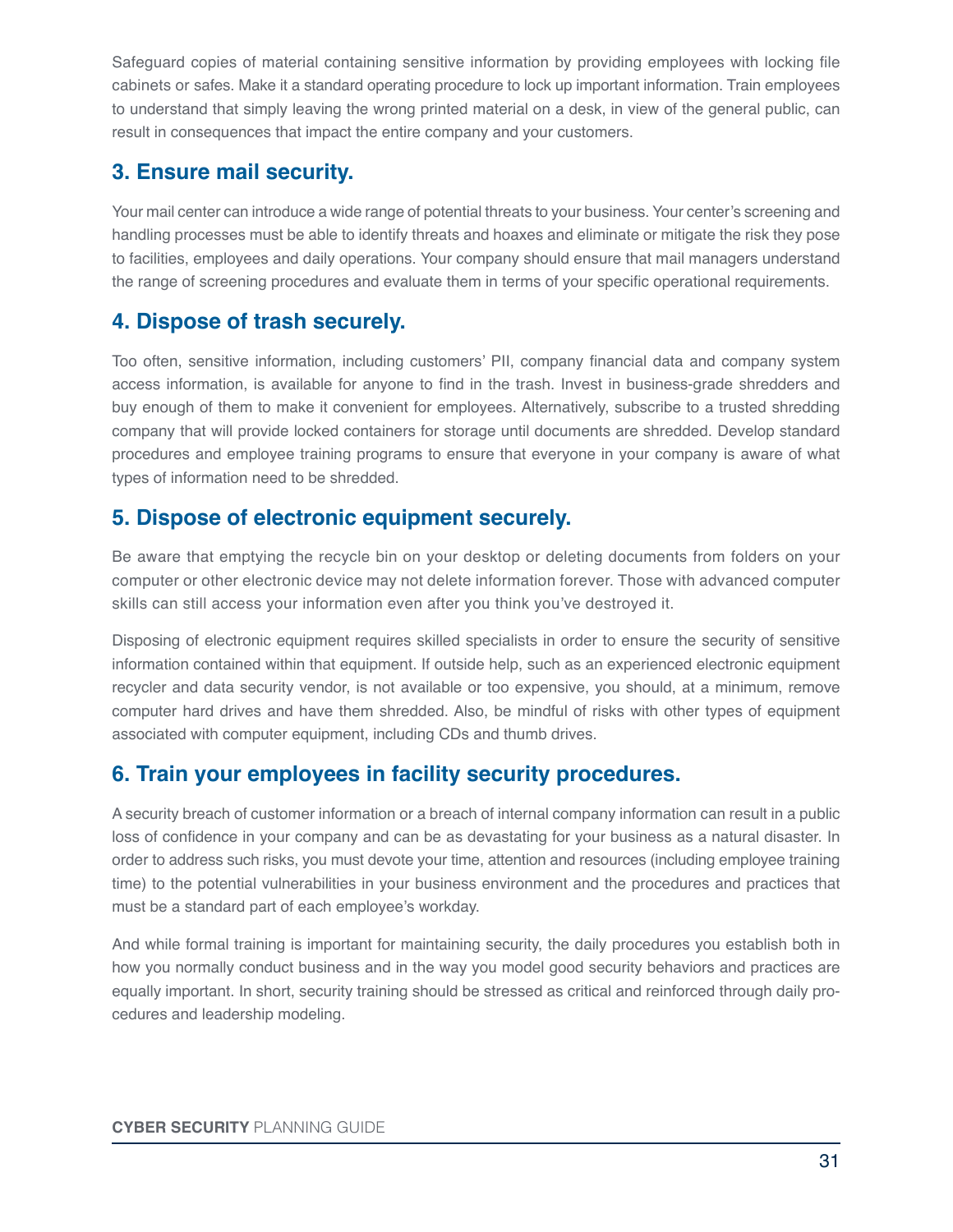While operational security, or OPSEC, has its origins in securing information important to military operations, it has applications across the business community today.

In a commercial context, OPSEC is the process of denying hackers access to any information about the capabilities or intentions of a business by identifying, controlling and protecting evidence of the planning and execution of activities that are essential to the success of operations.

 **OPSEC is a continuous process that consists of five distinct actions:**

- **1. Identifying information that is critical to your business**
- **2. Analyzing the threat to that critical information**
- **3. Analyzing the vulnerabilities in your business that would allow a cyber criminal to access critical information**
- **4. Assessing the risk to your business if the vulnerabilities are exploited**

# **5. Applying countermeasures to mitigate the risk factors**

In addition to being a five-step process, OPSEC is also a mindset that all business employees should embrace. By educating yourself on OPSEC risks and methodologies, protecting sensitive information that is critical to the success of your business becomes second nature.

This section explains the OPSEC process and provides some general guidelines that are applicable to most businesses. An understanding of the following terms is required before the process can be explained:

- **Critical information—**Specific data about your business strategies and operations that are needed by cyber criminals to hamper or harm your business
- **OPSEC indicators—**Business operations and publicly available information that can be interpreted or pieced together by a cyber criminal to derive critical information
- **OPSEC vulnerability—**A condition in which business operations provide OPSEC indicators that may be obtained and accurately evaluated by a cyber criminal to provide a basis for hampering or harming successful business operations

### **Action Items**

# **1. Identify critical information.**

The identification of critical information is important in that it focuses the remainder of the OPSEC process on protecting vital information rather than attempting to protect all information relevant to business operations. Given that every business has limited time, personnel and money for developing secure business practices, it is essential to focus those limited resources on protecting information that is most critical to successful business operations.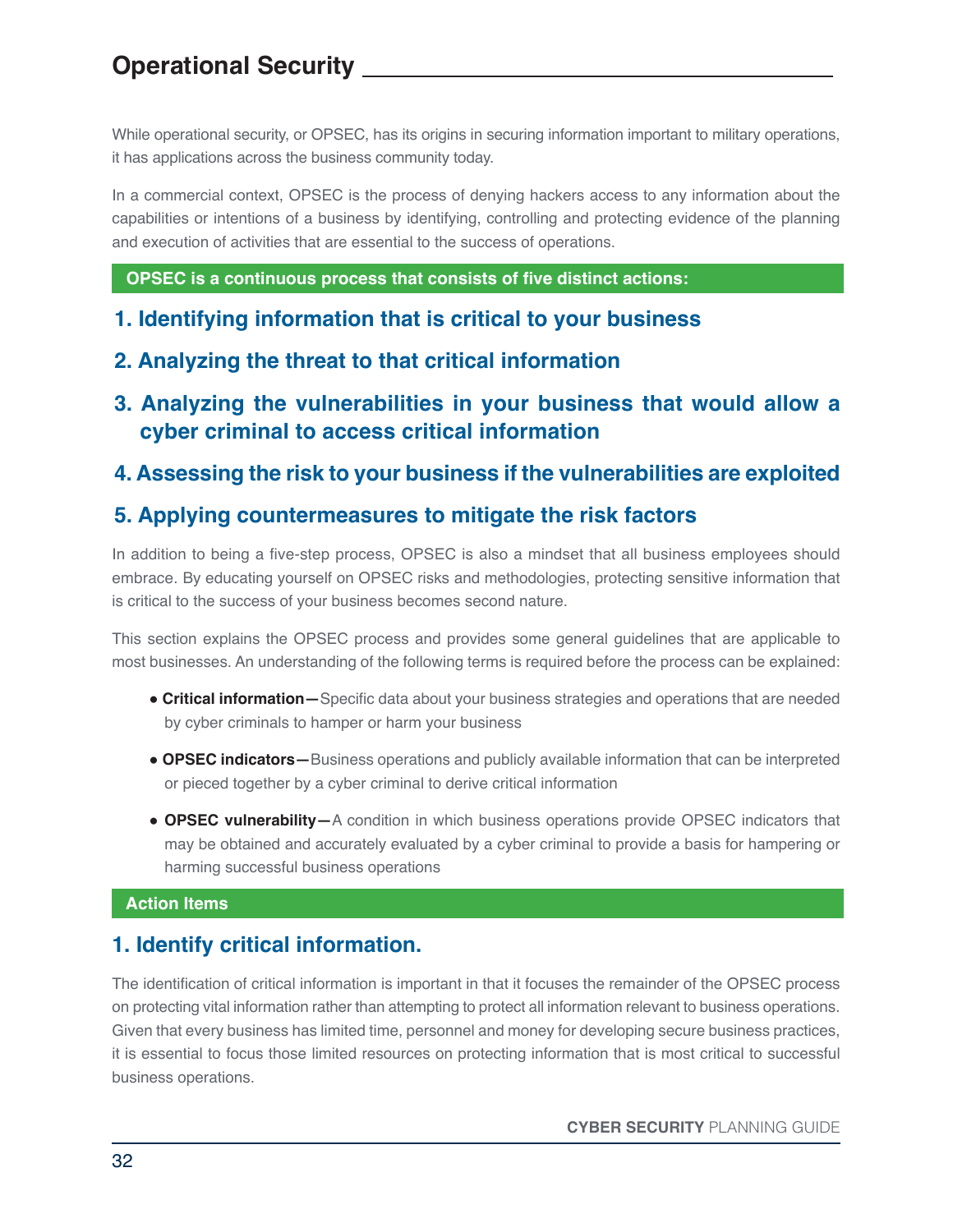#### **Examples of critical information include, but should not be limited to, the following:**

- Customer lists and contact information
- Contracts
- Patents and intellectual property
- Leases and deeds
- Policy manuals
- Articles of incorporation
- Corporate papers
- Laboratory notebooks
- Audio tapes
- Video tapes
- Photographs and slides
- Strategic plans and board meeting minutes

This list is by no means comprehensive. Your company's strategic goals and operations will ultimately dictate what data is truly vital.

# **2. Analyze threats.**

This action involves research and analysis to identify likely cyber criminals who may attempt to obtain critical information regarding your company's operations. OPSEC planners in your business should answer the following critical information questions:

- Who might be a cyber criminal (e.g., competitors or politically motivated hackers)?
- What are the cyber criminals' goals?
- What actions might the cyber criminal take?
- What critical information does the cyber criminal already have on your company's operations? (i.e., what is already publicly available?)

# **3. Analyze vulnerabilities.**

The purpose of this action is to identify the vulnerabilities of your business in protecting critical information It requires examining each aspect of security that seeks to protect your critical information and then comparing those indicators with the threats identified in the previous step. Common vulnerabilities for businesses include the following:

● Poorly secured mobile devices that have access to critical information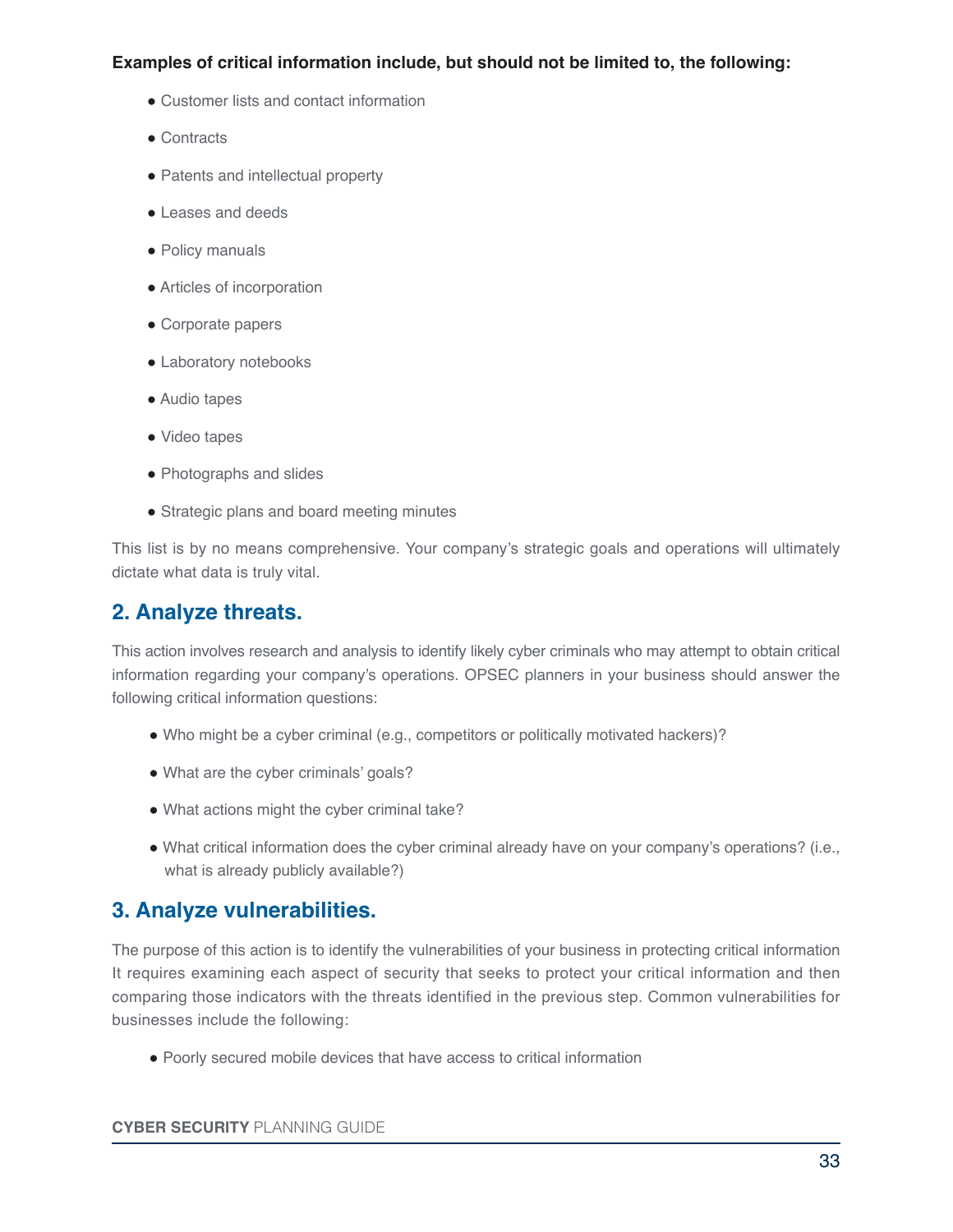- Lack of policy on what information and networked equipment can be taken home from work or taken abroad on travel
- Storage of critical information on personal email accounts or other non-company networks
- Lack of policy on what business information can be posted to or accessed by social network sites

### **4. Assess risk.**

This action has two components. First, OPSEC managers must analyze the vulnerabilities identified in the previous action and identify possible OPSEC measures to mitigate each one. Second, specific OPSEC measures must be selected for execution based upon a risk assessment done by your company's senior leadership. Risk assessment requires comparing the estimated cost associated with implementing each possible OPSEC measure to the potential harmful effects on business operations resulting from the exploitation of a particular vulnerability.

OPSEC measures may entail some cost in time, resources, personnel or interference with normal operations. If the cost to achieve OPSEC protection exceeds the cost of the harm that an intruder could inflict, then the application of the measure is inappropriate. Because the decision not to implement a particular OPSEC measure entails risks, this step requires your company's leadership approval.

### **5. Apply appropriate OPSEC measures.**

In this action, your company's leadership reviews and implements the OPSEC measures selected in the assessment of risk action. Before OPSEC measures can be selected, security objectives and critical information must be known, indicators identified and vulnerabilities assessed.

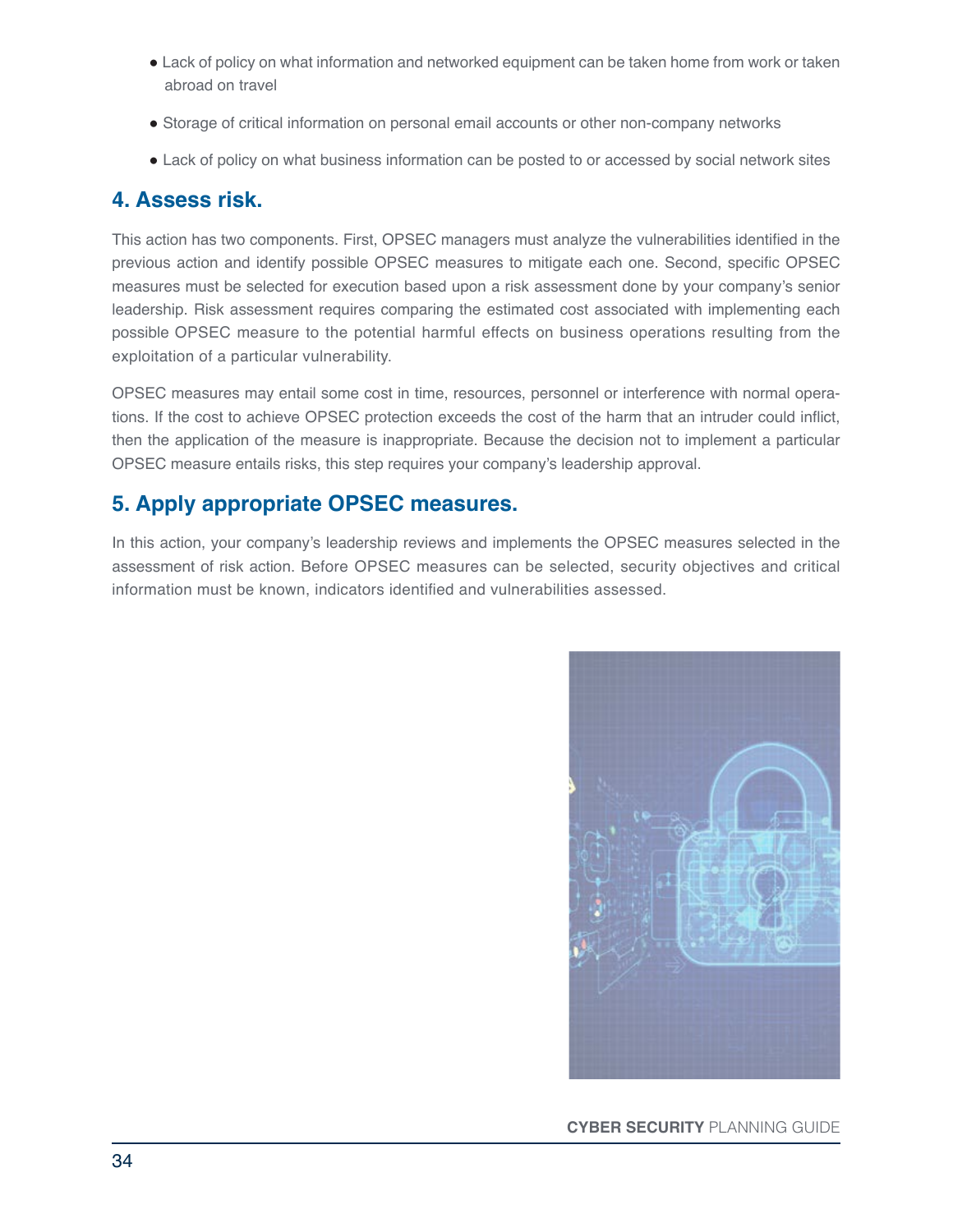# **Payment Cards**

If your business accepts payment by credit or debit cards, it is important to have security steps in place to ensure that your customer information is safe. You may also have security obligations pursuant to agreements with your bank or payment services processor. These entities can help you prevent fraud. In addition, free resources and general security tips are available to learn how to keep sensitive information beyond payment information—safe.

#### **Action Items**

### **1. Understand and catalog customer and card data you keep.**

- Make a list of the type of customer and card information you collect and keep: names, addresses, identification information, payment card numbers, magnetic stripe data, bank account details and Social Security numbers. It's not only card numbers criminals want; they're looking for all types of personal information, especially if it helps them commit identity fraud.
- Understand where you keep such information and how it is protected.
- Determine who has access to this data and whether they need to have access.

### **2. Evaluate whether you need to keep all the data you store.**

- Once you know what information you collect and store, evaluate whether you really need to keep it. Often businesses may not realize they're logging or otherwise keeping unnecessary data until they conduct an audit. Not keeping sensitive data in storage makes it harder for criminals to steal it.
- If you've been using card numbers for purposes other than payment transactions, such as a customer loyalty program, ask your merchant processor if you can use alternative data instead. Tokenization, for example, is technology that masks card numbers and replaces it with an alternate number that can't be used for fraud.

### **3. Use secure tools and services.**

- The payments industry maintains lists of hardware, software and service providers that have been validated against industry security requirements.
- Businesses that use integrated payment systems, in which the card terminal is connected to a larger computer system, can check the list of validated payment applications to make sure any software they employ has been tested.
- Have a conversation about security with your provider if the products or services you are currently using are not on the lists.

### **4. Control access to payment systems.**

● Whether you use a more complicated payment system or a simple standalone terminal, make sure you carefully control access.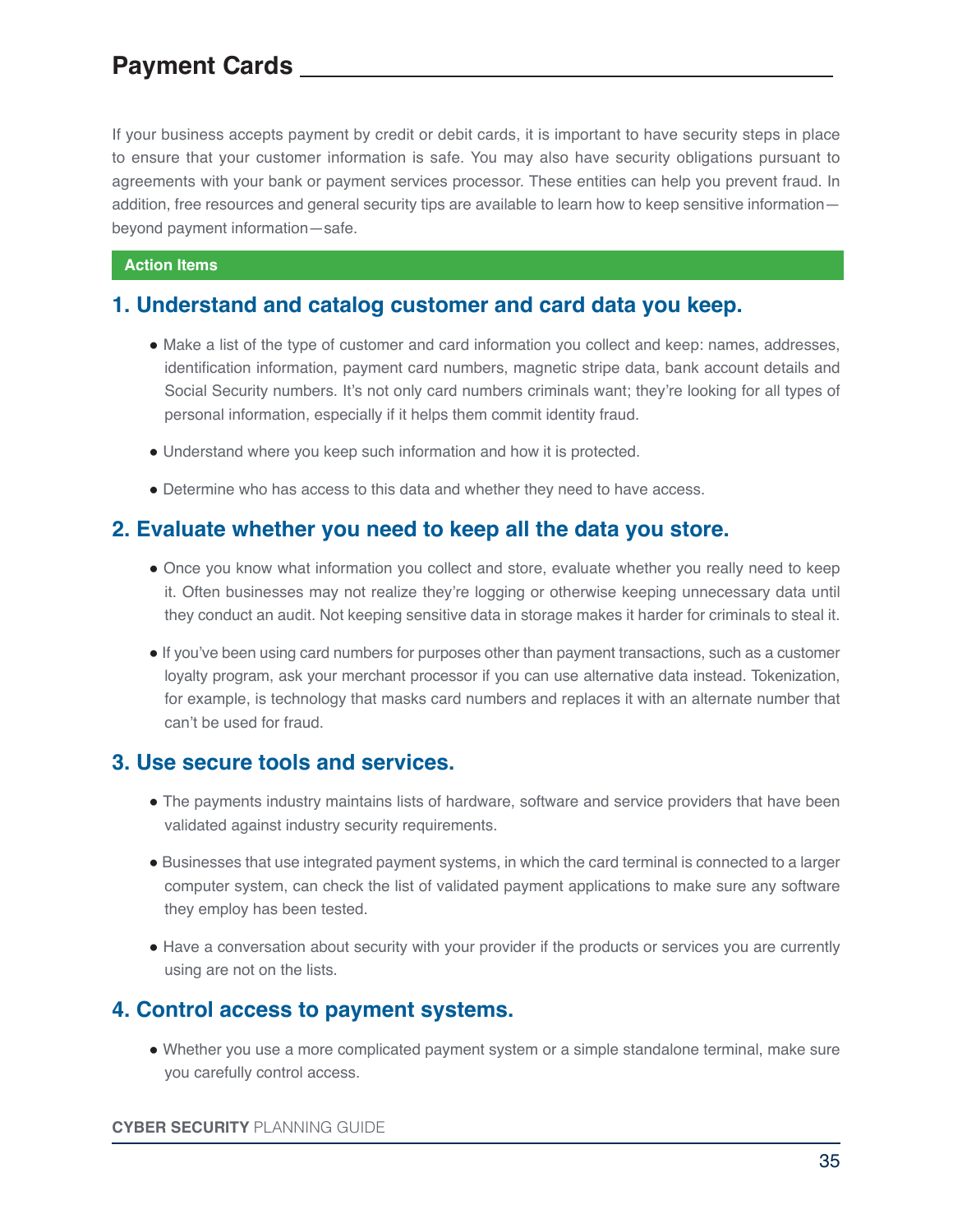- Isolate payment systems from other, less secure programs, especially those connected to the Internet. For example, don't use the same computer to process payments and surf the Internet.
- Control or limit access to payment systems to only employees who need access.
- Make sure you use a secure system for remote access or eliminate remote access if you don't needit so that criminals cannot infiltrate your system from the Internet.

### **5. Use security tools and resources.**

Work with your bank or processor and ask about anti-fraud measures, tools and services you can use to ensure criminals cannot use stolen card information at your business.

- For e-commerce retailers:
	- A credit card security code is a three- or four-digit number on the signature panel that can help verify that the customer has physical possession of the card and not just the account number.
	- Retailers can also use an address verification service to ensure that the cardholder has provided the correct billing address associated with the account.
	- Services such as Verified by Visa prompt the cardholder to enter a personal password confirming his or her identity and providing an extra layer of protection.
- For brick and mortar retailers:
	- Swipe the card and get an electronic authorization for the transaction.
	- Check that the signature matches the card.
	- Ensure that your payment terminal is secure and safe from tampering.

### **6. Remember the security basics.**

- Use strong, unique passwords and change them frequently.
- Use up-to-date firewall and anti-virus technologies.
- Do not click on suspicious links you may receive by email or encounter online.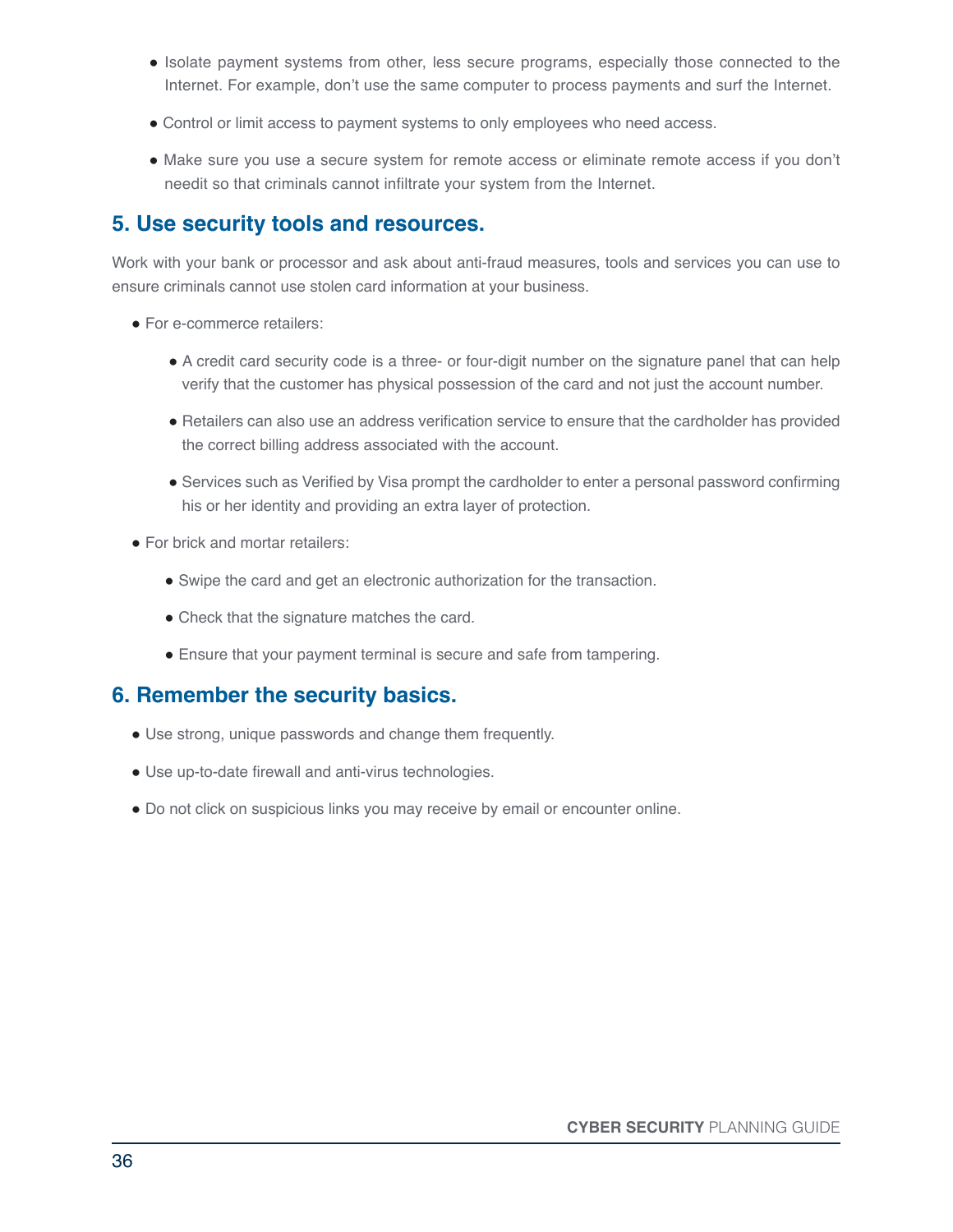Even well-implemented cyber security structures and plans may not prevent all breaches of your business' data defenses, so be sure to have procedures in place to respond to security breaches when they occur.

#### **Types of breaches**

- *Physical breaches* Real-world crimes such as burglaries and equipment theft, as well as any time your company's equipment is misplaced or lost in transit. Unauthorized devices may be installed on a system or network, permitting further compromises of data confidentiality and integrity. Physical breaches can also result from reselling, donating or recycling old equipment that has not been properly cleansed of potentially sensitive information.
- *Network and system security breaches* When computers become infected with malicious code, are accessed by unauthorized individuals remotely or are used by authorized individuals to perform malicious activity. This can also include breaches to network routers and firewalls, both within and outside your organization's boundary and control.
- *Data breaches* The leakage or spillage of sensitive information into insecure channels that can result from any of the types of events described above. Data breaches can also occur if sensitive information is left improperly exposed by mistake.

#### **Action Items, if Breach Occurs**

### **1. Notify law enforcement and/or customers, if necessary.**

Depending on the type of breach and type of business, your company may be required to notify local law enforcement or other government authorities upon discovery of a data breach. In the event of exposure of customer information, you should notify the customer(s) of the incident, record the data that was lost or exposed and record the measures taken to prevent future exposure.

# **2. Work cohesively across technical and leadership teams to limit the damage.**

Once your company becomes aware that a breach has occurred, technical personnel and business decision-makers should work together to decide on the most practical and effective containment plan. Containment plans will vary from one set of circumstances to the next, and they may quickly become intensive in terms of time and resources from both the technological and business impact perspectives. In any case, the containment of data breaches should be focused on determining the extent of the compromise and preserving the confidentiality and integrity of sensitive data that has not yet been stolen or disclosed.

Other issues affecting the selection and execution of a containment plan include your company's strategy for reputation risk management and your decision on whether to request outside assistance—either from local or federal law enforcement, a private consulting firm or a computer incident response organization such as US-CERT.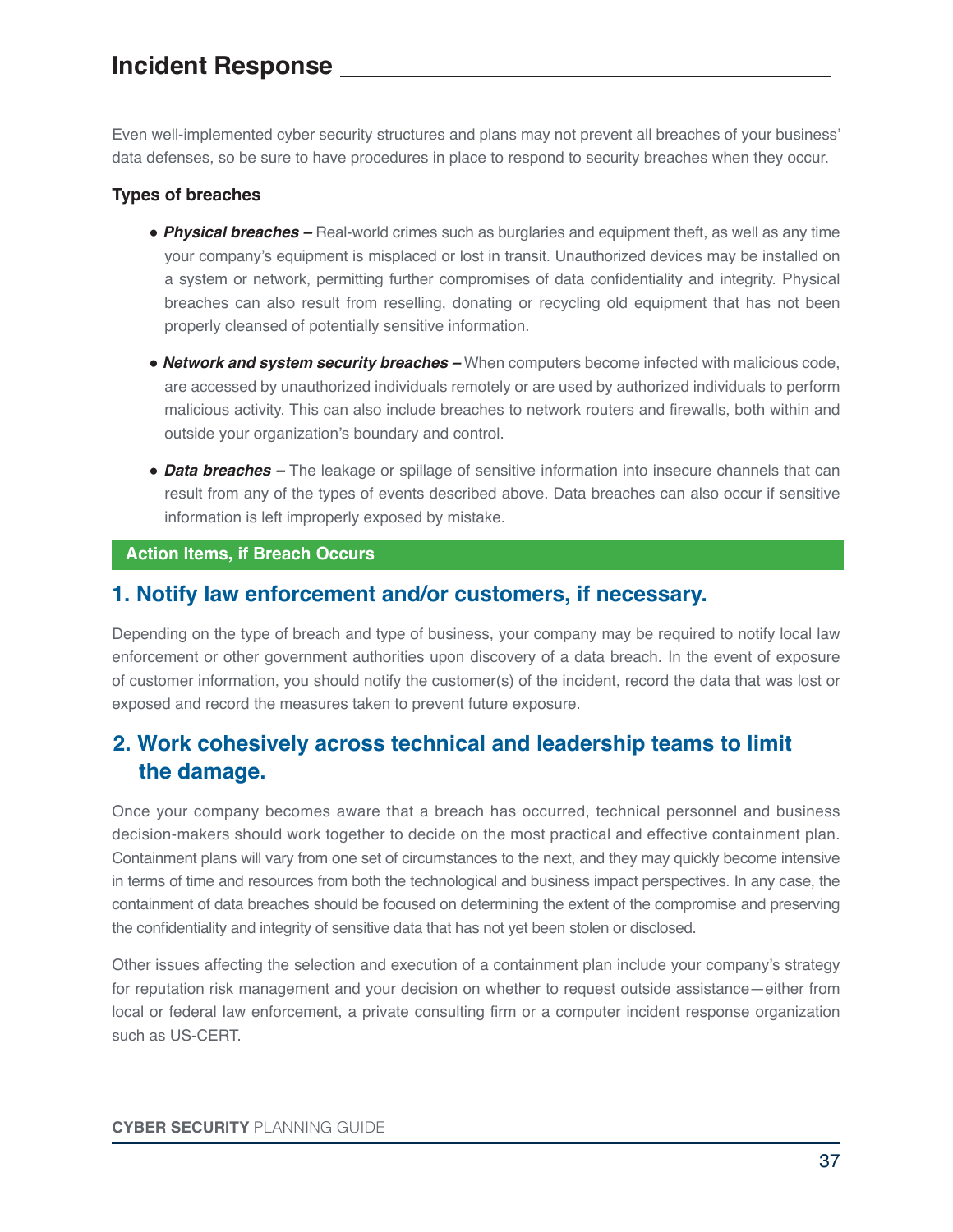# **3. Begin recovery effort.**

After a containment plan has been established and execution has begun, get started on eradication and recovery efforts. In the case of network and system security breaches, eradication usually means removing all instances of unauthorized software from the network and disabling all access privileges associated with users who have committed malicious activity.

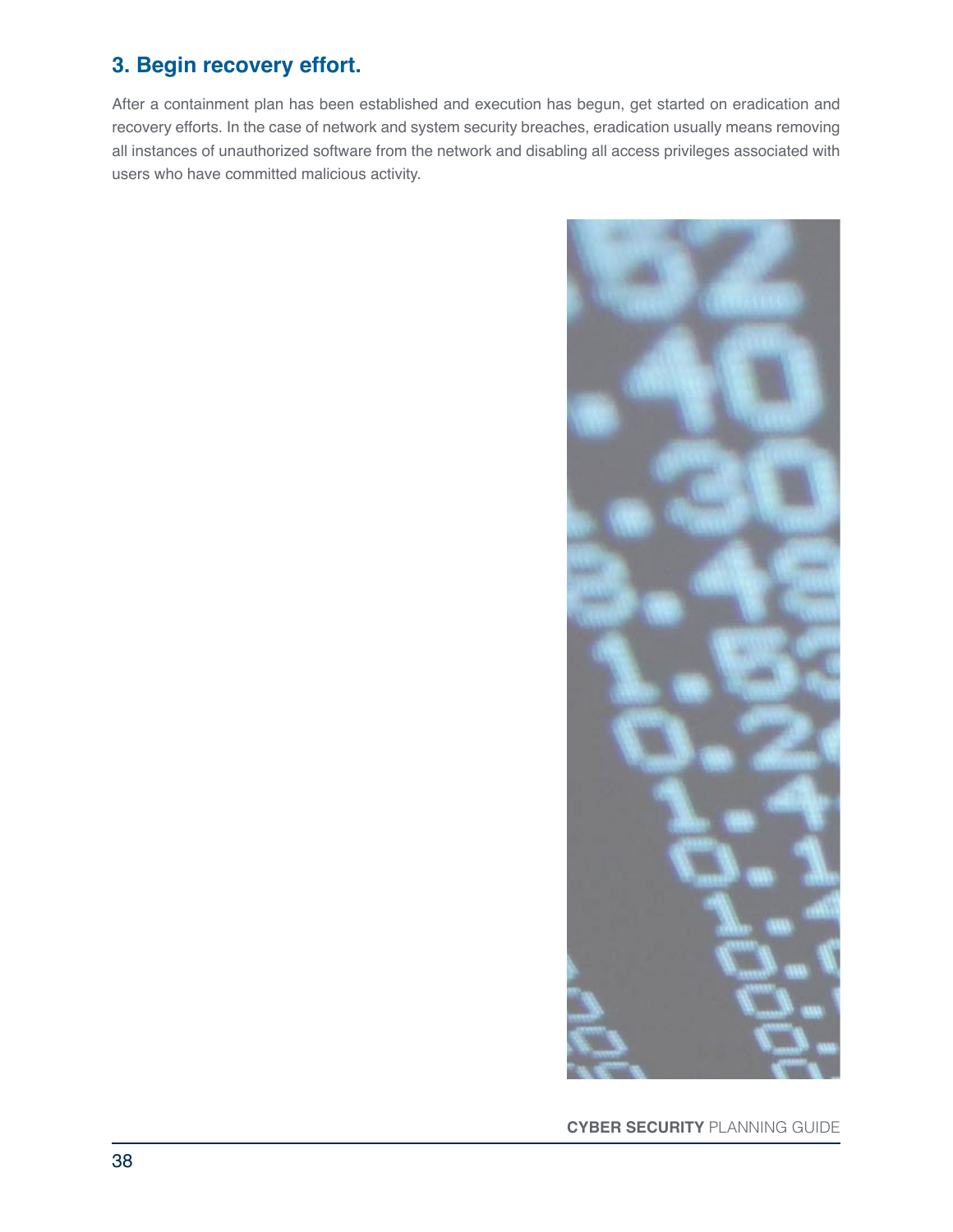Cleaning a network or system of all traces of malicious code can often entail having to completely wipe all storage media and perform a "clean install." Therefore, recovery from such a breach may be resourceintensive and require careful restoration of data from backups. Bear in mind that backups may also contain malicious code and should be carefully checked for compromise; otherwise, the security breach will be perpetuated after the recovery phase.

#### **Key Disaster Recovery Principles**

- **Don't wait until it's too late—**Businesses should not wait until after a disaster to think about what should have been done to protect their data. Not only is downtime costly from a financial perspective, but it could also mean the complete demise of the business. Businesses should map out disaster preparedness plans ahead of time, including the identification of key systems, data and other resources that are critical to running the business.
- **Protect information completely**—To reduce the risk of losing critical business information, businesses must implement appropriate security and backup solutions to archive important files, such as customer records and financial information for the long term. Natural disasters, theft and cyber attacks can all result in data and financial loss, so businesses need to make sure important files are saved not only on an external hard drive and/or company network, but also in a safe, off-site location.
- **Get employees involved**—Employees play a key role in helping to prevent downtime. They should be educated on computer security best practices and what to do if information is accidentally deleted or cannot easily be found in their files. Since businesses often have limited resources, all employees should know how to retrieve the business' information in times of disaster.
- **Test frequently**—After a disaster hits is the worst time to learn that critical files were not backed up as planned. Regular disaster recovery testing is invaluable. Test your plan anytime anything changes in your environment.
- **Review your plan**—If frequent testing is not feasible due to resources and bandwidth, businesses should at least review their disaster preparedness plans on a quarterly basis.
- **Be prepared—**It is always better and less costly to invest in adequate security upfront rather than going through a costly incident response which could result in rebuilding your entire network infrastructure.

# **4. Hold a "lessons learned" meeting.**

Your company should always perform a "lessons learned" meeting after the recovery phase has been successfully completed to discover, document and refine the knowledge gained during the incident handling process.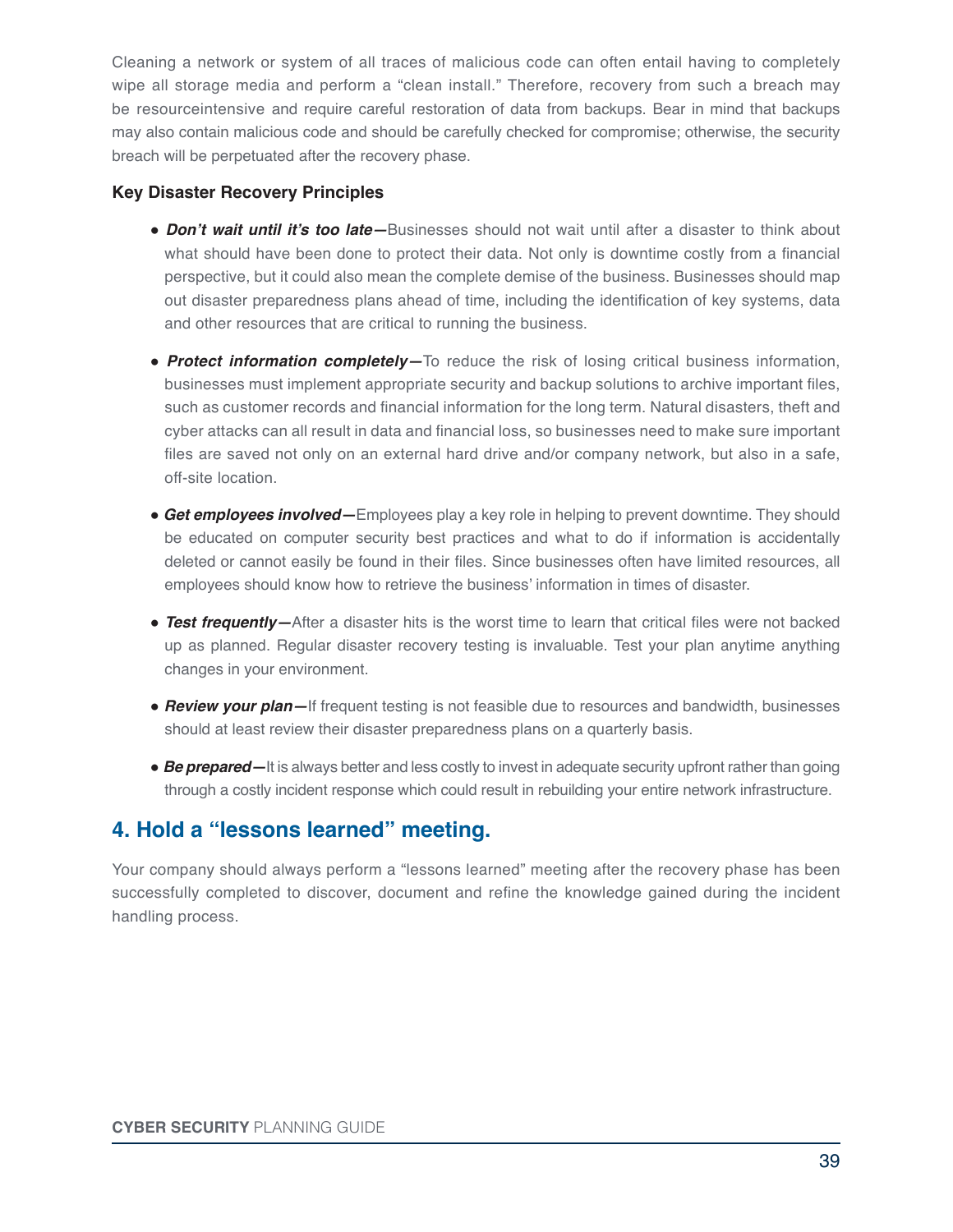All companies should develop and maintain clear and robust policies for safeguarding critical business data and sensitive information, protecting their reputation and discouraging inappropriate behavior by employees.

Many of these types of policies already exist for "real world" situations, but may need to be tailored to your organization and updated to reflect the increasing impact of cyber space on everyday transactions, both professional and personal. As with any other business document, cyber security policies should follow good design and governance practices—not so long that they become unusable, not so vague that they become meaningless, and reviewed regularly to ensure that they stay pertinent as your business' needs change.

Our Company has numerous sample policies available to our clients upon request. These policies are a great starting point for your policy-creation efforts and can be modified to fit the unique needs of your business. If you would like us to send you an Internet, email or social media policy, please let us know.

Please note that this document does not address all policy requirements for businesses that fall under legislative acts or directives, such as the Health Insurance Portability and Accountability Act (HIPAA), Sarbanes-Oxley Act (SOX) or other federal, state or local statutes.

#### **Action Items**

### **1. Establish security roles and responsibilities.**

One of the most effective and least expensive means of preventing serious cyber security incidents is to establish a policy that clearly defines the separation of roles and responsibilities with regard to systems and the information they contain. Many systems are designed to provide for strong role-based access control (RBAC), but this tool is of little use without well-defined procedures and policies to govern the assignment of roles and their associated constraints. At a minimum, such policies need to clearly identify company data ownership and employee roles for security oversight and their inherent privileges, including:

- Necessary roles, and the privileges and constraints accorded to those roles
- The types of employees who should be allowed to assume the various roles
- How long an employee may hold a role before access rights must be reviewed
- If employees may hold multiple roles, the circumstances defining when to adopt one role over another

Depending on the types of data regularly handled by your business, it may also make sense to create separate policies governing who is responsible for certain types of data. For example, a business that handles large volumes of PII from its customers may benefit from identifying a chief steward for customers' privacy information. The steward could serve not only as a subject matter expert on all matters of privacy, but also as the champion for process and technical improvements to PII handling.

### **2. Establish an employee Internet usage policy.**

The limits on employee Internet usage in the workplace vary widely from business to business. Your guidelines should allow employees the maximum degree of freedom they require to be productive (short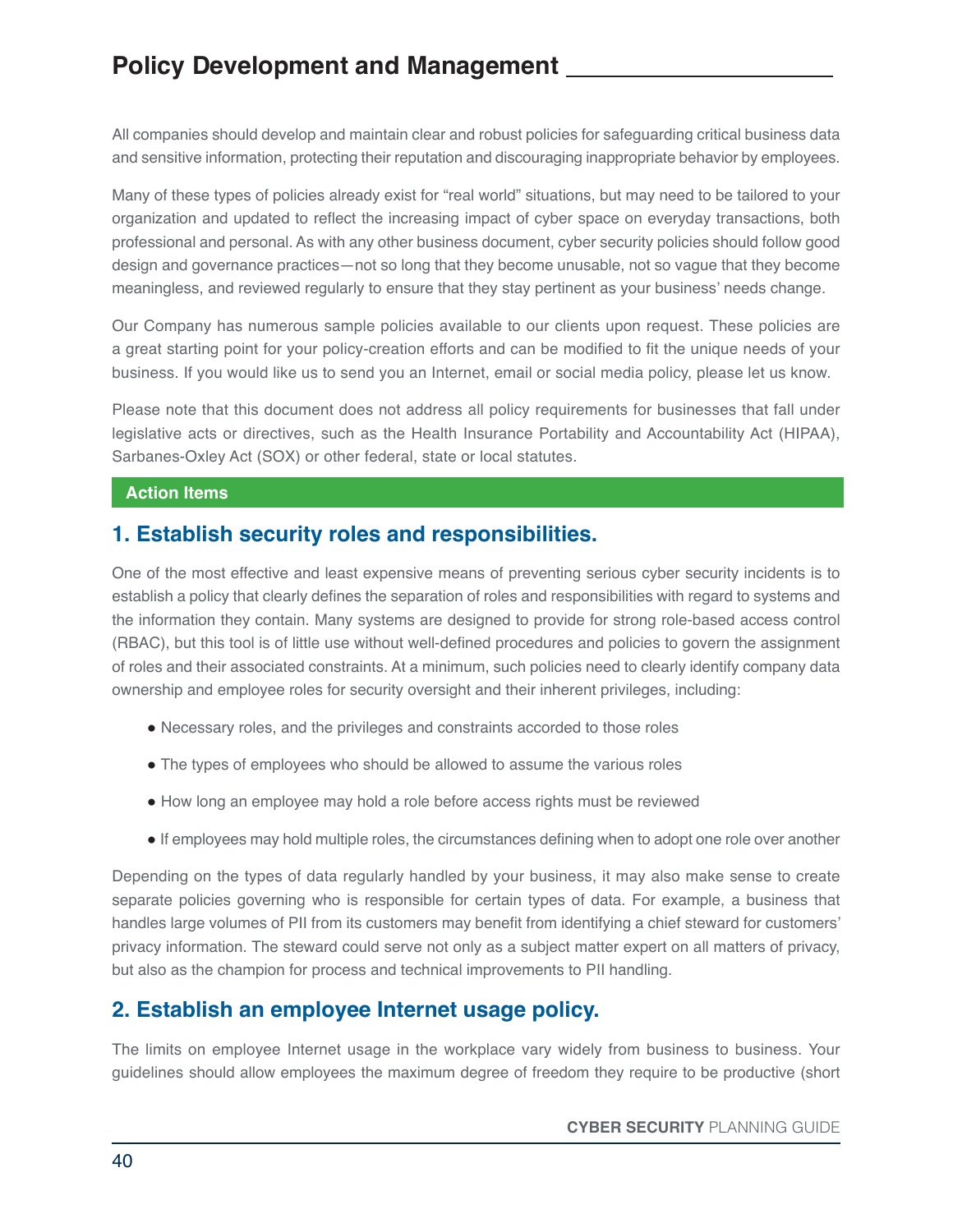breaks to surf the Web or perform personal tasks online have been shown to increase productivity). At the same time, rules of behavior are necessary to ensure that all employees are aware of boundaries, both to keep them safe and to keep your company successful. Some to consider:

- Personal breaks to surf the Web should be limited to a reasonable amount of time and to certain types of activities.
- If you use a Web filtering system, employees should have clear knowledge of how and why their Web activities will be monitored, and what types of sites are deemed unacceptable by your policy.
- Workplace rules of behavior should be clear, concise and easy to follow. Employees should feel comfortable performing both personal and professional tasks online without making judgment calls as to what may or may not be deemed appropriate. Businesses may want to include a splash warning upon network sign-on that advises the employees of the businesses' Internet usage policies so that all employees are on notice.

# **3. Establish a social media policy.**

Social networking applications present a number of risks that are difficult to address using technical or procedural solutions. A strong social media policy is crucial for any business that seeks to use social networking to promote its activities and communicate with its customers. At a minimum, a social media policy should clearly include the following:

- Specific guidance on when to disclose company activities using social media, and what kinds of details can be discussed in a public forum
- Additional rules of behavior for employees using personal social networking accounts to make clear what kinds of discussion topics or posts could cause risk for the company
- Guidance on the acceptability of using a company email address to register for, or get notices from, social media sites
- Guidance on selecting long and strong passwords for social networking accounts, since very few social media sites enforce strong authentication policies for users

All users of social media need to be aware of the risks associated with social networking tools and the types of data that can be automatically disclosed online when using social media. Taking the time to educate your employees on the potential pitfalls of social media use, especially in tandem with geo-location services, may be the most beneficial social networking security practice of all.

# **4. Identify potential reputation risks.**

All organizations should take the time to identify potential risks to their reputation and develop a strategy to mitigate those risks via policies or other measures as available. Specific types of reputation risks include:

- Being impersonated online by a criminal organization (e.g., an illegitimate website spoofing your business name and copying your site design, then attempting to defraud potential customers via phishing scams or other methods)
- Having sensitive company or customer information leaked to the public via the Web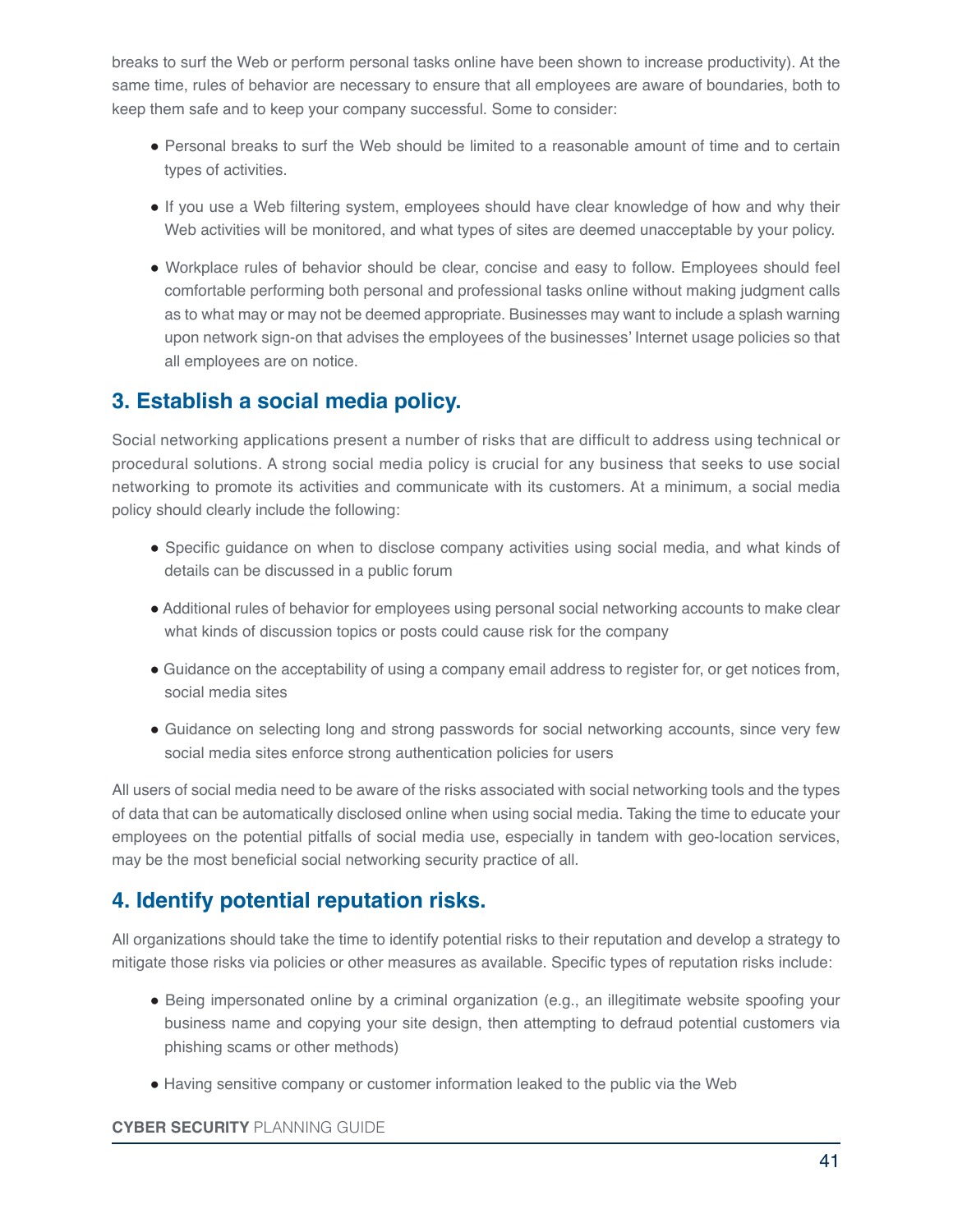● Having sensitive or inappropriate employee actions made public via the Web or social media sites All businesses should set a policy for managing these types of risks and plan to address such incidents if and when they occur. Such a policy should cover a regular process for identifying potential risks to the company's reputation in cyber space, practical measures to prevent those risks from materializing and reference plans to respond and recover from incidents as soon as they occur.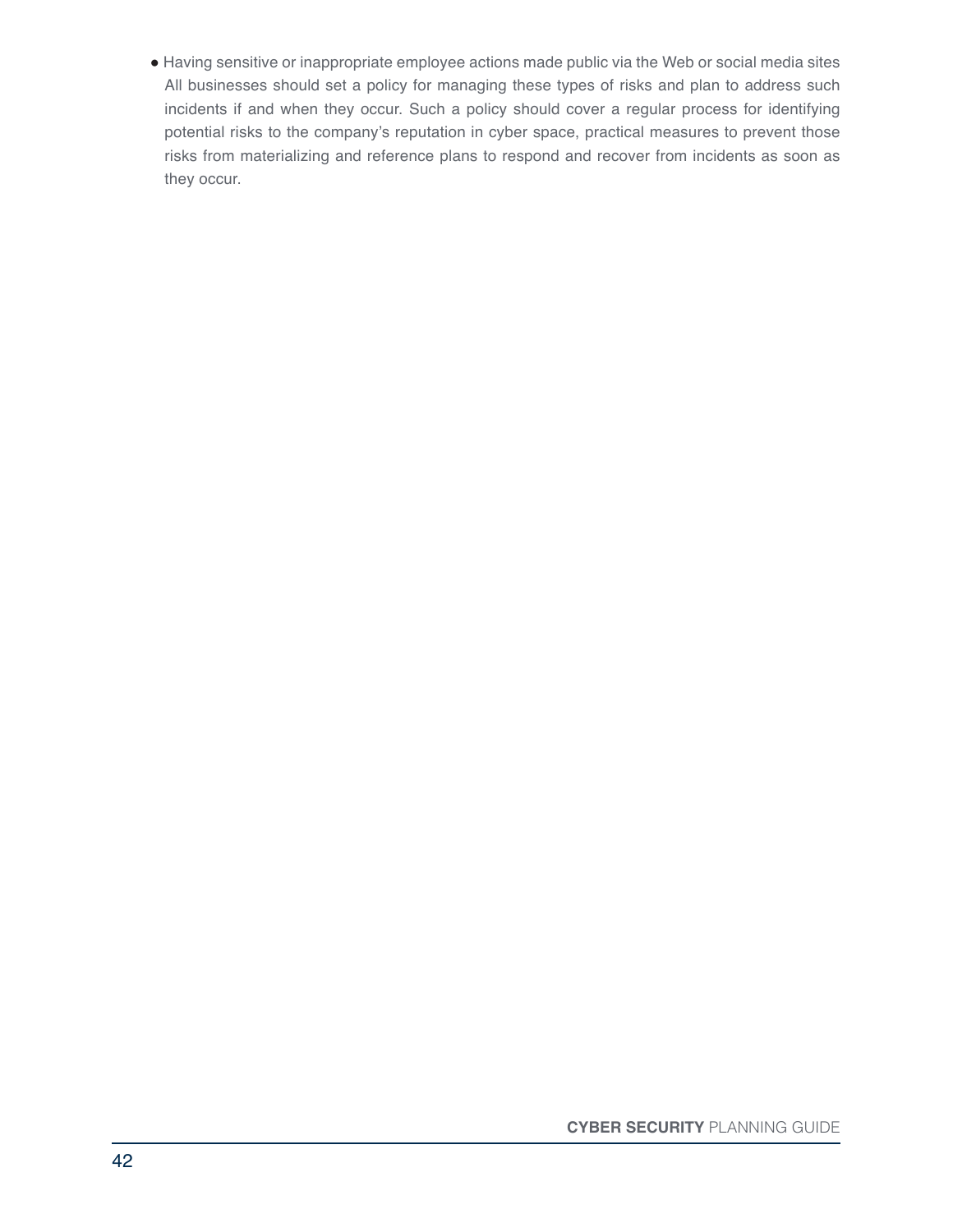# **Cyber Security Glossary**

#### **Adware**

Any software application that displays advertising banners while the program is running. Adware often includes code that tracks a user's personal information and passes it on to third parties without the user's authorization or knowledge. If you gather enough of it, adware slows down your computer significantly. Over time, performance can be so degraded that you may have trouble working productively. See also *Spyware* and *Malware*.

#### **Anti-virus Software**

Software designed to detect and potentially eliminate viruses before they have had a chance to wreak havoc within the system. Anti-virus software can also repair or quarantine files that have already been infected by virus activity. See also *Virus* and *Electronic Infections*.

#### **Application**

Software that performs automated functions for a user, such as word processing, spreadsheets, graphics, presentations and databases—as opposed to operating system (OS) software.

#### **Attachment**

A file that has been added to an email—often an image or document. It could be something useful to you or something harmful to your computer. See also *Virus*.

#### **Authentication**

Confirming the correctness of the claimed identity of an individual user, machine, software component or any other entity.

#### **Authorization**

The approval, permission or empowerment for someone or something to do something.

#### **Backdoor**

Hidden software or hardware mechanism used to circumvent security controls.

#### **Backup**

File copies that are saved as protection against loss, damage or unavailability of the primary data. Saving methods include high-capacity tape, separate disk sub-systems or on the Internet. Off-site backup storage is ideal, and should be sufficiently far away to reduce the risk of environmental damage, such as floods, which might destroy both the primary and the backup if kept nearby.

#### **Badware**

See *Malware*, *Adware* and *Spyware*.

#### **Bandwidth**

The capacity of a communication channel to pass data such as text, images, video or sound through the channel in a given amount of time. Usually expressed in bits per second.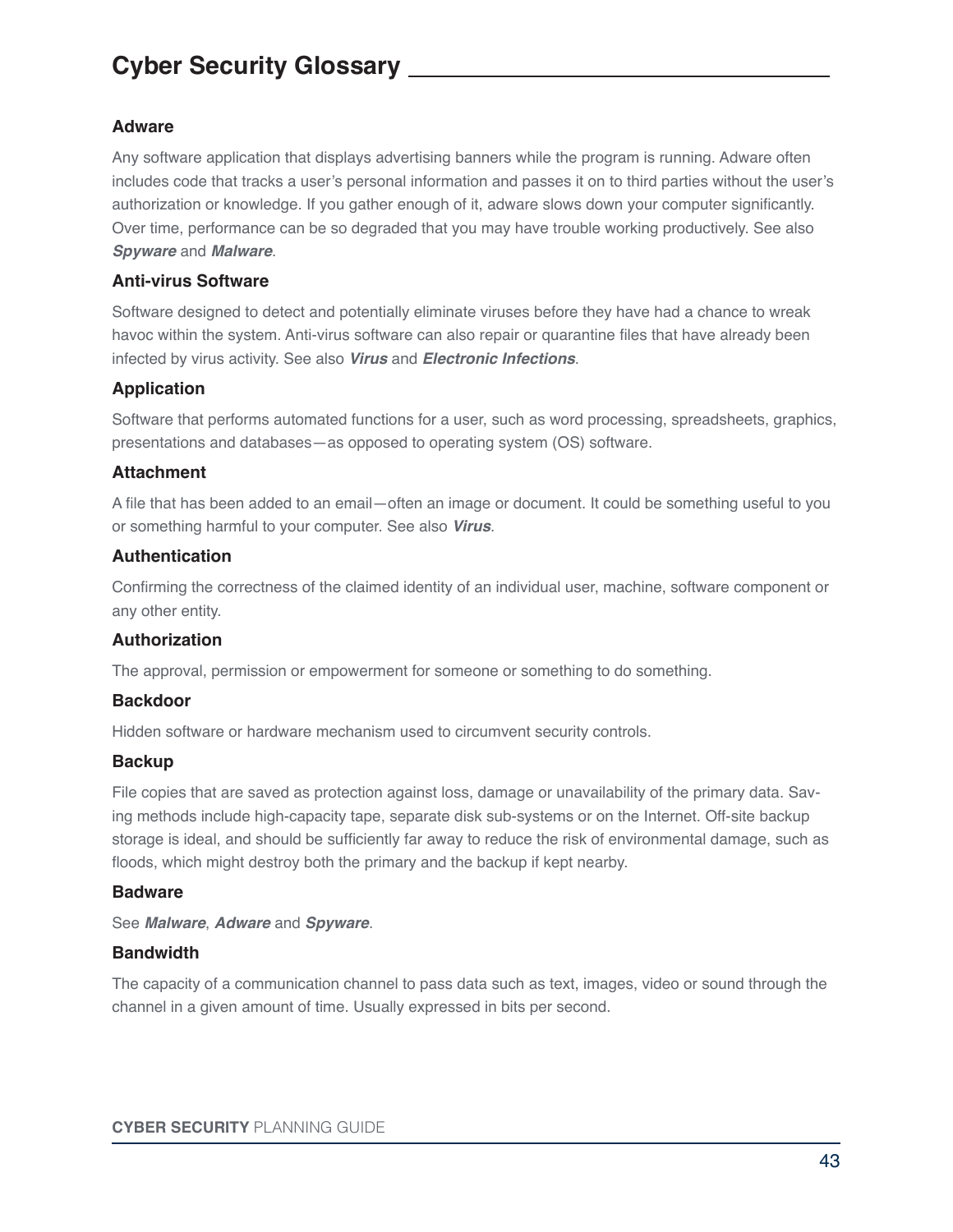#### **Blacklisting Software**

A form of filtering that blocks only websites specified as harmful. Parents and employers sometimes use such software to prevent children and employees from visiting certain websites. You can add and remove

sites from the "not permitted" list. This method of filtering allows for more full use of the Internet, but is less efficient at preventing access to any harmful material that is not on the list. See also *Whitelisting Software*.

#### **Blended Threat**

A computer network attack that seeks to maximize the severity of damage and speed of contagion by combining methods—for example, using characteristics of both viruses and worms. See also *Electronic Infection*.

#### **Blog**

Short for "Web log," a blog is usually defined as an online diary or journal. It is usually updated frequently and offered in a dated log format with the most recent entry at the top of the page. It often contains links to other websites along with commentary about those sites or specific subjects, such as politics, news, pop culture or computers.

#### **Broadband**

General term used to refer to high-speed network connections such as cable modem and Digital Subscriber Line (DSL). These types of "always on" Internet connections are actually more susceptible to some security threats than computers that access the Web via dial-up service.

#### **Browser**

A client software program that can retrieve and display information from servers on the World Wide Web. Often known as a "Web browser" or "Internet browser." Examples include Internet Explorer, Chrome, Safari and Firefox.

#### **Brute Force Attack**

An exhaustive password-cracking procedure that tries all possibilities, one by one. See also *Dictionary Attack* and *Hybrid Attack*.

#### **Clear Desk Policy**

A policy that directs all personnel to clear their desks at the end of each working day, and file everything appropriately. Desks should be cleared of all documents and papers, including the contents of the "in" and "out" trays—not simply for cleanliness, but also to ensure that sensitive papers and documents are not exposed to unauthorized persons outside of working hours.

#### **Clear Screen Policy**

A policy that directs all computer users to ensure that the contents of the screen are protected from prying eyes and opportunistic breaches of confidentially. Typically, the easiest means of compliance is to use a screen saver that engages either on request or after a specified short period of time. See also *Shoulder*  **Surfing**.

#### **Cookie**

A small file that is downloaded by some websites to store a packet of information on your browser. Companies and organizations use cookies to remember your sign-in or registration identification, site preferences, pages viewed and online "shopping cart" so that the next time you visit a site, your stored information can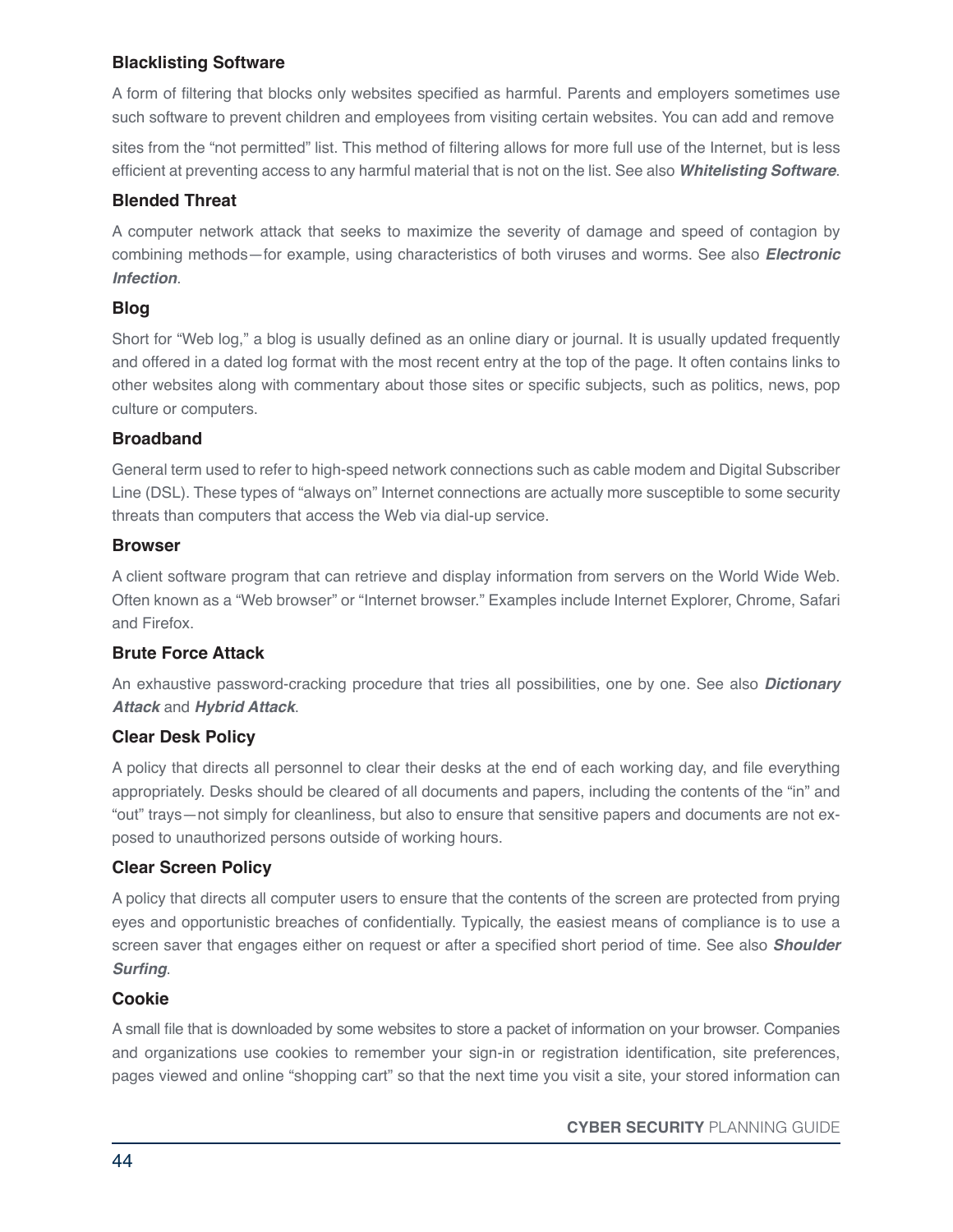automatically be pulled up for you. A cookie is convenient but also presents potential security issues. You can configure your browser to alert you whenever a cookie is being sent. You can refuse to accept all cookies or erase all cookies saved on your browser.

### **Credit Card**

A card indicating the holder has been granted a line of credit. Often sought after by criminals looking for an easy way to purchase things without having to pay for them. For this reason and others, a credit card is preferable to a debit card for online shopping since it provides a buffer between buyer and seller, affording more protections to the buyer in case there is a problem with the order or the card number is compromised. See also *Debit Card*.

### **Cyber Bullying**

Sending or posting harmful, cruel, rude or threatening messages, or slanderous information, text or images using the Internet or other digital communication devices.

### **Debit Card**

A card linked directly to the holder's bank account, withdrawing money from the account. Not as safe as credit cards for online shopping because if problems arise, the buyer's money has already been spent and is harder to get back. See also *Credit Card*.

### **Denial of Service Attack (DOS)**

The prevention of authorized access to a system resource or the delaying of system operations and functions. Often this involves a cyber criminal generating a large volume of data requests. See also *Flooding*.

#### **Dictionary Attack**

A password-cracking attack that tries all of the phrases or words in a dictionary. See also *Brute Force Attack* and *Hybrid Attack*.

#### **Digital Certificate**

The electronic equivalent of an ID card that establishes your credentials when doing business or other transactions on the Web. It contains your name, a serial number, expiration dates, a copy of the certificate holder's public key (used for encrypting messages and digital signatures) and the digital signature of the certificate-issuing authority so that a recipient can verify that the certificate is real.

### **Domain Hijacking**

An attack in which an attacker takes over a domain by first blocking access to the domain's DNS server and then putting his or her own server up in its place.

#### **Domain Name System (DNS)**

The DNS is the way that Internet domain names are located. A website's domain name is easier to remember than its IP (Internet Protocol) address.

### **Dumpster Diving**

Recovering files, letters, memos, photographs, IDs, passwords, checks, account statements, credit card offers and more from garbage cans and recycling bins. This information can then be used to commit identity theft.

#### **Electronic Infections**

Often called "viruses," these malicious programs and codes harm your computer and compromise your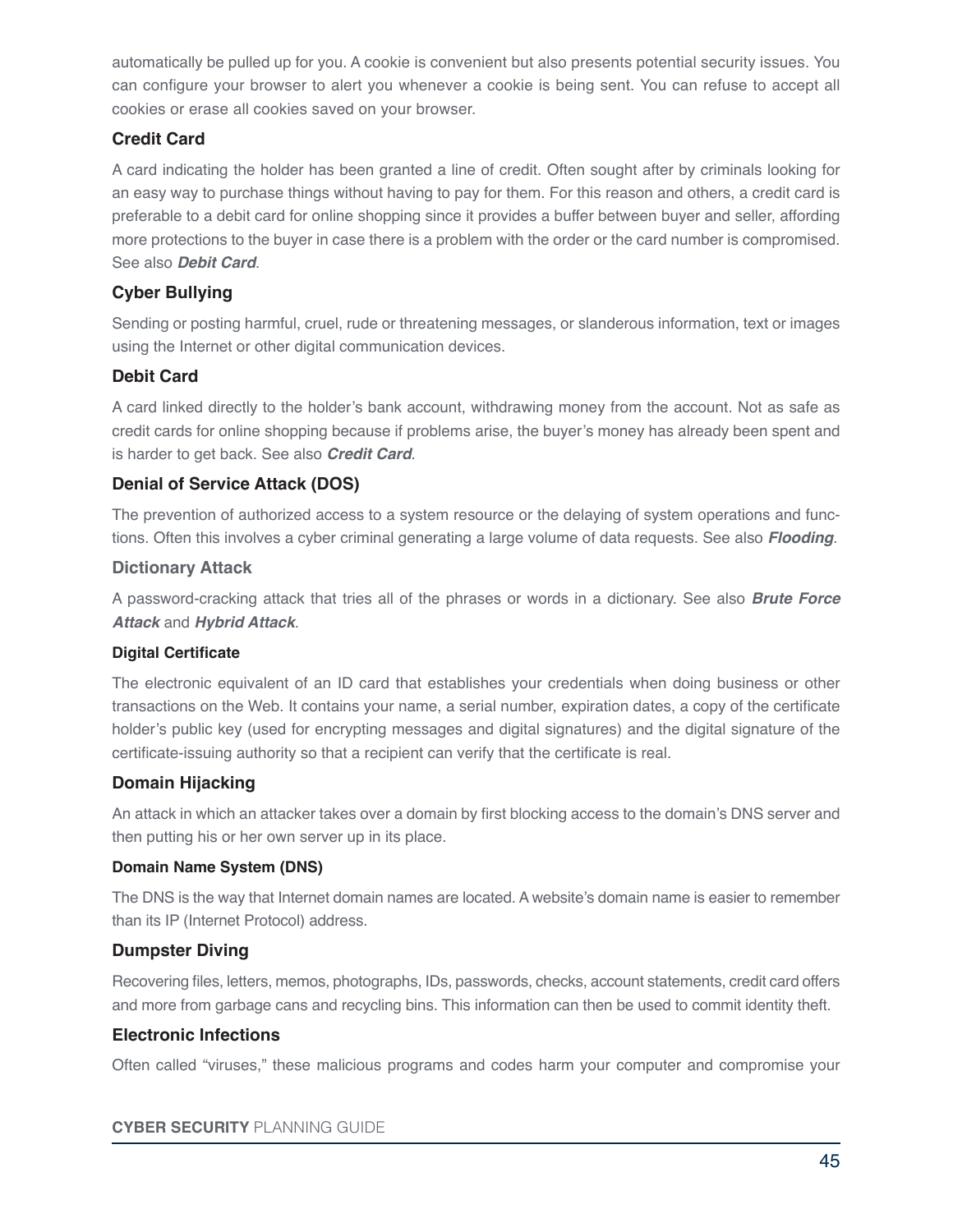privacy. In addition to the traditional viruses, other common types include worms and Trojan horses. They sometimes work in tandem to do maximum damage. See also Blended Threat.

### **Encryption**

A data security technique used to protect information from unauthorized inspection or alteration. Information is encoded so that it appears as a meaningless string of letters and symbols during delivery or transmission. Upon receipt, the information is decoded using an encryption key.

### **End User License Agreement (EULA)**

A contract between you and your software's vendor or developer. Many times, the EULA is presented as a dialog box that appears the first time you open the software and forces you to check "I accept" before you can proceed. Before accepting, though, read through it and make sure you understand and are comfortable with the terms of the agreement. If the software's EULA is hard to understand or you can't find it, beware!

### **Evil Twins**

A fake wireless Internet hot spot that looks like a legitimate service. When victims connect to the wireless network, a hacker can launch a spying attack on their transactions on the Internet, or just ask for credit card information in the standard pay-for-access deal. See also *Man-in-the-middle Attacks*.

### **File-sharing Programs**

Sometimes called peer-to-peer (P2P) programs, these allow many different users to access the same file at the same time. These programs are often used to illegally upload and download music and other software.

#### **Firewall**

A hardware or software link in a network that inspects all data packets coming and going from a computer, permitting only those that are authorized to reach the other side.

### **Flooding**

An attack that attempts to cause a failure in the security of a computer by providing more input, such as a large volume of data requests, than it can properly process. See also *Denial of Service Attack*.

### **Grooming**

Using the Internet to manipulate and gain trust of a minor as a first step towards the future sexual abuse, production or exposure of that minor. Sometimes involves developing the child's sexual awareness and may take days, weeks, months or, in some cases, years to manipulate the minor.

#### **Hacker**

An individual who attempts to break into a computer without authorization.

### **HTTPS**

When used in the first part of a URL (e.g., http://), this term specifies the use of hypertext transfer protocol (HTTP) enhanced by a security mechanism such as Secure Socket Layer (SSL). Always look for HTTPS on the checkout or order form page when shopping online or when logging into a site and providing your username and password.

### **Hybrid Attack**

Builds on other password-cracking attacks by adding numerals and symbols to dictionary words. See also *Dictionary Attack* and *Brute Force Attack*.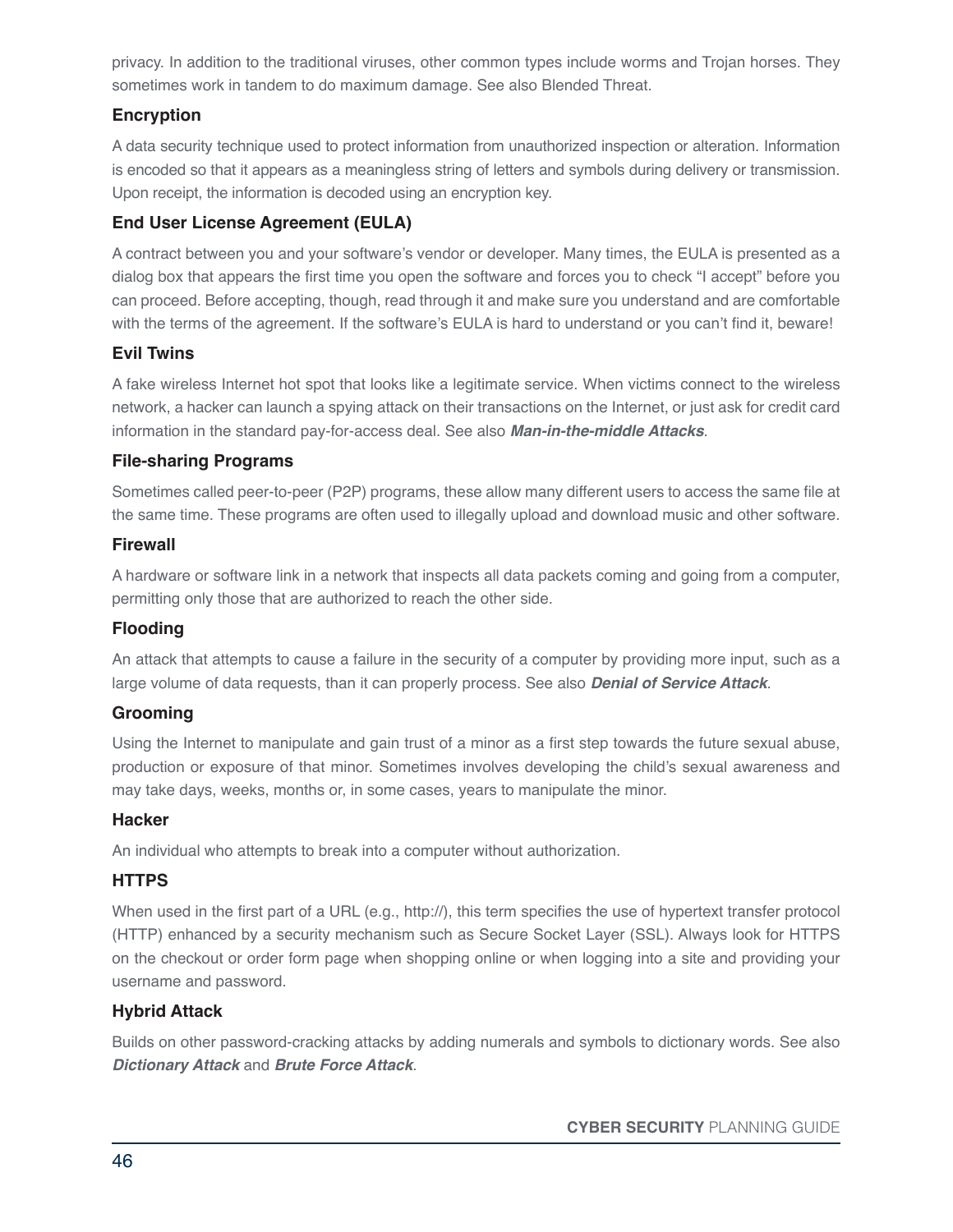#### **Instant Messaging (IM)**

A service that allows people to send and get messages almost instantly. To send messages using instant messaging, you need to download an instant messaging program and know the instant messaging address of another person who uses the same IM program. See also **Spim**.

#### **IP (Internet Protocol) Address**

A computer's inter-network address, written as a series of four 8-bit numbers separated by periods, such as 123.45.678.990. Every website has an IP address, although finding a website is considerably easier to do when using its domain name instead. See also *Domain Name System (DNS)*.

#### **Internet Service Provider (ISP)**

A company that provides Internet access to customers.

#### **Keystroke Logger**

A specific type of electronic infection that records victims' keystrokes and sends them to an attacker. This can be done with either hardware or software. See also *Trojan Horse*.

#### **Malware**

A generic term for a number of different types of malicious code. See also Adware and Spyware.

#### **Man-In-the-middle Attack**

Posing as an online bank or merchant, a cyber criminal allows a victim to sign in over a Secure Sockets Layer (SSL) connection. The attacker then logs onto the real server using the client's information and steals credit card numbers.

#### **Monitoring Software**

Software products that allow parents to monitor or track the websites or email messages that a child visits or reads. See also *Blacklisting Software* and *Whitelisting Software*.

#### **Network**

Two or more computer systems that are grouped together to share information, software and hardware.

#### **Operating System (OS)**

Programs that manage all the basic functions and programs on a computer, such as allocating system resources, providing access and security controls, maintaining file systems and managing communications between end users and hardware devices. Examples include Windows, Macintosh and Linux.

#### **Password**

A secret sequence of characters that is used as a means of authentication to confirm your identity in a computer program or online.

#### **Password Cracking**

Password cracking is the process of attempting to guess passwords, given the password file information. See also *Brute Force Attacks*, *Dictionary Attacks* and *Hybrid Attacks*.

#### **Password Sniffing**

Passive wiretapping, usually on a local area network, to gain knowledge of passwords.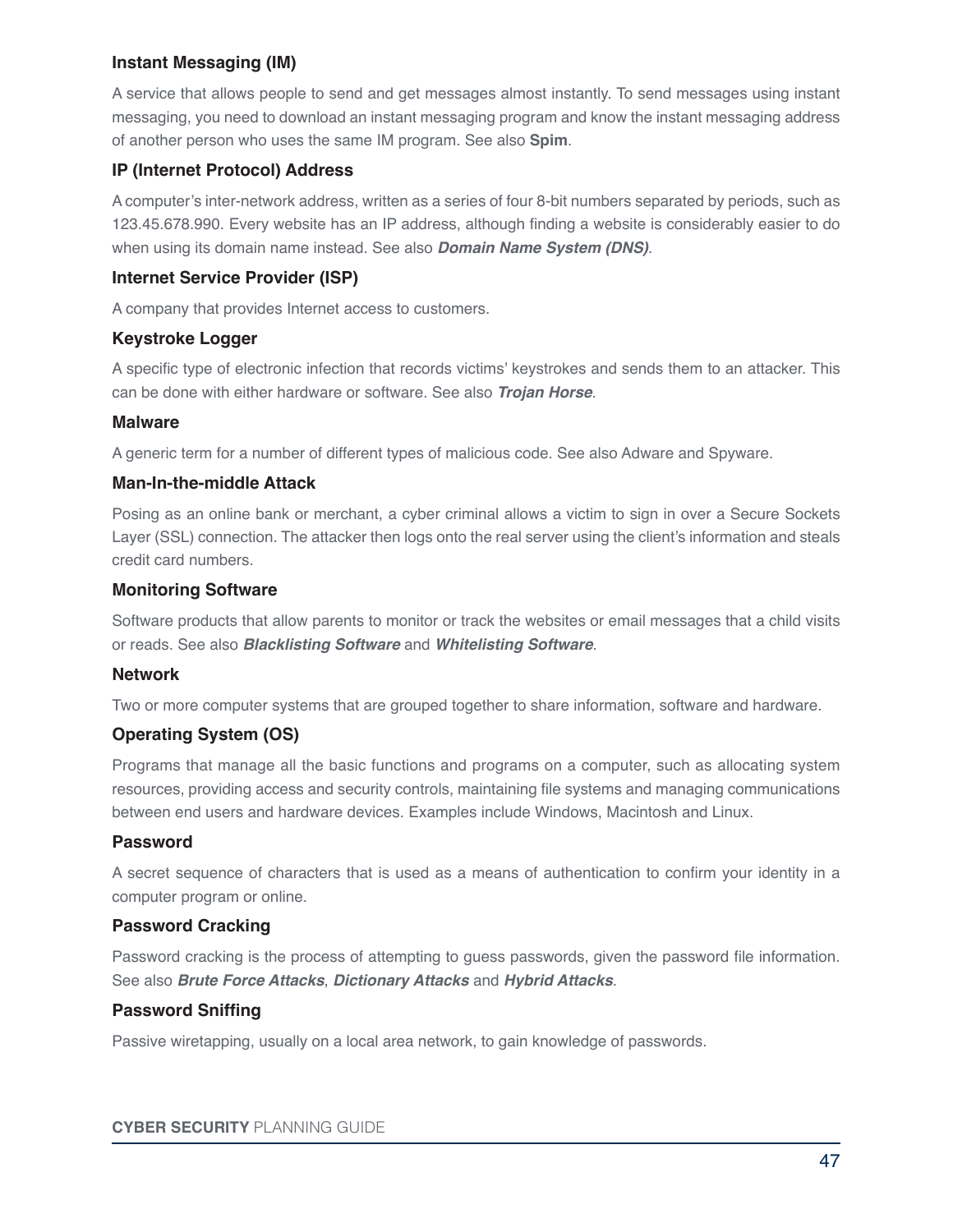### **Patch**

A patch is a small security update released by a software manufacturer to fix bugs in existing programs. Your computer's software programs and/or operating system may be configured to check automatically for patches, or you may need to periodically visit the manufacturers' websites to see if there have been any updates.

#### **Peer-to-peer (P2P) Programs**

See *File-sharing Programs*.

#### **Phishing**

Soliciting private information from customers or members of a business, bank or other organization in an attempt to fool them into divulging confidential personal and financial information. People are lured into sharing usernames, passwords, account information or credit card numbers, usually by an official-looking message in an email or a pop-up advertisement that urges them to act immediately, usually by clicking on a link provided. See also *Vishing*.

#### **Pharming**

Redirecting visitors from a real website to a bogus one. A user enters what is believed to be a valid Web address and is unknowingly redirected to an illegitimate site that steals the user's personal information. On the spoofed site, criminals may mimic real transactions and harvest private information shared by users. With this, the attacker can then access the real website and conduct transactions using the credentials of a valid user.

#### **Router**

A hardware device that connects two or more networks and routes incoming data packets to the appropriate network. Many Internet Service Providers (ISPs) provide these devices to their customers, and they often contain firewall protections.

#### **Script**

A file containing active content—for example, commands or instructions—to be executed by the computer.

### **Shoulder Surfing**

Looking over a person's shoulder to get confidential information. It is an effective way to get information in crowded places because it's relatively easy to stand next to someone and watch as he or she fills out a form, enters a PIN number at an ATM or types a password. Can also be done long-distance with the aid of binoculars or other vision-enhancing devices. To combat it, experts recommend that you shield paperwork or your keypad from view by using your body or cupping your hand. Also, be sure you password-protect your computer screen when you must leave it unattended, and clear your desk at the end of the day. See also *Clear Desk Policy* and *Clear Screen Policy*.

#### **Skimming**

A high-tech method by which thieves capture your personal or account information from your credit card, driver's license or even passport using an electronic device called a "skimmer." Such devices can be purchased online for under \$50. Your card is swiped through the skimmer and the information contained in the magnetic strip on the card is then read into and stored on the device or an attached computer. Skimming is predominantly a tactic used to perpetuate credit card fraud, but is also gaining in popularity amongst identity thieves.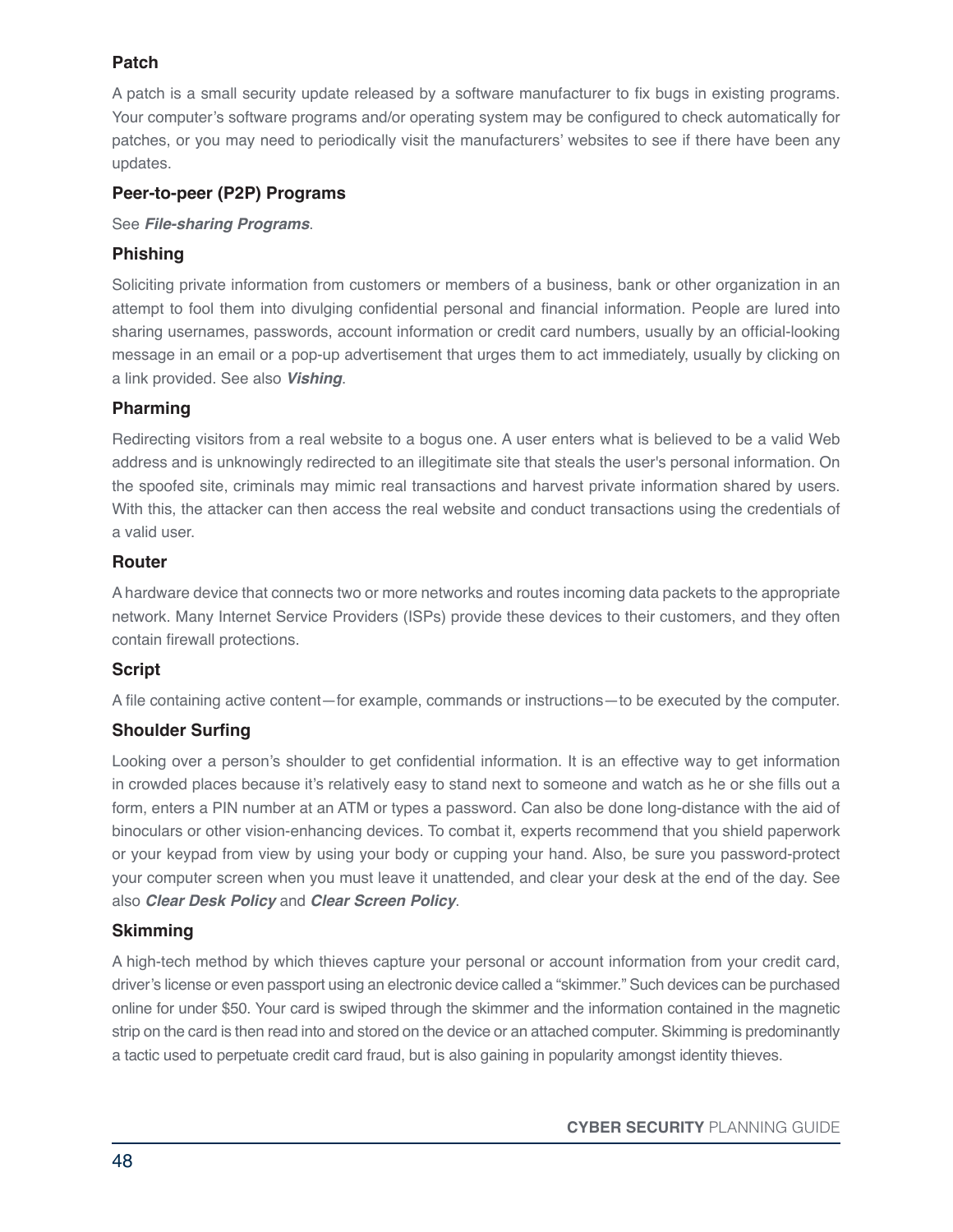### **Social Engineering**

A euphemism for non-technical or low-technology means—such as lies, impersonation, tricks, bribes, blackmail and threats—used to attack information systems. Sometimes telemarketers or unethical employees employ such tactics.

### **Social Networking Websites**

Sites specifically focused on the building and verifying of social networks. Such sites enable users to create online profiles, post pictures and share personal data such as their contact information, hobbies, activities and interests. The sites facilitate connecting with other users who have similar interests, activities and locations. Sites vary in who may view a user's profile—some have settings which may be changed so that profiles can be viewed only by "friends." See also *Blogs*.

### **Spam**

Unwanted, unsolicited email from someone you don't know. Often sent in an attempt to sell you something or get you to reveal personal information.

### **Spim**

Unwanted, unsolicited instant messages from someone you don't know. Often sent in an attempt to sell you something or get you to reveal personal information.

### **Spoofing**

Masquerading so that a trusted IP address is used instead of the true IP address. A technique used by hackers as a means of gaining access to a computer system.

### **Spyware**

Software that uses your Internet connection to send PII about you to a collecting device on the Internet. It is often packaged with software that you download voluntarily, and even if you remove the downloaded program later, the spyware may remain. See also *Adware* and *Malware*.

### **SSL (Secure Socket Layer)**

An encryption system that protects the privacy of data exchanged by a website and the individual user. Used by websites whose URLs begin with HTTPS instead of HTTP.

### **Trojan Horse**

A computer program that appears to be beneficial or innocuous, but has a hidden and potentially malicious function that evades security mechanisms. A "keystroke logger," which records victims' keystrokes and sends them to an attacker, and remote-controlled "zombie computers" are examples of the damage that can be done by Trojan horses. See also *Electronic Infection*.

### **URL**

Abbreviation for "Uniform (or Universal) Resource Locator." A way of specifying the location of publicly available information on the Internet. Also known as a Web address.

### **URL Obfuscation**

Taking advantage of human error, some scammers use phishing emails to guide recipients to fraudulent sites with names very similar to established sites. They use a slight misspelling or other subtle difference in the URL, such as "monneybank.com" instead of "moneybank.com" to redirect users to share their personal information unknowingly.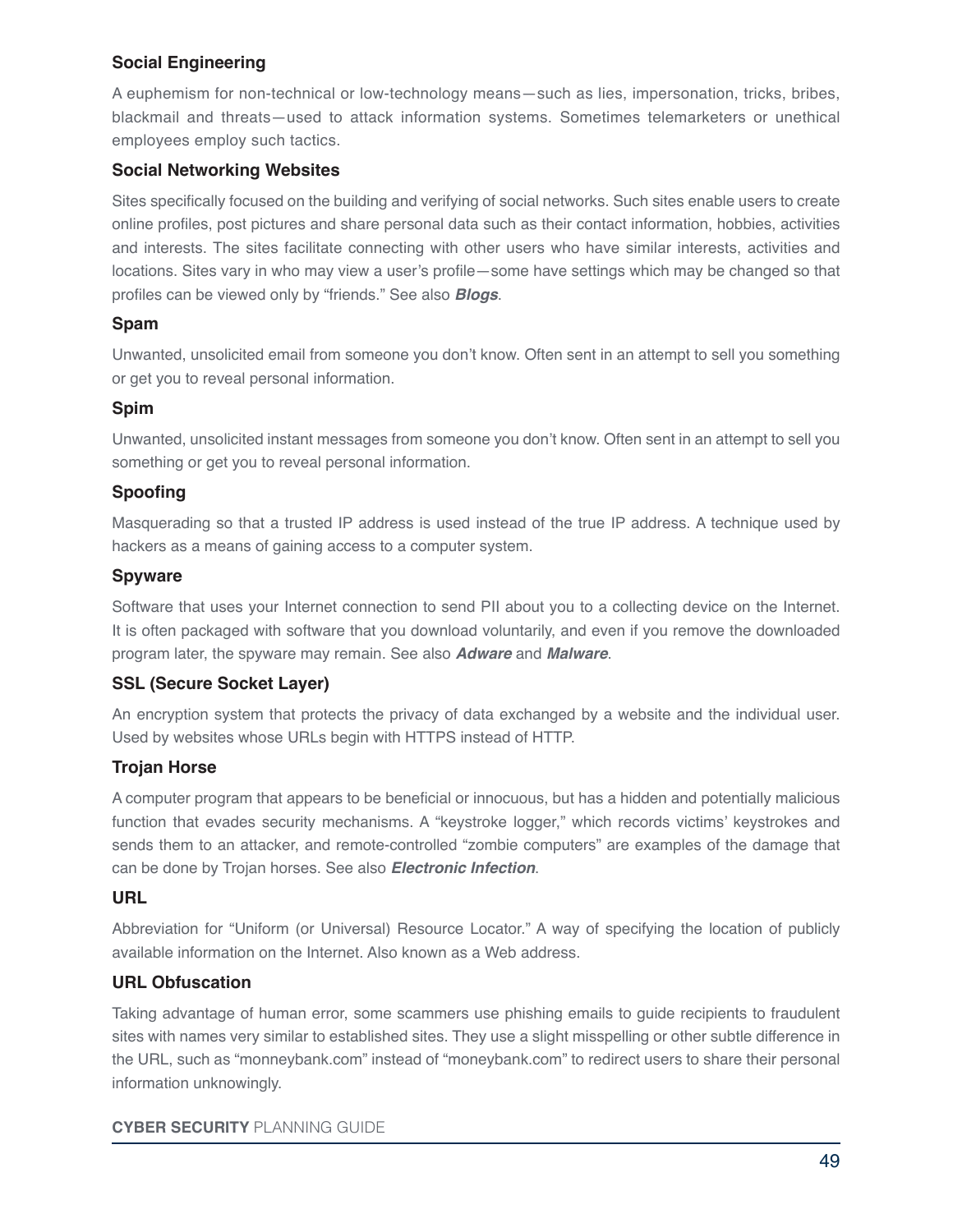### **Virus**

A hidden, self-replicating section of computer software, usually malicious logic, that propagates by infecting—i.e., inserting a copy of itself into and becoming part of—another program. A virus cannot run by itself; it requires that its host program be run to make the virus active. Often sent through email attachments. Also see *Electronic Infection* and *Blended Threat*.

### **Vishing**

Soliciting private information from customers or members of a business, bank or other organization in an attempt to fool them into divulging confidential personal and financial information. People are lured into sharing user names, passwords, account information or credit card numbers, usually by an official-looking message in an email or a pop-up advertisement that urges them to act immediately—but in a vishing scam, they are urged to call the phone number provided rather than clicking on a link. See also *Phishing*.

### **Vulnerability**

A flaw that allows someone to operate a computer system with authorization levels in excess of that which the system owner specifically granted.

### **Whitelisting Software**

A form of filtering that only allows connections to a pre-approved list of sites that are considered useful and appropriate for children. Parents sometimes use such software to prevent children from visiting all but certain websites. You can add and remove sites from the "permitted" list. This method is safe, but allows for only extremely limited use of the Internet.

### **Worm**

Originally an acronym for "Write once, read many times," a type of electronic infection that can run independently, can propagate a complete working version of itself onto other hosts on a network and may consume computer resources destructively. Once this malicious software is on a computer, it scans the network for another machine with a specific security vulnerability. When it finds one, it exploits the weakness to copy itself to the new machine, and then the worm starts replicating from there, as well. See also *Electronic Infection* and *Blended Threat*.

### **Zombie Computer**

A remote-access Trojan horse installs hidden code that allows your computer to be controlled remotely. Digital thieves then use robot networks of thousands of zombie computers to carry out attacks on other people and cover up their tracks. Authorities have a harder time tracing criminals when they go through zombie computers.

Sources: Federal Communications Commission, Department of Homeland Security, National Cyber Security Alliance and the Chamber of Commerce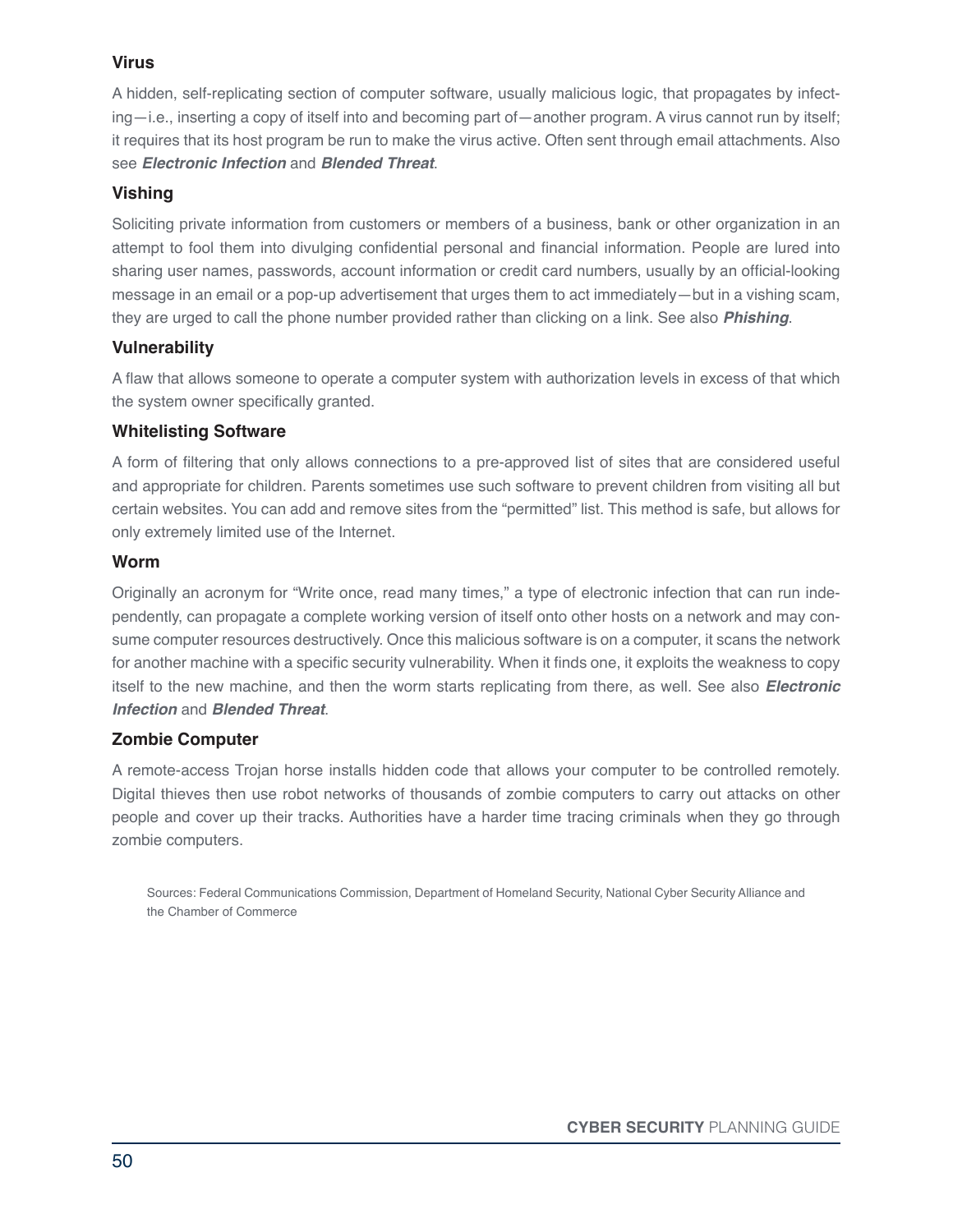

# **AHERN Insurance Brokerage**

# **Competent. Innovative. Professional.**

Ahern Insurance Brokerage (AHERN) is a full service insurance brokerage firm specializing in the insurance needs of law firms. During 2015, AHERN and Ahern|ELT became part of Acrisure, LLC. Acrisure was established in 2005 and is currently the seventh largest privately held insurance company in the country.

With over 23 years experience providing Professional Liability Insurance to attorneys, AHERN and its founder, W. Brian Ahern, RPLU, have developed strong partnerships with quality insurance providers regionally, nationally and internationally. These associations, coupled with AHERN's philosophy of building long-term business relationships, have provided law firms with superior service, professional representations, and the ability to deliver the most comprehensive programs at the most favorable premiums.

Presently, AHERN insures over 4,000 law firms and is the endorsed or designated insurance brokerage for the following legal associations:

 Los Angeles County Bar Association San Diego County Bar Association Orange County Bar Association The Bar Association of San Francisco State Bar of Arizona

AHERN provides comprehensive insurance products tailored for law firms that include coverage for Professional Liability, General Liability, Property, Workers' Compensation, Employment Practices Liability, Commercial Auto, Crime/Fidelity, Cyber Liability, Directors & Officers and Fiduciary Liability.

In 2007 Ahern|ELT Insurance Services, LLC was created to assist our clients in the areas of Medical, Disability, Life and Retirement Benefit plans.